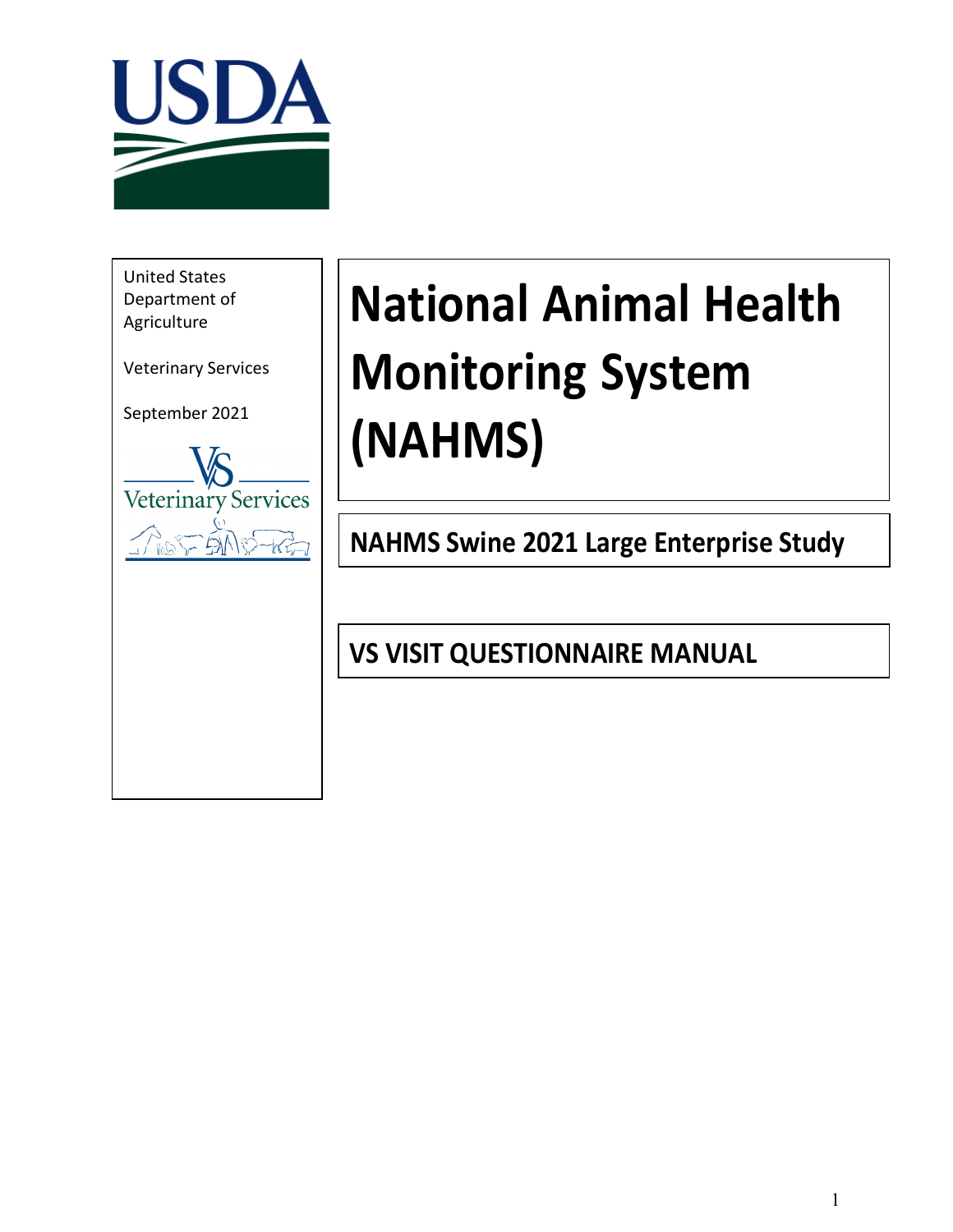# **Contents**

| BENEFITS OF PARTICIPATION IN THE NAHMS Swine 2021 Large Enterprise Study4 |  |
|---------------------------------------------------------------------------|--|
|                                                                           |  |
|                                                                           |  |
|                                                                           |  |
|                                                                           |  |
|                                                                           |  |
|                                                                           |  |
|                                                                           |  |
|                                                                           |  |
| Chapter 5 – General VMOQ Instruction, Question and Response Formats33     |  |
|                                                                           |  |
|                                                                           |  |
|                                                                           |  |
|                                                                           |  |
|                                                                           |  |
|                                                                           |  |
|                                                                           |  |
|                                                                           |  |
|                                                                           |  |
|                                                                           |  |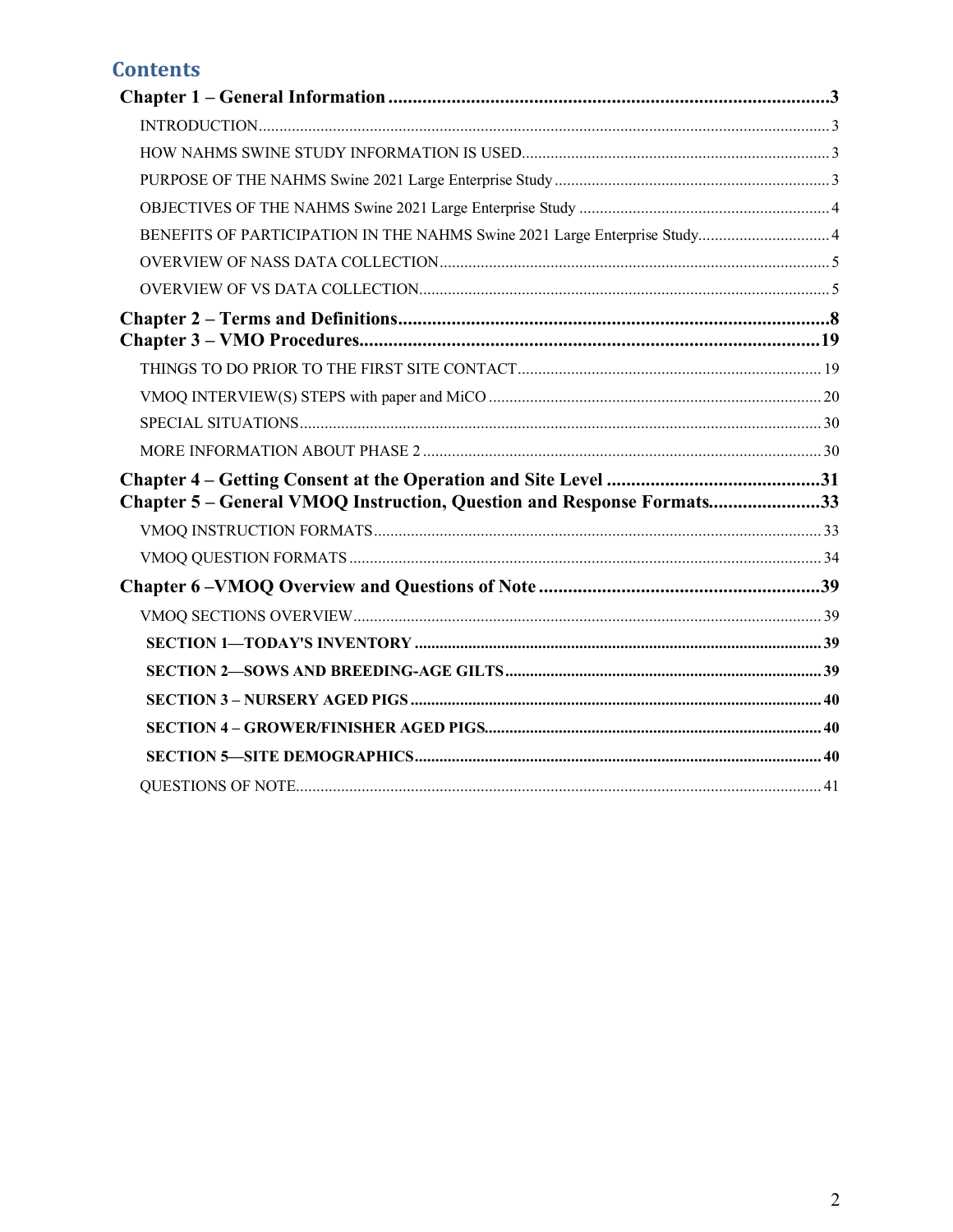# <span id="page-2-0"></span>**Chapter 1 – General Information**

# <span id="page-2-1"></span>**INTRODUCTION**

In 1990, the National Animal Health Monitoring System (NAHMS) conducted its first national swine study. The NAHMS Swine 2021 Large Enterprise Study will be the sixth study of the more commercial side of the swine industry. This manual focuses upon the Veterinary Services (VS) phase of the study. We are trying to keep the manual shorter so unlike previous studies we aren't going into detail on every single question or including every single question in this manual. When you get to Chapters 4 and 5 please have the questionnaire with you for referral. This chapter is to give the Veterinary Medical Officers (VMOs) and Animal Health Technicians (AHTs) some background on NAHMS swine studies in preparation for contacting and later interviewing respondents.

## <span id="page-2-2"></span>**HOW NAHMS SWINE STUDY INFORMATION IS USED**

Information gathered in NAHMS surveys is used to:

- Provide industry groups with information regarding their industry on a national level.
- Facilitate trade negotiations and exports by providing other countries with a summary of the structure and health status of the US industry.
- Identify information needs to promote funding for animal health research.
- Define health care areas that need more emphasis in veterinary education programs.
- Help scientists identify the most costly health problems.
- Help drug companies decide which new products to develop.
- Assist government policy-makers in making more informed decisions affecting the swine industry.
- Benefit consumers by providing factual information on how swine are raised.

#### **Some of these points may be useful in persuading a reluctant owner/manager to participate in the survey.**

## <span id="page-2-3"></span>**PURPOSE OF THE NAHMS SWINE 2021 LARGE ENTERPRISE STUDY**

The purpose of the National Agricultural Statistics Service (NASS) component of the Study (Phase 1) is to compile essential industry information involving the areas of swine housing, swine management, production metrics and site biosecurity. To identify vital information, a needs assessment was completed involving industry representatives, producers, veterinarians and animal health officials. The needs assessment was used to develop the study objectives.

The follow up VS portion (Phase 2) of the study that VMOs/AHTs are involved with is to get the information NASS enumerators don't have the expertise to get. The VS questionnaire asks questions on disease history, vaccinations, medication use, feed components and movement of weaned pigs. Phase 2 also involves biologic collections.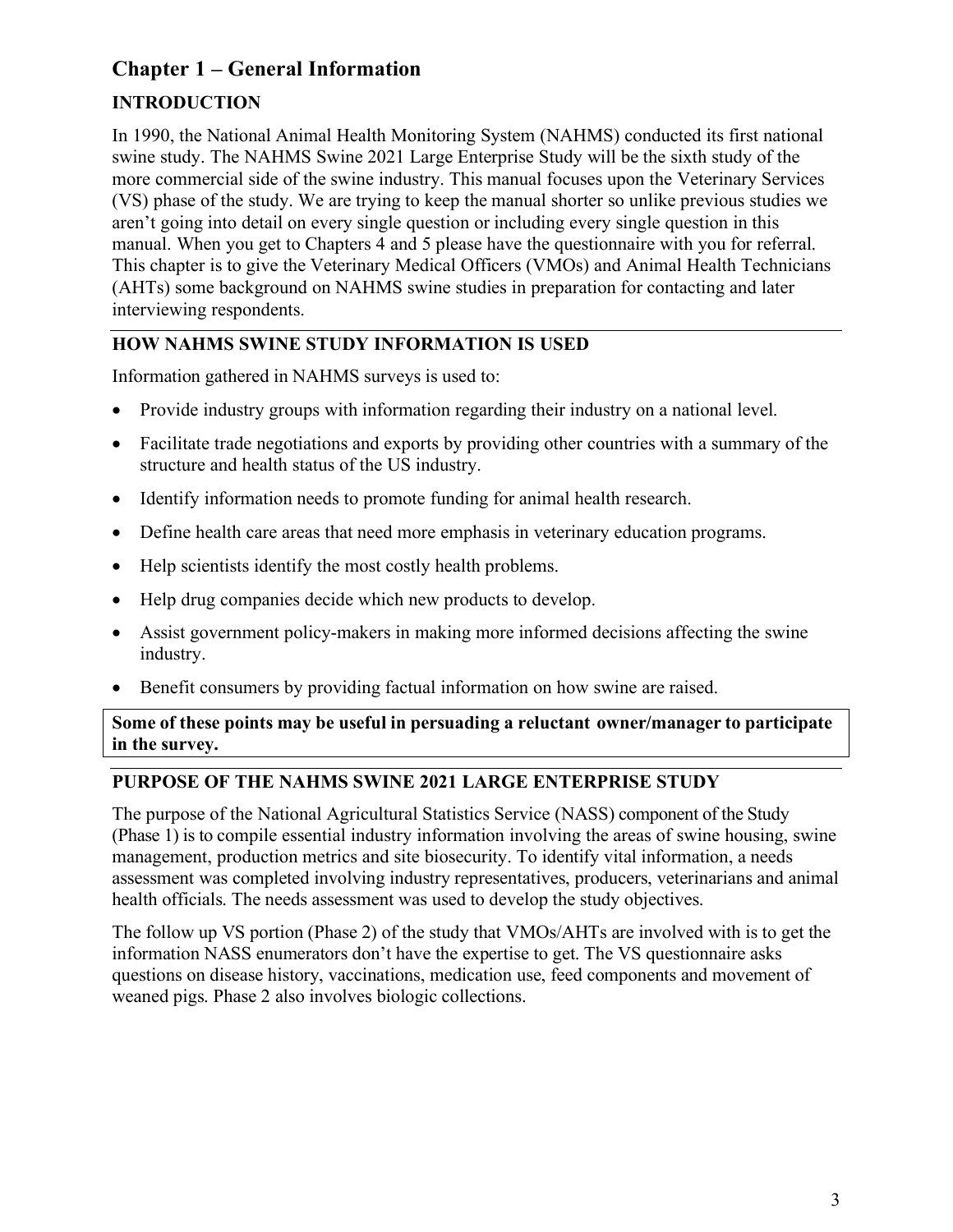## <span id="page-3-0"></span>**OBJECTIVES OF THE NAHMS SWINE 2021 LARGE ENTERPRISE STUDY**

- Describe current U.S. swine production practices for gestation, farrowing, nursery, grower/finisher and wean-to-finish phases, specifically as they relate to housing, productivity, biosecurity and morbidity and mortality prevention.
- Determine the producer reported prevalence of select respiratory, neurologic, gastrointestinal, systemic and foodborne pathogens found in weaned market pigs.
- Describe antimicrobial use patterns in pigs from postweaning to market age
- Evaluate the presence of select pathogens and characterize isolated organisms from biological specimens (feces, oral fluids).

#### <span id="page-3-1"></span>**BENEFITS OF PARTICIPATION IN THE NAHMS SWINE 2021 LARGE ENTERPRISE STUDY**

The information collected will be useful to individual producers, the Swine industry, animal health officials and veterinary groups.

## **Benefits to Individual Producers**

- Participating producers will receive links to reports and information sheets that will enable them to compare their operation - including management decisions and practices - with others in the swine industry. These publications will present study summary data on a national, regional and operation size basis for general management and production topics as well as specific health related issues.
- If funding for biological sampling becomes available, producers who choose to participate in the second phase of the study will receive oral fluid and fecal test results. These tests would provide the following information:
	- o Whether the site has been infected with Senecavirus A (Seneca Valley Virus).
	- o The serotypes and species of *Salmonella*, *Campylobacter* and *Enterococcus*, respectively, as well as the antimicrobial susceptibility patterns present on their site(s) from isolates of these three pathogens and generic *Escherichia coli*.

#### **Benefits to the Swine Industry**

Baseline characterization of the commercial swine industry, including the following:

- National estimates of disease prevalence based on clinical signs as well as vaccination use, management biosecurity tools and medications used to combat disease by production phase. These estimates are valuable in trade negotiations and in combatting misinformation.
- National estimates of movement practices and feed management in growing pigs for disease planning.

#### **Benefits to Veterinarians, Universities and Researchers**

For practitioners, universities, industries and media involved with the swine industry, descriptive reports summarizing all data will be available for comparative analysis and interpretation.

- Information collected will provide basic parameters for animal disease models, including those used to plan for outbreaks of foreign animal diseases.
- Veterinary Services (VS) personnel will have a better understanding of the spectrum and demographics of the swine industry in the event of an emergency response.
- The information collected will help to determine areas needing further research and education.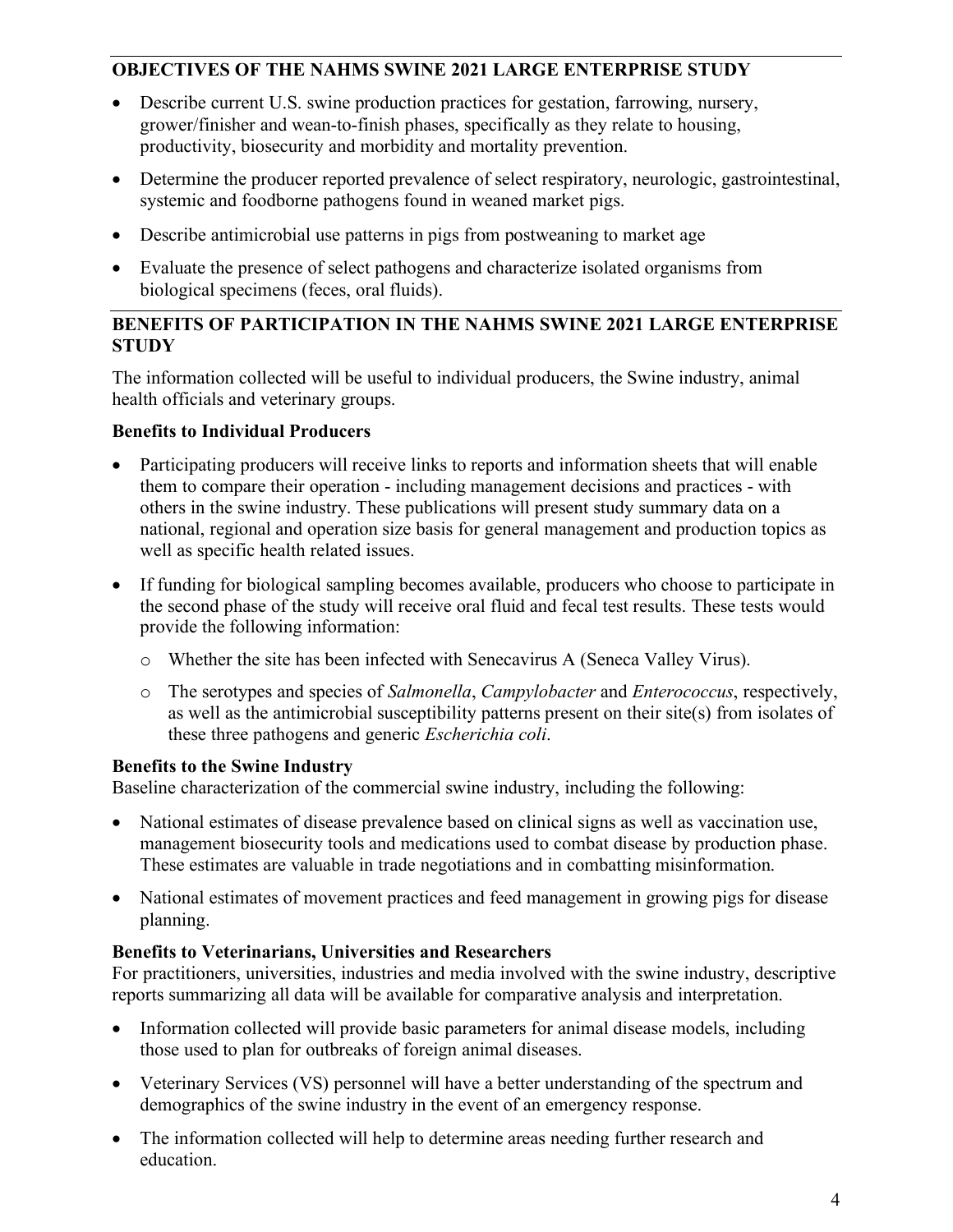• Researchers will use the background information provided by this study on the swine industry to support grant applications while national estimates provide the basis for study design and sample selection.

## <span id="page-4-0"></span>**OVERVIEW OF NASS DATA COLLECTION**

NASS randomly selected operations from 13 swine producing States. Operations in these states accounted for 95.7 percent of operations with 1,000 or more hogs and 93.0 percent of the hogs on operations with 1,000 or more hogs in the U.S. Operations with 1,000 or more hogs accounted for approximately 15.6 percent of swine operations and sites in the U.S. but 97.2 percent of the swine inventory resides on these operations and sites. Selected operations were sent information about the study (a launch sheet), a pre-survey letter, industry support letters and a biologics fact sheet.

The entire 2021 NAHMS Swine Large Enterprise Study consists of two phases. In Phase 1, NASS will contact approximately 2,500 swine operations with herds of 1,000 or more pigs to complete the 2021 NAHMS Swine Large Enterprise Survey-Site Selection Form (LESSF). The LESSF is a short questionnaire designed to select representative sites (approximately 4,085 total) within operations for further data collection using the 2021 NAHMS Swine Large Enterprise Survey (LES). Both the LESSF and LES will be administered via paper-assisted telephone interviews (PATI) if in-person interviews are not permissible at the time of the study.

The LES focuses on housing, management and productivity topics. Enumerators will also find out if the *operation contact* (representative for the operation) is willing to turn their names and contact information over to APHIS/VS personnel (Phase 2). If yes, consent will be captured on the LESSF (for the operation) and the LES (for each site sub-selected within the operation). Data collection for Phase 1 will occur from June 28, 2021, through August 2, 2021.

## <span id="page-4-1"></span>**OVERVIEW OF VS DATA COLLECTION**

Phase 2 of the NAHMS Swine 2021 Large Enterprise Study will take place from mid to late September 2021 through January 2022 and involves a second site interview by a VS Veterinary VMO, AHT or State representative with optional participation in the biological sample collections mentioned previously.

*Information provided in this manual will focus on Phase 2 of the study, the VS Swine 2021 Large Enterprise-Informed Consent Form (LPIC), the Swine 2021 Large Enterprise-VS Visit Questionnaire (referred to after this usually as the "VMOQ") and your role in the data collection process.*

NASS representatives will turn over contact information for *operation contacts* that are willing to turn over that information to State VS Coordinators, designated by NAHMS, starting in September 2021. This VS State Coordinator will receive the contact information securely through a SharePoint site that NAHMS will share with them. Information turned over includes the following items.

A spreadsheet of the NAHMS ID, names, titles, addresses, phone numbers, and email addresses of the *operation* and *site contacts* who consented to release their names to VS during Phase 1 of the study. This list will also include any relevant notes and site characteristics such as whether the sites are a breeding or growing site.

The information will be parsed out to the field VMOs/AHTs by the VS State Coordinators as they are assigned the contacts. Assignments will be shared with NAHMS (Coordinator dashboard). Coordinators will also provide their field VMOs/AHTs with the following: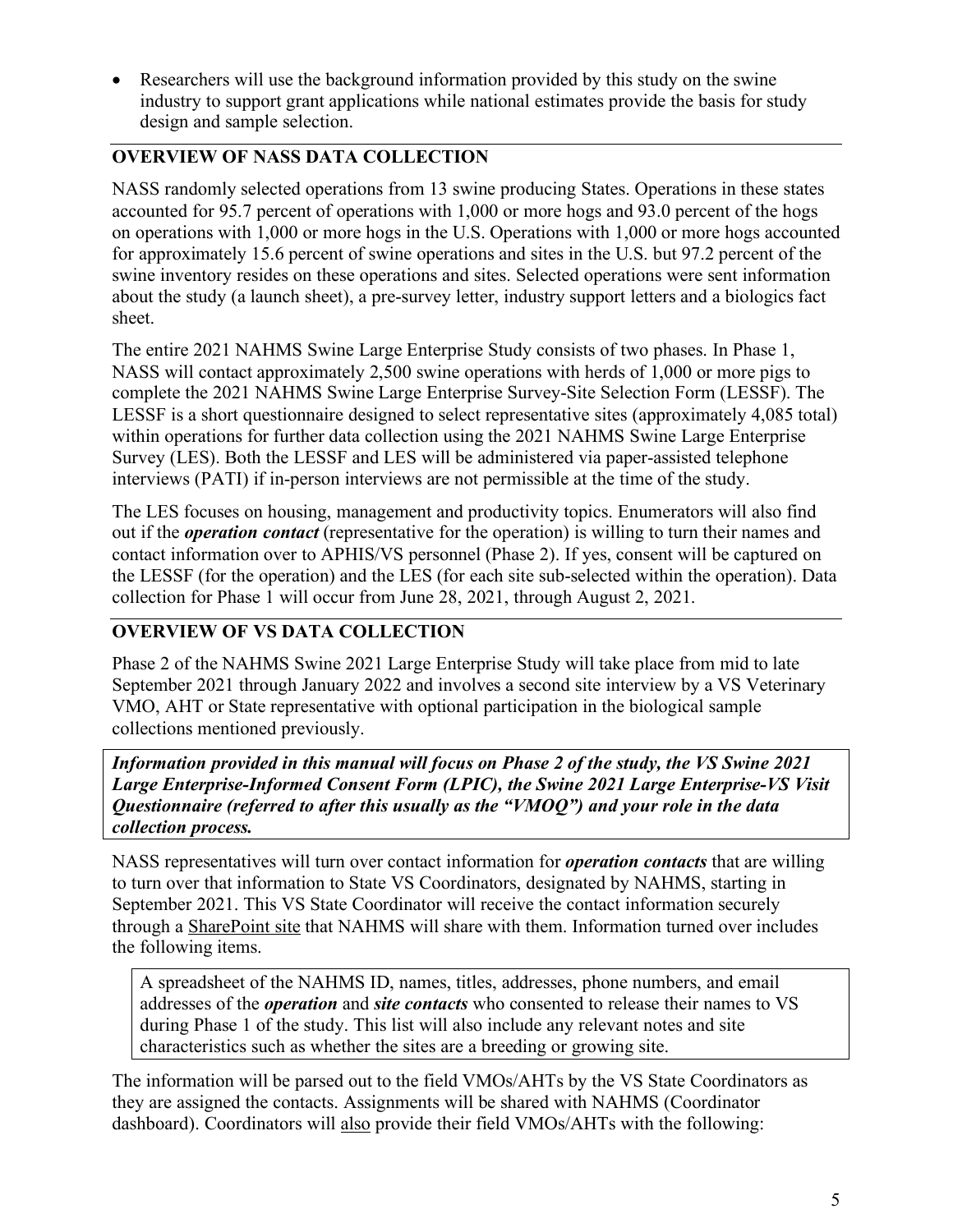- 1. The LPIC. This is the contract between APHIS and the operation and its sites (the former via the *operation contact* and the latter with the *site contacts*) to conduct the VMOQ site interviews and possibly biological sampling.
- 2. The necessary number of VMOQs: An operation contact will require one copy and each site visit may require at least two copies of the VMOQs. One is for the VMO/AHTs or State representative and one for the producer to follow along with during the interview.
	- a. Alternatively, for the site visits, the second copy can be substituted for the Respondent Guide. It contains the choices involved in questions with multiple answers to choose from.
- 3. The PRRS Status Decision Chart: This chart will be used only on sites with breeding females. It will identify the correct response to Question 7 of Section 2 of the VMOQ.
- 4. Vaccine Reference Sheet: This reference sheet will be used for the vaccine use question found in Sections 2, 3 and 4 of the VMOQ.
- 5. Antibiotics Reference Sheet: This reference sheet lists antibiotics by route of administration that will be used for multiple questions in Sections 3 and 4 of the VMOQ.
- 6. Biologic sampling kits: Kits to collect oral fluid and fecal samples will be shipped to the NAHMS Coordinators for distribution to the field based on the State's turnover number. Additional kits can be requested and sent directly to field staff. The kits include collection forms, specimen collection materials and shipping information. (See the Biologics Manual for more information regarding sampling kits).
- 7. The information from NASS which gives contact information, inventory and site type.

As stated previously, NASS State offices have already mailed a pre-survey letter, industry support letter, study launch sheet and biological benefits/timelines sheet to sampled operations. Your coordinator may also provide you with copies of these materials so that you may refer to them during the first contact with the operation and later with the individual sites.

The first contact by field VMOs/AHTs will be with the *operation contact* who helped complete the LESSF to arrange an interview and ask if their operation is still willing to participate in Phase 2. If the *operation contact* agrees to Phase 2, the second contact by field VMOs/AHTs will be with the *site contacts* who helped complete the LES to arrange a time to complete the VMOQ and discuss the possibility of doing biologic collections.

It will help promote the study when you make these contacts if you have a working knowledge of the materials sent ahead (e.g., the launch sheet) so you may give an accurate picture of what will be involved in completing the study. "Sales" points for the study include the following four areas:

- 1. The Swine 2021 study has been designed to collect information specifically requested by swine industry representatives, State, and Federal officials.
- 2. The output reports from this study are useful in trade negotiations.
- 3. A more current snapshot of this swine industry segment in terms of health, management and movement is useful for State and Federal officials in disease response planning (e.g., African Swine Fever).
- 4. National estimates of modern commercial swine raising combat misinformation.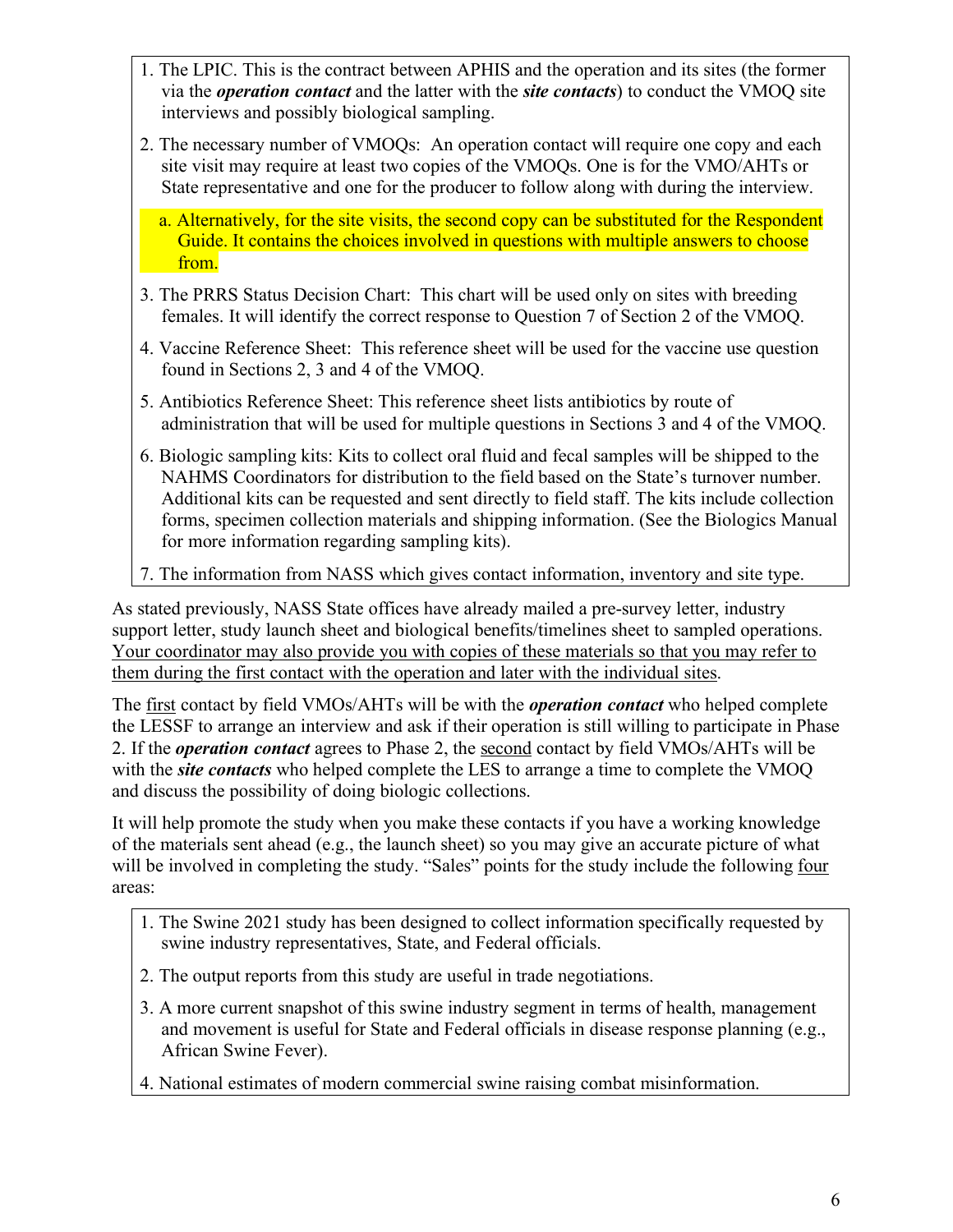Participation in any stage of Phase 2 is voluntary. A *site contact* may choose to answer every VMOQ question, skip certain questions or sections or end the interview at any time. They or the *operation contact* may also accept or decline biological sampling. State Coordinators should be able to answer most terminology questions that arise from the VMOQ or provide assistance in determining things like the "spirit" of a particular question. That is, what is the question really after?

In any case, also feel free to call or email one of the authors of the VMOQ: Dr. Charles Haley, 970 494-7216 (office), 970 225-1377 (home), [charles.a.haley@usda.gov.](mailto:charles.a.haley@usda.gov)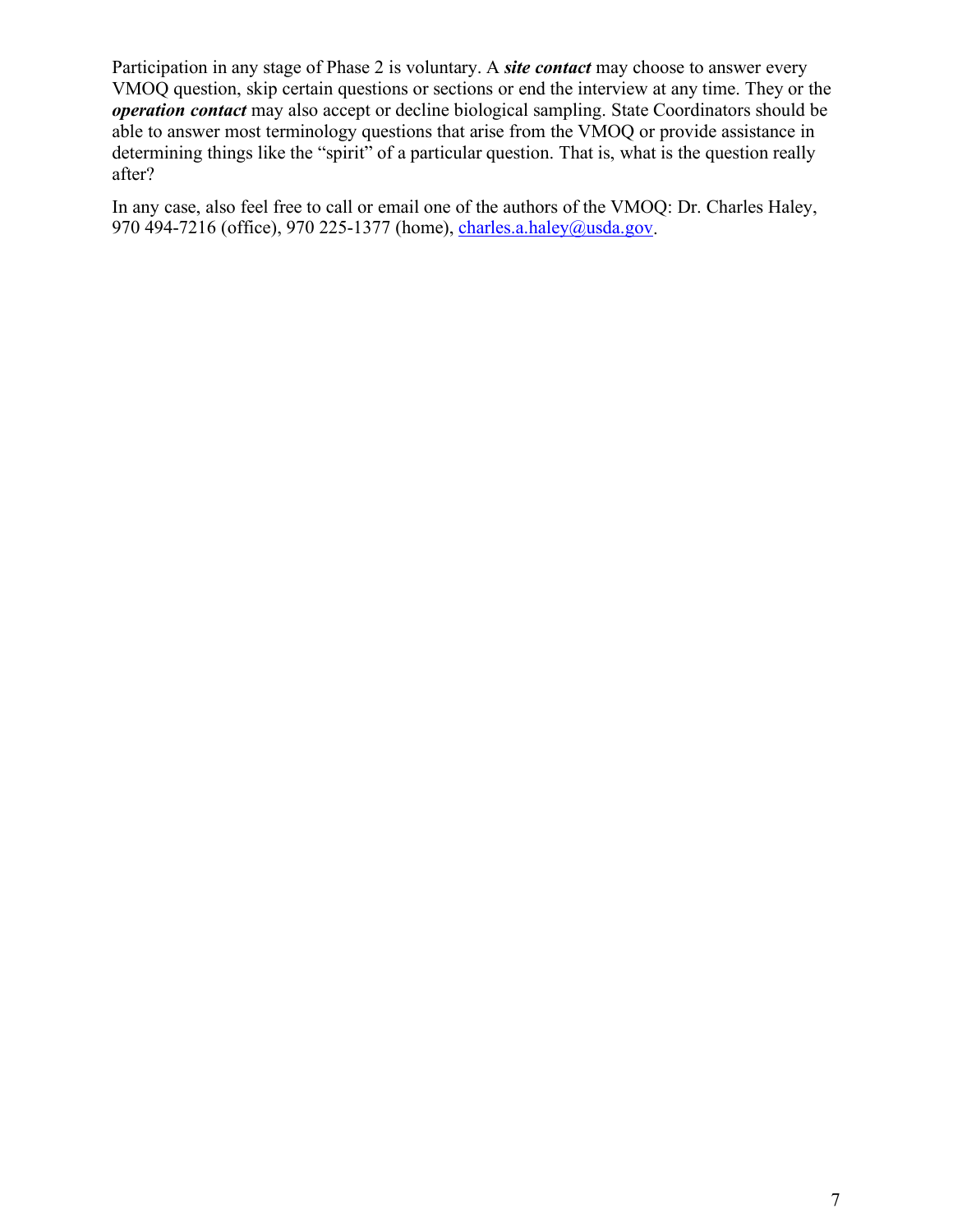# <span id="page-7-0"></span>**Chapter 2 – Terms and Definitions**

Field VMOs/AHTs working on the NAHMS 2021 Large Enterprise Study are likely already familiar with as many of the terms and definitions listed below. This is to provide the VMO with ready definitions that they can show the producer if they wish. **Note:** These terms are mainly tailored to this VMOQ contents, but in some cases are put in because they are terms you may hear in the interview.

## **Acclimatization**

The gradual adjustment of an animal to changes in its environment. Before new pigs are introduced into a herd, they are often exposed to biological matter from that herd to develop resistance to herd disease organisms. (See also 'Feedback.').

## **APP (***Actinobacillus pleuropneumoniae***)**

APP is a Gram-negative, capsulated rod that specifically affects swine. Strains vary in virulence and pathogenicity. The bacteria does not persist for long in the environment. APP can cause severe respiratory disease in grower/finisher aged pigs that can lead to death. In nursery pigs (the stage after weaning), sudden death may be the only sign.

## *Actinobacillus suis*

*Actinobacillus suis,* is a Gram-negative coccobacillus. There may be no signs or sudden death of piglets with symptoms of a bacterial septicemia. Piglets have fever, breathe rapidly and may have blue (cyanotic) extremities. Arthritis, central nervous system (CNS) signs and gastrointestinal problems have been reported and are similar to other causes (e.g., *Salmonella*) of bacterial septicemia. Mortality within affected litters can be up to 50%.

## **Age Group**

This term usually refers to a group of pigs defined either by a set number of head to fill a facility space (e.g., 200 head to fill a room, 500 head to fill a barn, etc.) or by a set length of time to create the group (1 weeks' worth of weaning or all pigs born in a two week period, etc.) In both cases, the groups of pigs are usually raised to market weight as a single population using management practices common to all (vaccines, vaccination dates, post nursery diet changes, etc). Typically, it will take 1-3 weeks to form a unique age group; therefore, an example age group is "20 to 22 weeks."

## **All In/All Out**

This describes a management approach in which the animals are moved as a group, allowing a facility unit (pen, room or barn) to be completely empty for a time. All-In, All-Out management usually includes completely cleaning and disinfecting the facility unit before refilling it with animals. All-In, All-Out management can be done at almost any level: room, building or entire site.

#### **Antibiotic**

A substance that inhibits or kills microorganisms (e.g., bacteria).

#### **Artificial Insemination**

The process by which a gilt or sow is inseminated via an instrument filled with boar semen.

#### **Atrophic rhinitis (***Bordatella/Pasteurella***)**

Two bacteria, *Bordetella bronchiseptica* and *Pasteurella multocida*, are thought to cause atrophic rhinitis. *B. bronchiseptica* is a Gram-negative rod and colonizes the nasal passages of swine. *P. multocida* is a Gram-negative coccobacillus and produces a toxin that causes changes in nasal and facial bones. The changes can persist for the life of the pig.

#### **Autogenous Vaccine**

These are vaccines made from microorganisms (virus or bacteria) obtained from an individual pig or group of pigs which are then used to immunize others in the same herd.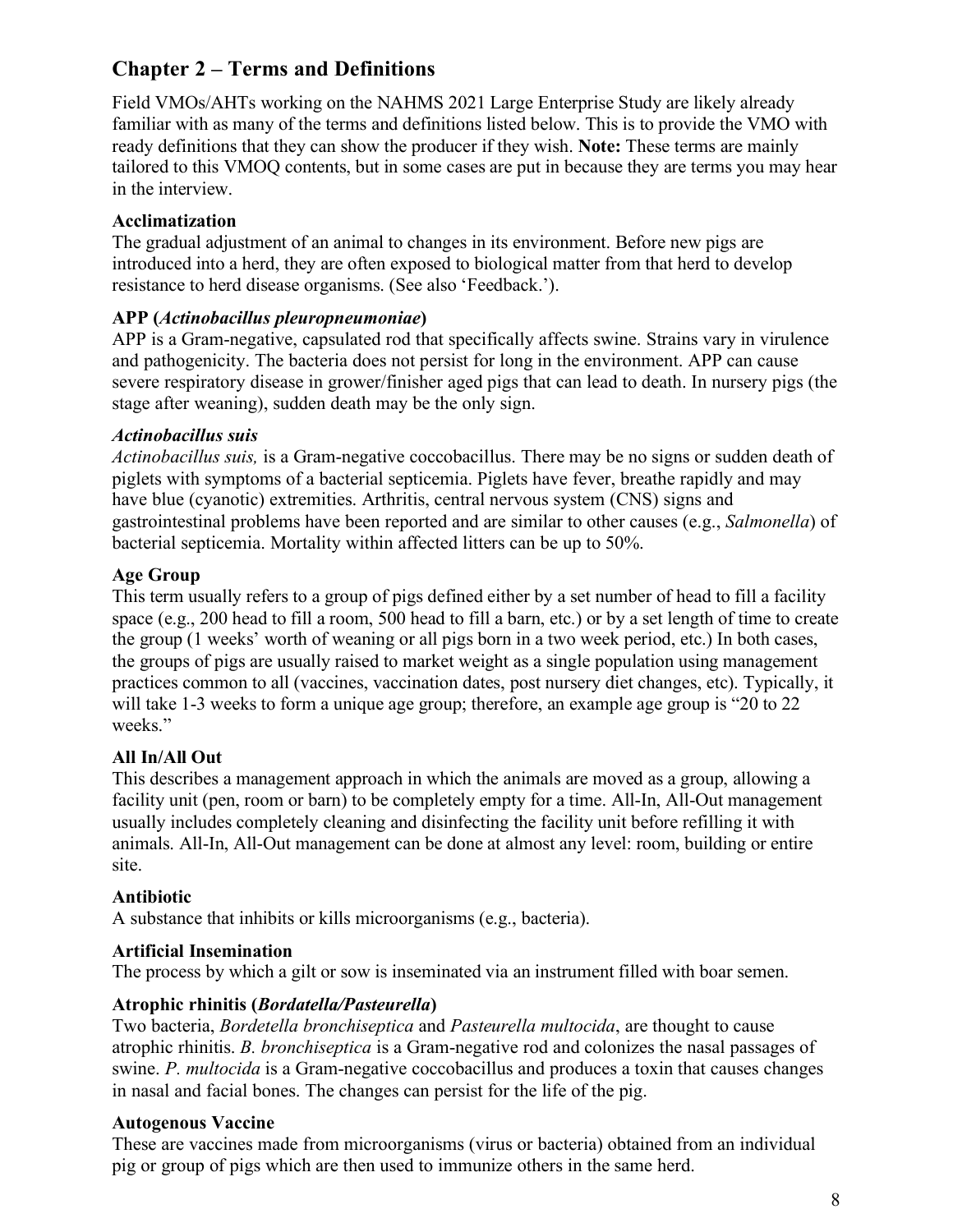## **Biosecurity**

The specific practices and procedures used by an operation to prevent entry of, or limit the spread of, diseases/pathogens. Examples of biosecurity would be requiring visitors to shower or use a footbath before entering the hog production areas.

## **Boar/Young Male for Breeding**

Intact male pig used for breeding.

## **Bred/Breeding**

All actions from mating to farrowing that culminate in a gilt or sow becoming pregnant and delivering a litter of piglets.

## **Bred Gilt**

A gilt that is either slated to enter the breeding herd or has done so and has been inseminated either naturally (with a boar) or artificially.

## **Breeding Females**

All gilts and sows used for breeding.

## **Breeding Males**

All boars used for breeding, including teaser boars, who function primarily to detect sows returning to estrus.

## **Breeding Herd**

All gilts, sows and boars actively used for breeding in a time frame on a site. Entry to the breeding herd is usually after a period of holding or quarantine. In the case of females this holding period may occur in a Gilt Development Unit.

#### **Business and Non Business Visitors**

A Business Visitor to the site is someone that is there to perform a service to the site. This would include veterinarians (sometimes overlooked as a business visitor), nutritionists, electricians, engineers, plumbers, mechanics, salesmen, etc. A Non Business Visitor could be anyone else like a tour group, wife or children of an employee or family friends on a social call.

#### **CNS (Central Nervous System) Signs**

The CNS is the brain and spinal cord. Signs of diseases affecting the CNS can include walking in circles, walking in an uncoordinated manner and/or with a head tilt, pressing the head against the wall or seizures.

## *Clostridium difficile*

This species of *Clostridium* was considered an emerging disease pathogen approximately 10 years ago. Piglets 1 to 7 days of age are usually affected. Diarrhea is the main sign and some piglets die suddenly while others exhibit weight loss and unthriftiness. Usually the whole litter is not affected. Respiratory signs are attributed to fluid in the chest cavity and toxemia (presence of toxic substances in the blood).

#### *Clostridium perfringens* (strain types A, C and D)

This species has been recognized for some time as a contributor to death in young pigs. Strain types are classified by the toxin types they produce. All three strain types are associated with diarrhea and death. There is little information on the clinical signs of type D in pigs. What varies among the A and C strains are the findings on necropsy and the morbidity and mortality levels. *C. perfringens* type C infection shows as variable morbidity, high mortality and sudden deaths with bloody diarrhea. Some piglets may be infected chronically. Neonatal diarrhea is also associated with *C. perfringens* type A infection which involves moderate morbidity and lower mortality.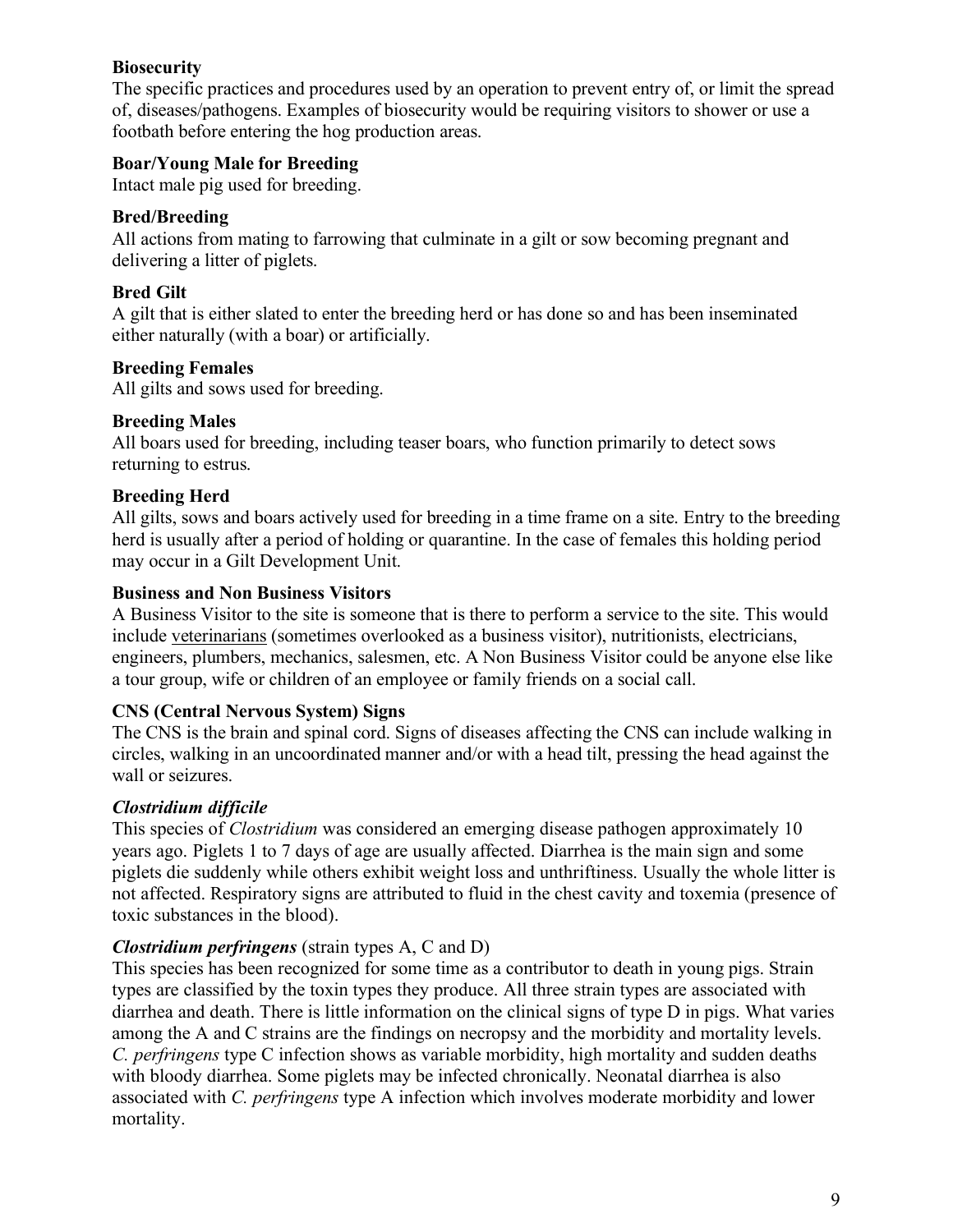## **Coccidiosis**

This disease manifests as diarrhea in suckling and recently weaned pigs. The disease is usually caused by *Isospora suis*, a parasite. This disease is severe in confinement raised, one to three week old piglets and is less frequent and severe in older, recently weaned piglets.

## **Continuous Flow**

A management approach where animals are moved in and out as needed, in contrast to All in/All out movement. At least one pen, room or building always contains some animals.

#### **Contractee**

A person who is responsible for producing a contractor's hogs for a fee or other financial consideration. This person may own the operation where the hogs are raised but not the hogs themselves.

#### **Contractor**

Person or firm offering a contract agreement to a producer (contractee) to raise the person's or firm's hogs. The contractor typically owns the hogs and might supply the feed, medicine or other such items, but does not take care of the animals.

## **Cull (sows, gilts and boars) or "Culled Breeding Stock"**

The action of removing animals from the herd or slating them for removal for a reason usually related to poor performance (e.g., sows no longer suitable for breeding). Usually, these animals are sent to slaughter (or rendering) similar to market hogs or euthanized on or off the site.

## **Danish Entry or "Bench" system**

A biosecurity method to prevent entry of disease into a swine housing area. A single room Danish entry set up includes a bench that divides the room in half. Clothing worn into the room from outside is hung on hooks in the "dirty" side. The employee/visitor sits on the bench divider and removes his or her footwear without letting socking feet touch the floor. After removing the footwear, the visitor spins around and puts on farm footwear to cross over to the "clean" area. The Danish entry method also has been used in combination with a shower which is the next stop on the "clean" side [http://porkgateway.org/resource/biosecurity-of-pigs-and-farm-security/.](http://porkgateway.org/resource/biosecurity-of-pigs-and-farm-security/)

## **Distiller's Dried Grain and Solubles (DDGS)**

DDGS is a byproduct of the process of ethanol production. They can be used in a pig diet to supplement protein, fat, minerals and vitamins.

## *E. coli (Escherichia coli)*

*E. coli* is a Gram-negative, flagellated bacilli. E. coli is the more general name for a group of bacteria of which some perform necessary intestinal function and some cause disease, usually of an intestinal nature (diarrhea). The age of onset may range from within a few days of birth to after weaning.

## **Edema disease (***E.coli* **enterotoxemia)**

Toxins from certain types of *E. coli* in the intestines of nursery pigs (after weaning) can result in edema (swelling) throughout the piglet; this often can be seen as swollen eyelids. Some neurological signs, like walking in circles or not being able to get up and diarrhea can be seen.

## **E. coli (K88, K99, 987P, F41)**

*E. coli (Escherichia coli)* has an appendage called fimbriae which are used to adhere to one another and to animal cells, such as cells in the intestines of pigs. There are five common fimbriae types of *E. coli* found in pigs: K88, K99, F41, 987P and F18. Vaccines can be made to these fimbriae types.

## **Electronic Sow/Gilt Feeding**

Group housed sows and gilts eat by entering a machine individually that portions out their feed and they eat it within the machine.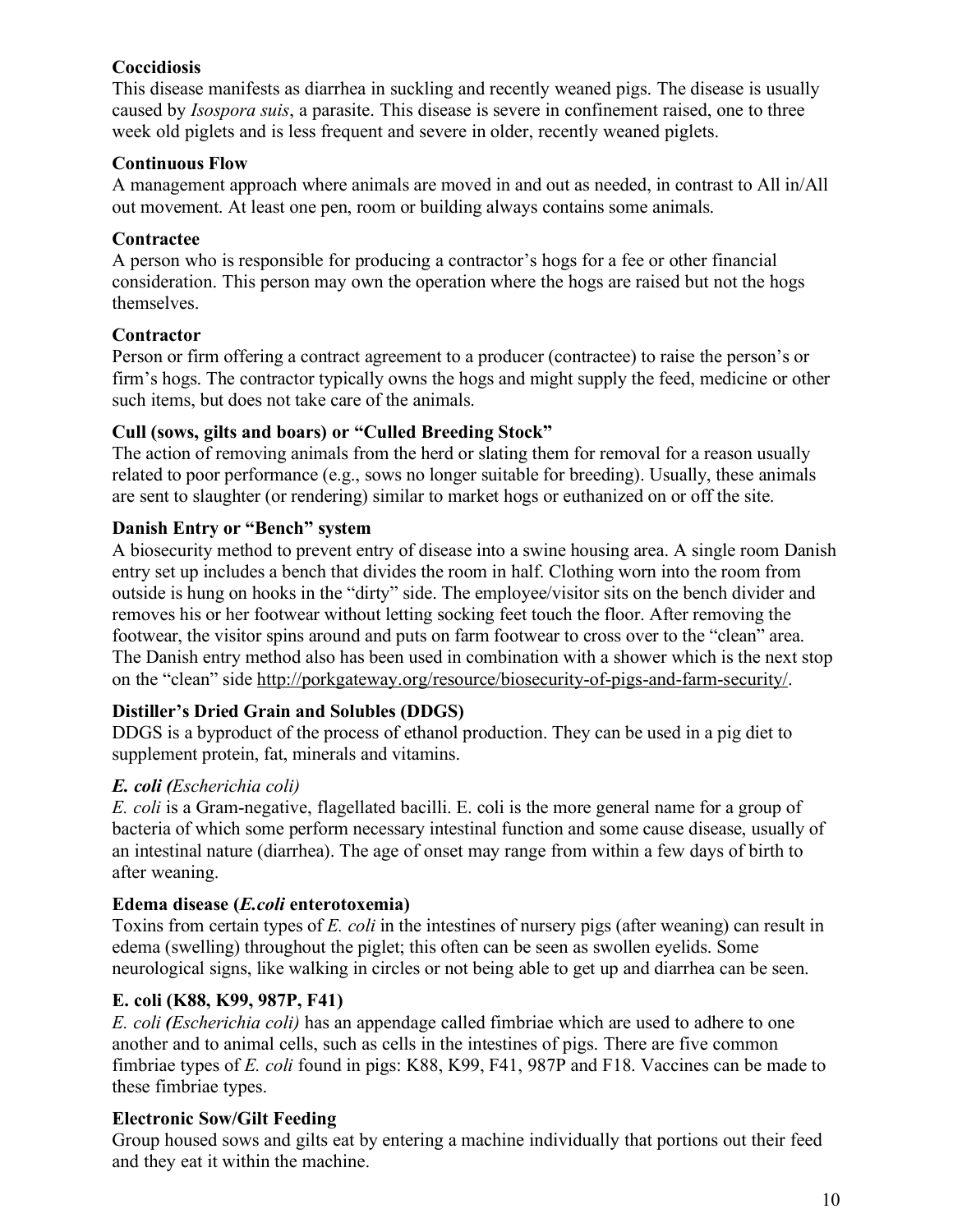## **Enteric disease**

The name for any disease caused by an intestinal infection.

## **Erysipelas**

This is a disease caused by *Erysipelothrix rhusiopathiae*, a Gram-positive rod bacteria. Five different kinds of the disease are recognized. In the most common type, a finisher (market) pig will wander off from the rest of the group and may appear chilled and cold (typical of a high fever). The pig is generally found lying down and when encouraged to rise will rapidly lie down again. The pig appears to have a sore abdomen and will walk stiffly and "tucked up" (e.g., back arched). Sows may abort with the high temperature and boars may become infertile, which may be permanent or last about 6 weeks. The most classic sign, which appears 2 to 3 days after the pig is infected, is diamond shaped skin marks, which can be pink to dark purple. Pigs untreated might die or start to recover in 4 to 7 days.

## **Facility**

A structure and/or area where the animals are located or to which they have access.

## **Farrow**

When a sow or gilt gives birth to a litter of piglets.

#### **Farrowing Phase**

Production phase in which sows and gilts give birth to piglets.

#### **Feedback**

The process of feeding essences of feces or other biologic material from swine that are already on site to new herd entries to expose them to pathogens endemic to the site without making them sick. Other materials could include placentas and stillborns.

#### **Feeder Pigs**

Weaned pigs weighing approximately 40-60 pounds that are to be fed out for the slaughter market or sold as is.

#### **Feral Swine or Hogs**

Wild, free roaming swine. They can carry and transmit diseases to domestic swine and other animals, including humans.

#### **Gastric ulcers**

These are ulcers usually found around the esophageal opening of the stomach. These ulcers may cause death from blood loss in grower/finisher aged and older pigs or make them unthrifty. Any situation that results in an empty stomach is a risk factor (e.g., off feed from another illness).

## **Gestation**

Time period from conception to birth, typically about 114 days in pigs.

#### **Gestation Phase**

A time period in a sow's or gilt's life when they are presumed pregnant but have not yet farrowed.

## **Gilt**

A sexually mature female pig that has not yet produced a litter of piglets.

## **Gilt Development Unit (GDU)**

A facility dedicated to replacement gilts destined for the breeding herd. The GDU prepares the gilt for entry into the breeding herd proper often by exposing her to pathogens endemic to the breeding herd (which may be on another site) via vaccination or other acclimations such as feedback. The GDU also often provides boar exposure and time to gain weight. Gilts may be kept there through weaning of first litter and rebreeding.

[\(https://www.ipic.iastate.edu/SowBridge/SB0112GDU.pdf\)](https://www.ipic.iastate.edu/SowBridge/SB0112GDU.pdf)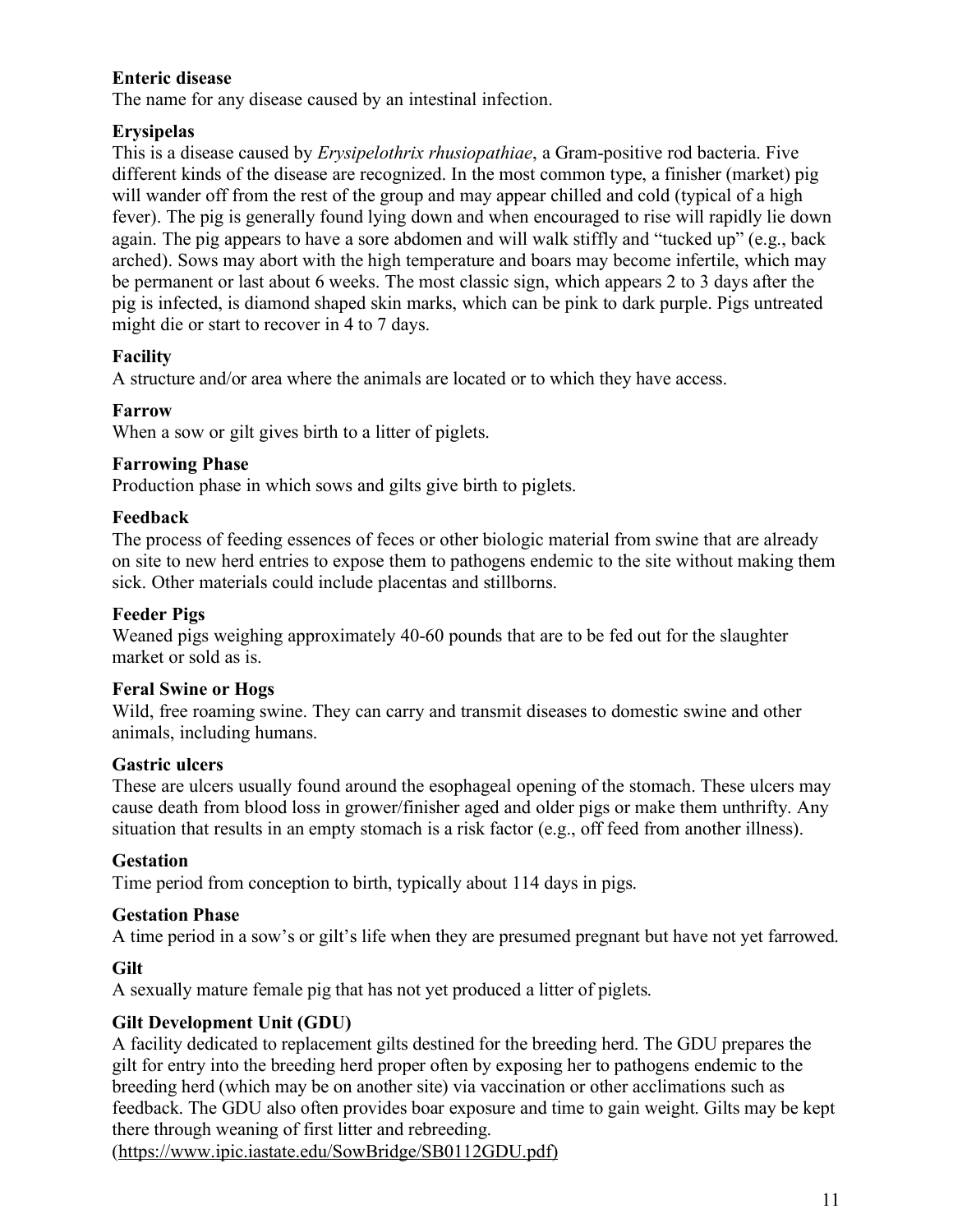#### **Glasser's Disease** (*Hemophilus parasuis)*

*H. parasuis* normally inhabits the tonsils but can sometimes travel to the Central Nervous System (CNS), causing inflammation and CNS signs such as tremors, lack of coordination and an inability to rise in nursery aged pigs. Occasionally, swelling and cyanosis (bluish/purplish color) can be noticed in the legs and feet. As the condition progresses, the pig will fall over and thrash all four legs. Death can occur quickly, especially if the pig is stressed.

## **Greasy Pig Disease (***Staphylococcus hyicus***)**

The technical name for this is Exudative (the greasy part) Epidermitis. It is only occasionally seen on most swine farms, usually in pigs less than two months old. *Staph. hyicus* is a Grampositive coccus and is the etiologic agent of record, but the complete cause of Exudative Epidermitis is unclear.

## **Group**

For this questionnaire, a group of animals is essentially animals united under a common factor such as age, similar feed, similar management, similar production phase timing, similar farrowing time, etc. For example, a delivery of pigs might be a group. It's whatever the respondent calls it.

## **Group Housing or Pens (sows or gilts in gestation)**

Gestating sows and gilts that are housed together in pens, as opposed to housing in individual crates during gestation.

## **Grower/Finisher Aged Pigs**

The time between when a weaned pig weighs about 40–60 pounds (1-2 months of age) and when the pig is at market or slaughter weight (approximately 300 pounds or 5-6 months of age). Instead of going to market some of these pigs may be groomed to become replacements in the breeding herd.

#### **Grower/Finisher Facility**

A structure and/or area where grower/finisher aged pigs are located or to which they have access. This term (generally) refers to the physical location where grower/finisher aged pigs are kept in the grower/finisher phase.

#### **Grower/Finisher Phase**

Production phase (lasting 2-3 months) in which hogs are fed out from 40 to 60 pounds to final market weight for slaughter.

#### **Growth Promotion (Antimicrobials)**

Antimicrobials are administered, usually in feed, solely to increase growth rates and improve feed efficiency of the animals. [https://www.avma.org/KB/Resources/FAQs/Pages/Antimicrobial-Use](https://www.avma.org/KB/Resources/FAQs/Pages/Antimicrobial-Use-and-Antimicrobial-Resistance-FAQs.aspx)[and-Antimicrobial-Resistance-FAQs.aspx](https://www.avma.org/KB/Resources/FAQs/Pages/Antimicrobial-Use-and-Antimicrobial-Resistance-FAQs.aspx)

## **Ileitis/Proliferative enteritis (***Lawsonia intracellularis***)**

A disease of grower/finisher pigs caused by the bacterium *Lawsonia intracellularis*. Ileitis is inflammation of the ileum, which is part of the small intestine. Ileitis can manifest as acute illness (death or anemia accompanied by watery, dark or bright red diarrhea) or chronic illness (ranging from irregular bouts of diarrhea and lack of appetite to severe emaciation and persistent diarrhea).

#### **Individual Stall/Crate**

Usually an enclosure built for one gilt or sow which houses her during the gestation phase.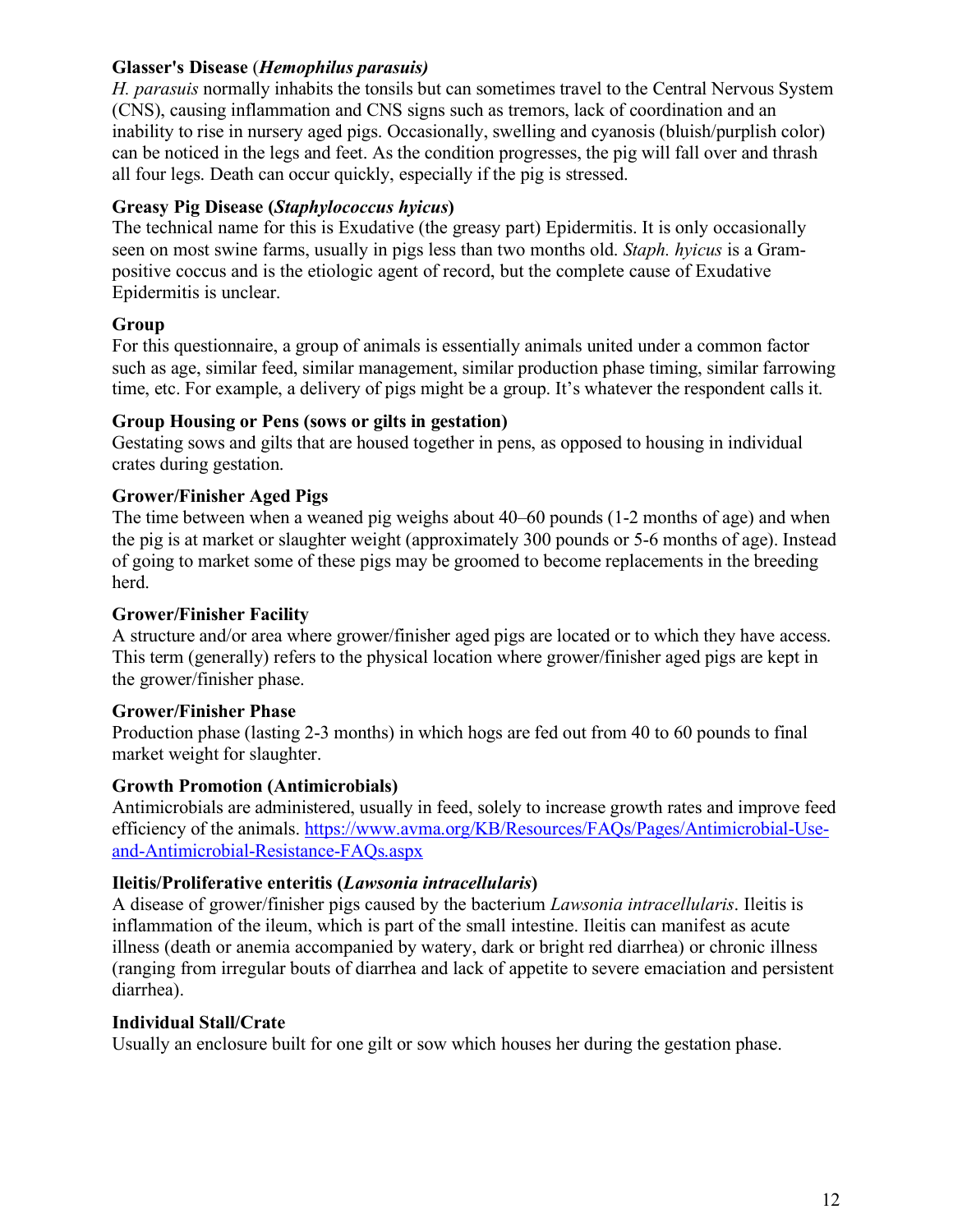## **Influenza**

In swine, a disease caused by the Swine Influenza Virus. Humans can transmit the disease to pigs and vice versa. The disease is more common in the spring and autumn in finisher (market) pigs. Sick pigs look depressed and huddle or pile on top of each other for warmth, as is typical in an animal with a fever. The animals often are open mouth breathing and breathing is labored. When the pigs are moved, many cough, some uncontrollably (paroxysm coughing). They often have a nasal discharge and puffy eyes. Mortality is generally low and they recover in about a week.

## **Isolation or Quarantine**

A biosecurity procedure where a pig or group of pigs is held separately from other pigs for a period of time (such as 30 days) to permit evaluation of health and look for signs of disease.

## **Leptospirosis**

A condition caused by a large family of bacteria (*Leptospira* spp.) present in all parts of the world. Some are potentially fatal in humans when transmitted by pig urine. In swine, the most common forms of the disease are in adult sows and boars and are acute (no appetite, fever, listlessness and possibly yellow skin or jaundice) or chronic (abortions, stillbirths and the birth of weak pigs).

## **Lice**

Lice or Louse infections in swine is due to an external parasite, usually *Haematopinus suis*. All production types of swine are susceptible to infestation. Cases are generally more severe in winter although Lice persist throughout the year. Spread of lice is by direct body contact.

## **Litter**

The product of a farrowing. A collection of newborn pigs born at one time to a sow.

## **Mange**

Mange in swine is most often Sarcoptic Mange caused by the sarcoptic mange mite (*Sarcoptes scabiei var suis*). The most common clinical sign is itchiness and small red bumps on the skin. Sarcoptic mange is a common ectoparasitic disease of swine. Spread of mites is by direct body contact. Mites from the sow may invade piglets within a few hours of birth.

## **Market Pig (Hog)**

A weaned pig intended for slaughter as opposed to breeding. Market hogs usually weigh 300 pounds or more when sent to slaughter. We indicate 60 pounds in the VMOQ as an entry weight to this designation, but it's whatever the weight the respondent feels is the right entry weight for their production system.

## **Mate/Mating**

Natural or artificial insemination of a breeding female. Each time there is an insemination it is considered a separate mating. All the matings within one heat period are called a **service**. A form of natural mating is pen mating.

## **Meningitis**

This is inflammation or irritation of the tissues surrounding the brain and spinal cord (the CNS or Central Nervous System). It invariably leads to CNS signs, such as lack of coordination or even death. (See also "CNS signs.")

## **Modified Live Vaccine (MLV)**

Viral or bacterial vaccines may be killed or live. Modified Live Vaccines contain bacteria or a virus that has been treated during vaccine production so that disease causing ability has been eliminated. MLVs have advantages over killed vaccines such as conferring a longer lasting immune response with fewer doses of the vaccine, but usually do not remain as stable (effective) as long as killed vaccines in storage.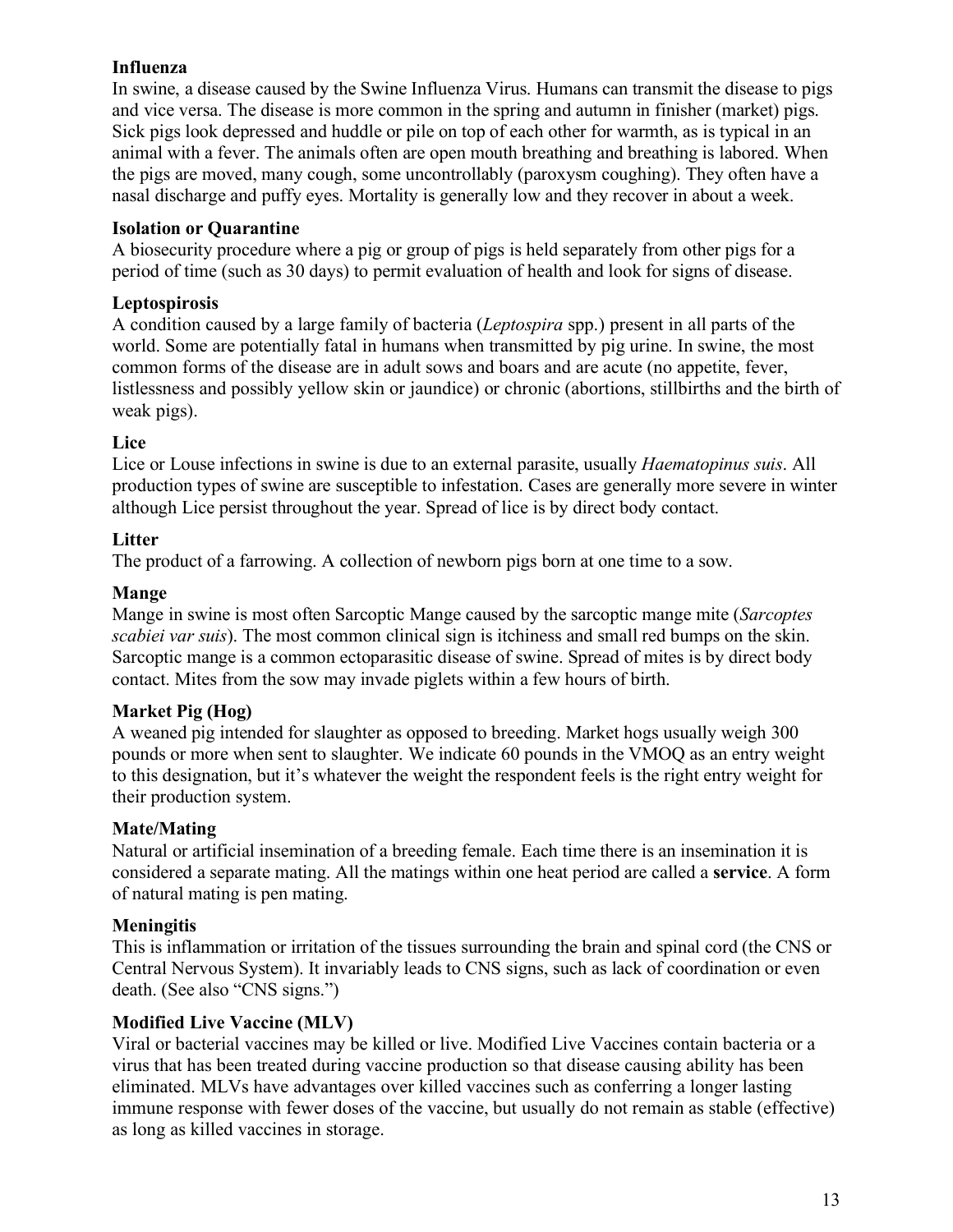## **Mucosal Products (such as dried porcine soluble or PEP products)**

These are alternative protein sources in swine diets. Small chain peptides are processed from the mucosa linings of pig intestines (taken from slaughter plants). Mucosal products (e.g., PEP2) vary based on what carriers they are dried with. For example, PEP2 is dried with vegetable protein alone.

#### **Mummy (ies)**

A dry, shriveled, stillborn pig, often black in color. Mummies are sometimes caused by an infection of the sow during gestation.

#### **Mycoplasma Pneumonia (***Mycoplasma hyopneumoniae***)**

This is a very small bacteria. *M. hyopneumoniae* infects the lungs of all ages of pigs, but especially market pigs, causing pneumonia, which manifests in signs such as coughing (particularly when a pig gets up), labored breathing, poor growth rates, reduced appetite and increased post-weaning mortality. Fever might be present. Another variety of *Mycoplasma* can infect the joints, causing arthritis and lameness in pigs.

#### **Nursery Aged Pigs**

The time between weaning and about 40–60 pounds or 1-2 months of age.

#### **Nursery Facility**

A structure and/or area where nursery aged pigs are located or to which they have access. This term (generally) refers to the physical location where nursery aged pigs are kept in the nursery phase.

#### **Nursery Phase**

A production phase in which newly weaned pigs are managed, fed and housed until they go into a grower/finisher management phase. This phase usually lasts until the pig is about 50-60 pounds so for five to eight weeks after weaning.

#### **Nursing pigs**

Piglets nursing on their mother.

#### **"Off-site breeding project"**

Usually when one breeding site is depopulated and a new site is filled with new breeding animals.

#### **Operation**

The overall business and top level management unit for a swine rearing facility, which might contain one or more sites. For example, "EB and Son Hogs" might be the name of an operation encompassing all production phases of swine rearing (e.g., gestation, farrowing, nursery and grower/finisher) on one or more **sites** (geographic locations), each devoted to a different production phase or combination of phases. (See also "Site.")

#### **Out of Business**

A farm or ranch operator who no longer raises crops, livestock or poultry. He may own farmland which is being operated by someone else.

#### **Parity**

The number of times a sow has farrowed in her lifetime. The parity for a gilt is 0.

#### **Parvovirus**

A very small virus resistant to disinfectants and the environment. Parvovirus infection in pigs often has no clinical signs in adult pigs. Infected sows might show increased fetal death, including mummified and stillborn piglets.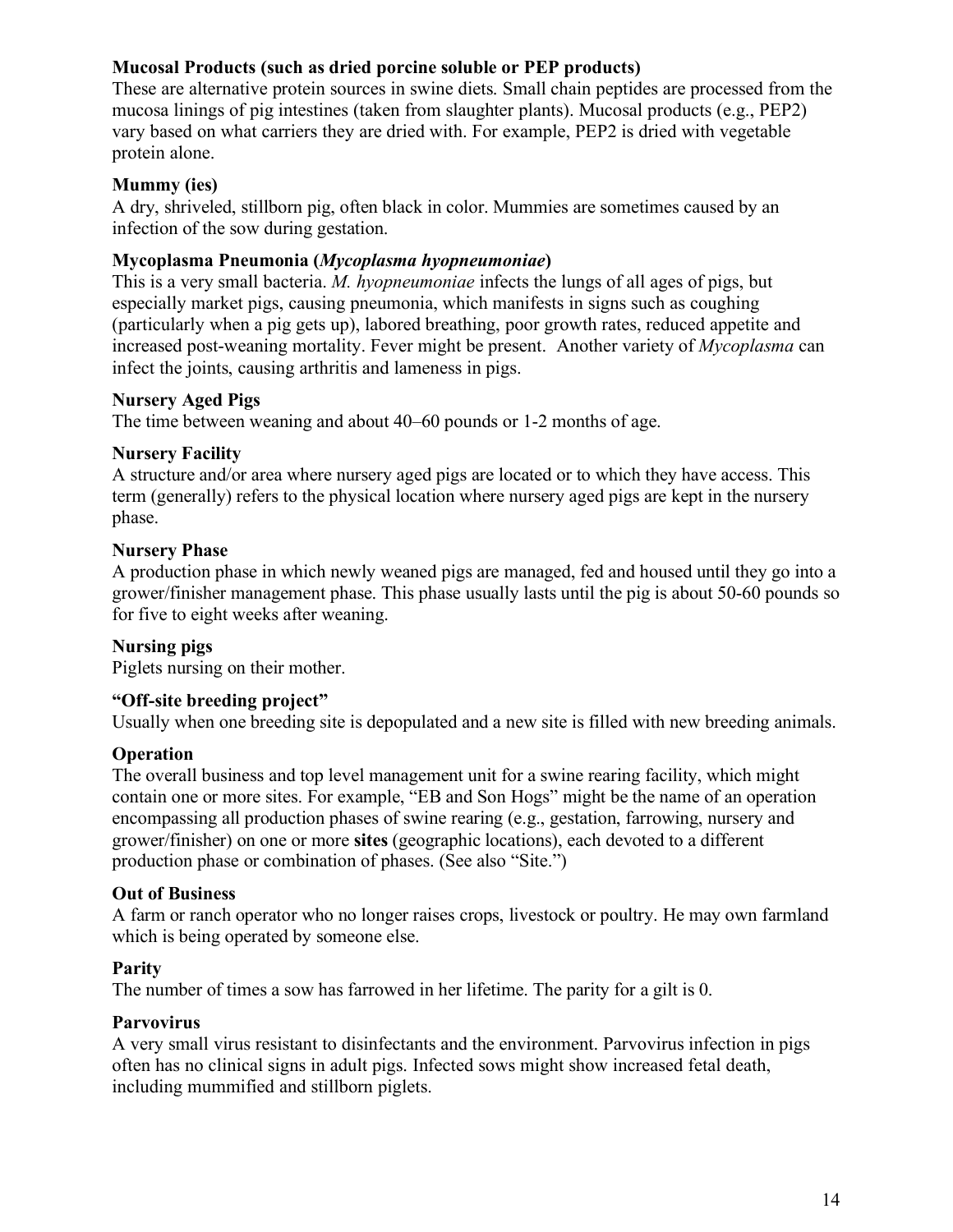## **Porcine epidemic diarrhea (PED)/Porcine deltacoronavirus (PDCoV)**

Both are Coronaviruses discovered in the United States approximately six years ago and they have similar clinical signs. Sows go off feed and sometimes vomit and piglets often become emaciated and die within a short time.

## **Polyserositis**

Inflammation of several serous membranes such as the lung pleura, pericardium and peritoneum at the same time. In pigs there are a few pathogens that can cause this, notably, Glasser's Disease, *Streptococcus. suis*, *E. coli and Mycoplasma hyorhinis*.

## **Porcine Circovirus 2 (PCV2)**

A small, circular DNA virus known for environmental hardiness. It is a necessary but not sufficient etiologic agent involved in Porcine Circovirus Associated Disease(s) (PCVAD).

#### **Porcine Circovirus Associated Disease (PCVAD, formerly known as Post-weaning Multisystemic Wasting Syndrome or PMWS)**

A set of signs seen in young pigs (usually 8–16 weeks old). Signs usually start around three weeks after weaning. Pigs show weight loss, pale skin and enlarged lymph nodes. They can develop yellow skin (jaundice) and experience a decreased growth rate. It tends to be a slow and progressive disease with a high fatality rate in affected pigs. This disease was initially described about 25 years ago. Vaccination has greatly decreased the incidence of PCVAD.

## **Porcine dermatitis and nephropathy syndrome (PDNS)**

A syndrome also associated with the presence of PCV2 and infrequently seen. Like PCVAD, PDNS is a collection of signs in pigs from 8-18 weeks of age. Signs can include jaundice and blotches on the skin that are often most evident on the hind legs and perineum. Like PCVAD, most pigs with PDNS eventually die.

#### **PRRS (Porcine Reproductive and Respiratory Syndrome)**

A disease caused by the PRRS virus. In herds in which the virus is established, the signs are not readily evident. In the adult pig, clinical signs are generally reproductive (may not farrow as often or produce as many piglets), mild fever and poor appetite. In piglets to finishers, clinical signs are generally those of secondary infections with other agents, particularly bacterial lung invaders. In a herd that has never had the virus before or receives a new strain, the results are initially devastating, with early farrowings (at 105 to 112 days gestation instead of 114). There is an increase in stillborn, mummified and weak live born piglets, as well as increased preweaning mortality.

## **Premises**

A site, including the land and swine buildings on it.

## **Pseudorabies (PRV, Pseudorabies Virus)**

A disease caused by the Pseudorabies Virus (PRV). It is rare, but during an outbreak there are often severe CNS signs in piglets. Piglets may present as sitting like a dog because of posterior paralysis and mortality is high. Weaned pigs might show fewer CNS signs but more respiratory signs, such as open mouth breathing. In adults, reproductive signs predominate. Sows may abort and animals infected close to term give birth to stillborn or weak piglets.

#### **Replacement (animals)**

Usually a breeding animal brought in young (e.g., a gilt) to replace breeding animals lost to culling. This will maintain breeding herd size and production. However, a replacement can be any stage or type of pig. For example, if a producer does not have enough weaned pigs to fill their nursery facility they may bring weaned pigs in from somewhere else and call them "replacements."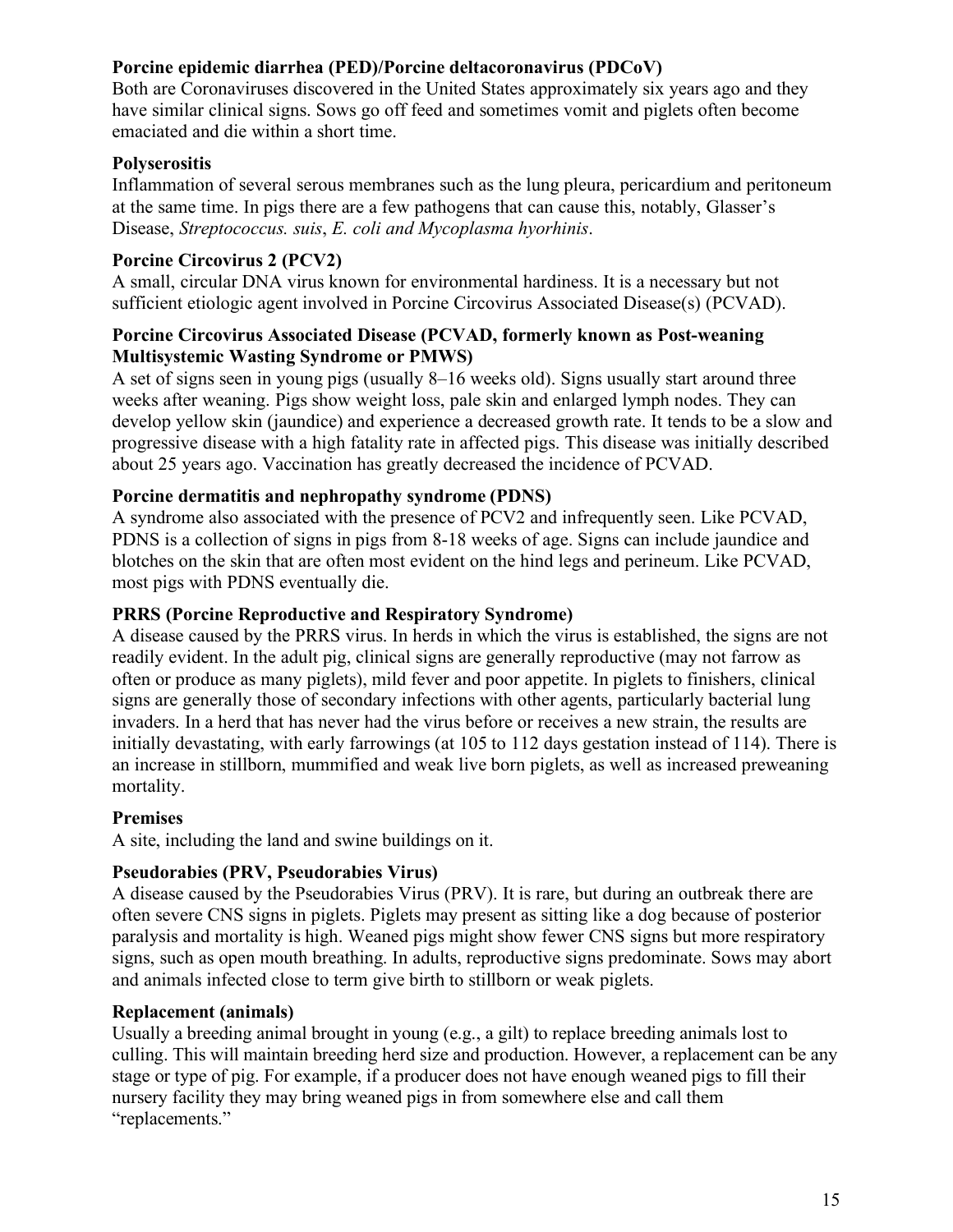#### **Reproductive Failure (such as failure to rebreed or farrow)**

A general term used to describe a gilt or sow that is inferior in her ability to produce piglets. The term includes a variety of more specific problems such as a failure to rebreed or failure to farrow or small litter sizes. Reproductive failure is one reason to cull sows and gilts.

#### **Rotavirus**

A virus that causes a loose, watery diarrhea in piglets either in the late suckling or early nursery stage.

#### **Roundworm infection (Ascariasis)**

A roundworm infection that is often caused by *A*sca*ris suum*. Ascariasis is more severe in young pigs. *A. suum* eggs can survive for as long as 15 years in the environment. Eggs can be transported by pigs, insects, fomites, dust and pig manure. Ascariasis causes inflammation in the gastrointestinal tract and migrating larvae cause lesions in the liver and lungs. Signs include failure to gain weight, rough hair coats, chronic coughing and sometimes abdominal expiratory breathing problems ("thumping").

## *Salmonella*

A bacterium with two impacts on the swine industry. The first is disease that affects the pig. Often, pigs infected with *Salmonella* show no clinical signs, but in suckling pigs, the disease can present as reluctance to move, anorexia and fever. The piglet might have a shallow cough and will huddle with other piglets. Sometimes piglets are found dead, with blue/purple (cyanotic) extremities. The piglet might develop soft, yellow feces or diarrhea. *Salmonella* infection may also present as watery, yellow diarrhea which reoccurs over the period of a couple weeks.

The second way *Salmonella* affects the swine industry is through its presence in the gastrointestinal tract of most market pigs, which can cause the meat to become contaminated during the butchering process. *Salmonella* ingested by humans can result in a range of signs, from simple diarrhea to death.

#### **Scours**

An industry term for diarrhea in pigs. Many diseases or conditions can cause scours.

#### **Seneca Valley Virus (SVV or SVA)**

A virus that causes vesicles upon the snout and hooves of swine and is clinically indistinguishable from other, more dangerous foreign animal diseases, such as foot and mouth disease.

#### **Service**

One or more matings within a single estrous cycle.

#### **Site (separate)**

One geographic location or address that functions to produce one or more production phases (e.g., breeding, nursery, grower/finish). A site can be a part of an operation or it can be the whole operation, if the operation has only one site. (See also "Operation").

#### **Sow**

A female pig that has produced one or more litters of piglets.

#### **Spray Dried Plasma**

A special protein source in pig diets. Spray Dried Plasma (SDP) is made from either bovine or porcine blood and can be sold as a mixture of species plasma or as single species plasma (such as porcine alone). SDP has frequently been used in pig starter diets for its positive effects on feed intake, growth and feed efficiency during the stressful post-weaning phase of production.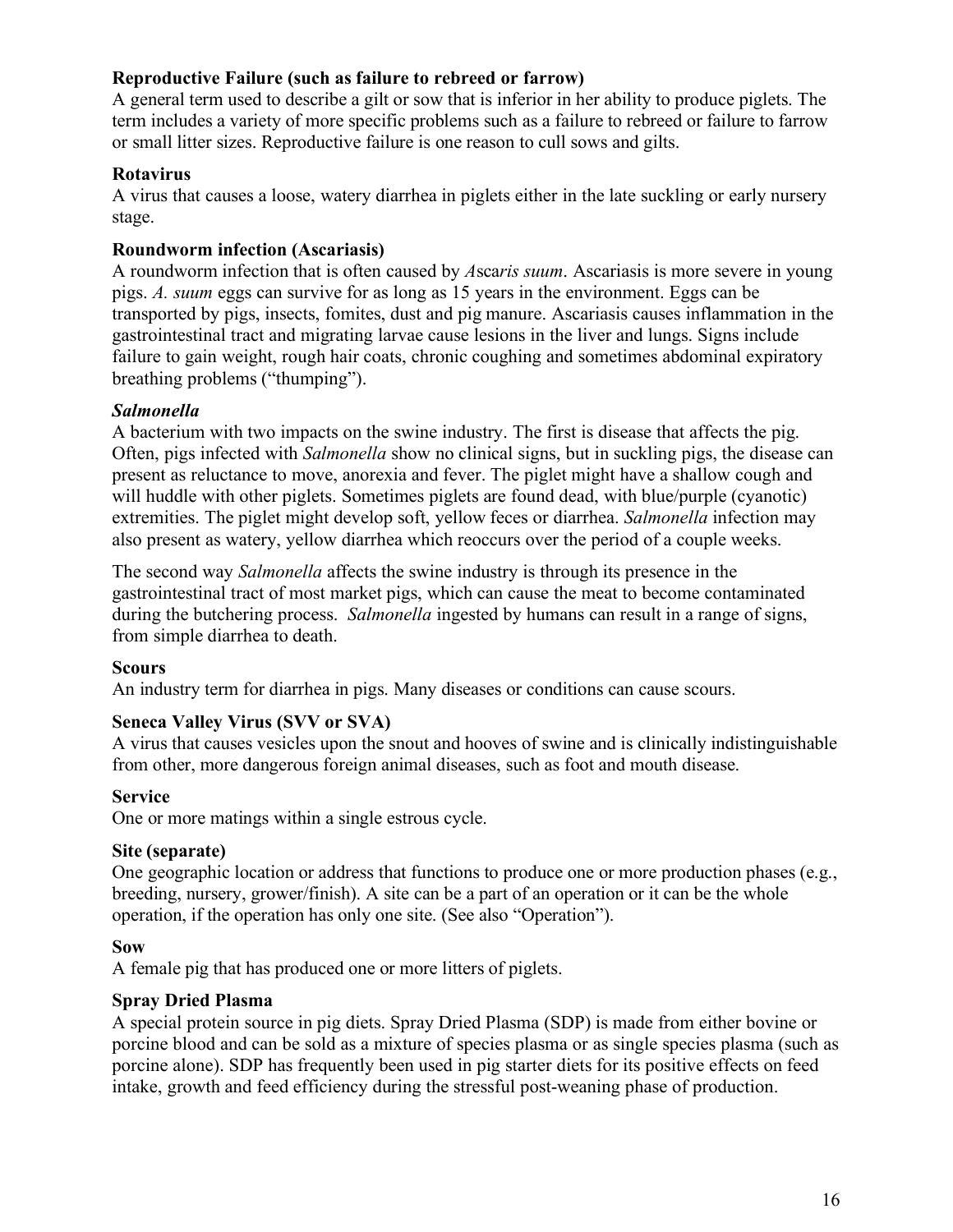#### *Streptococcus suis*

The most common cause of meningitis in nursery pigs. The pig becomes uncoordinated, often with uncontrolled eye movements, is feverish and, as the condition progresses, falls over and thrashes with all four legs on the floor, similar to signs associated with *Hemophilus parasuis*. Death can occur quickly, especially if the pig is stressed. *Strep. suis* is Gram-positive and lives on the tonsils and upper respiratory tract of the normal healthy pig.

## **Swine Dysentery**

An infectious disease usually caused by one of two bacteria (*Brachyspira hyodysenteriae* and *Brachyspira pilosicoli*) that typically affect grow/finish aged pigs. However, in acute outbreaks in naive herds, it can affect all age groups from suckling piglets to adult sows. Clinical signs include diarrhea (with or without blood) and severity depends on the individual pig, pig age and whether the herd has experienced the disease and developed some immunity to it. One or two pigs might die before other pigs show any signs. Some pigs appear weak and uncoordinated. The disease appears to be cyclic and reappears at 3-4 week intervals.

#### **Teaser Boar (heat check boar)**

A boar used to detect estrus/heat in a female but not mate with her. They may be vasectomized. The presence of the teaser boar will allow sight, sound, smell and touch to increase the number of females showing a standing response. It is important that these teaser boars be allowed to mount and breed occasionally.

## **TGE (Transmissible gastroenteritis)**

An infectious disease caused by a coronavirus. Piglets less than 21 days of age are all affected and generally die. Clinical signs initially include watery diarrhea (in the piglet, foul smelling, yellowish green diarrhea that often contains undigested milk), vomiting and loss of appetite in pigs of all ages. Nursery pigs affected with this disease generally don't grow well, but growers/finishers are usually mildly affected and will survive if their water supplies are adequate.

#### **Unmated**

A breeding female that has not yet been inseminated either naturally (with a boar) or artificially. This term pertains to a female while in a current estrous cycle.

#### **Unmated Replacement Gilt**

A gilt that is slated to enter the breeding herd that has not yet been inseminated either naturally (with a boar) or artificially.

## **Veterinarian Client Patient Relationship (VCPR)**

A VCPR exists when your veterinarian knows your pigs well enough to be able to diagnose and treat any medical conditions they develop. The VCPR allows your veterinarian to take responsibility for making clinical judgments about pigs, accepting the responsibility for providing them with medical care, keeping a written record of your pigs' medical care, advising you about the benefits and risks of different treatment options and providing oversight of treatment, compliance (your follow through on their recommendations) and outcome. A VCPR is established when your veterinarian examines your animals in person and is maintained by regular veterinary visits as needed to monitor your animals' health. [https://www.avma.org/public/PetCare/Pages/VCPR-FAQs.aspx.](https://www.avma.org/public/PetCare/Pages/VCPR-FAQs.aspx)

#### **Weaned Pigs (Hogs)**

Piglets no longer nursing on their mother. This includes nursery and grower/finisher age pigs.

## **Weaning**

The process of transitioning baby pigs from mother's milk to solid food, which also implies removal from the mother.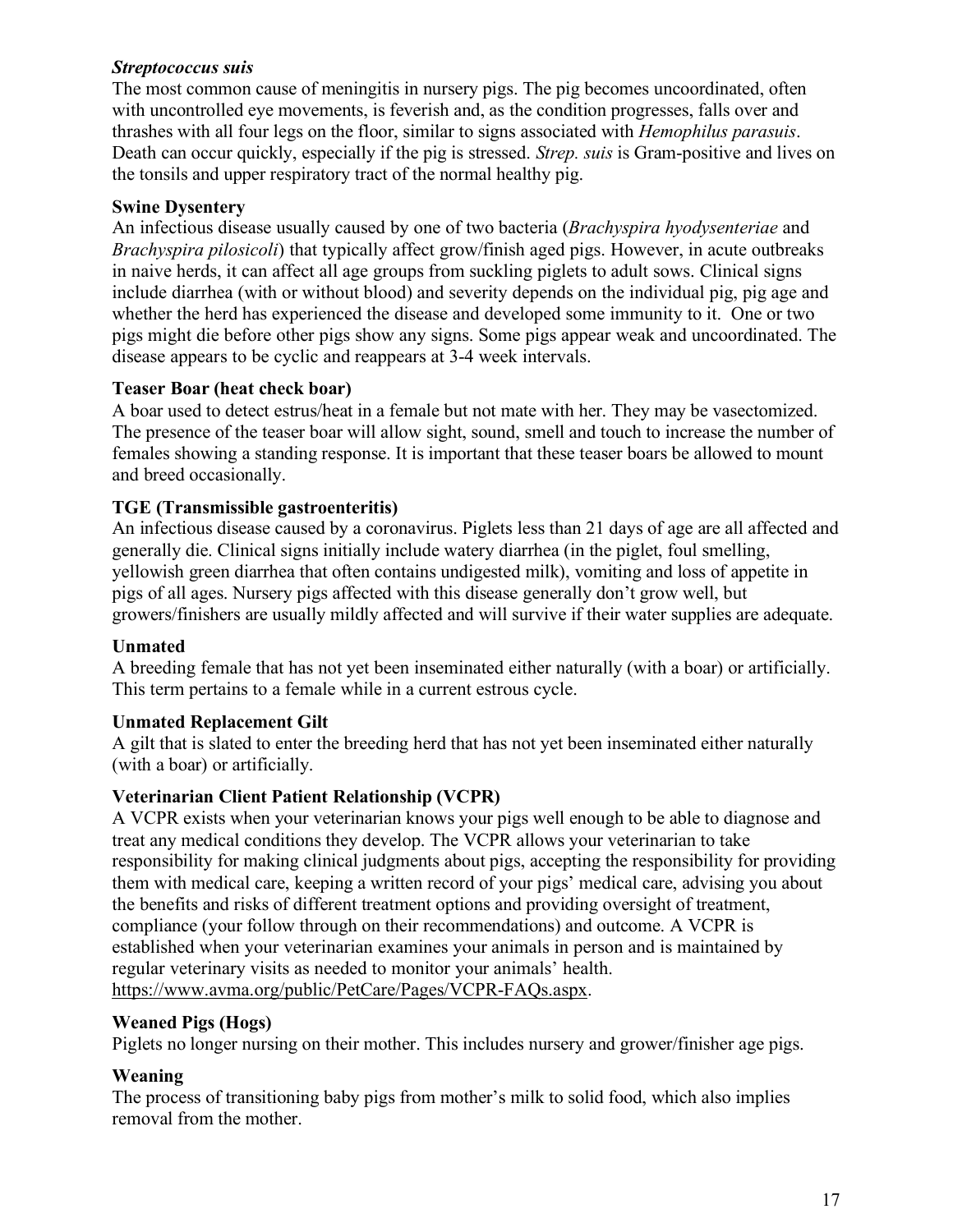## **Weaning Age**

The age at weaning which is approximately two to four weeks of age.

#### **Wean-to-Finish Facility**

A structure and/or area where both nursery aged pigs and grower/finish aged pigs are located or to which they have access. The distinguishing factor here is that swine are kept in this facility throughout both the nursery phase and the grower/finisher phase, rather than there being separate nursery and grower/finisher facilities.

#### **Wean-to-finish Phase**

Production phase in which newly weaned pigs are managed, fed and housed until they go to slaughter or are sold. It combines a nursery and a grower/finisher phase. The pigs are managed (e.g., fed) like nursery aged pigs from the time they come in until about two to four months of age, when they are subsequently treated like grower/finisher pigs. The pen or enclosure to which they are initially moved often was designed to hold older, larger pigs, so many of these newly weaned piglets can fit in the pen. As the pigs grow, some have to be moved out to a new pen or enclosure to prevent overcrowding. This second move is sometimes referred to as the "split."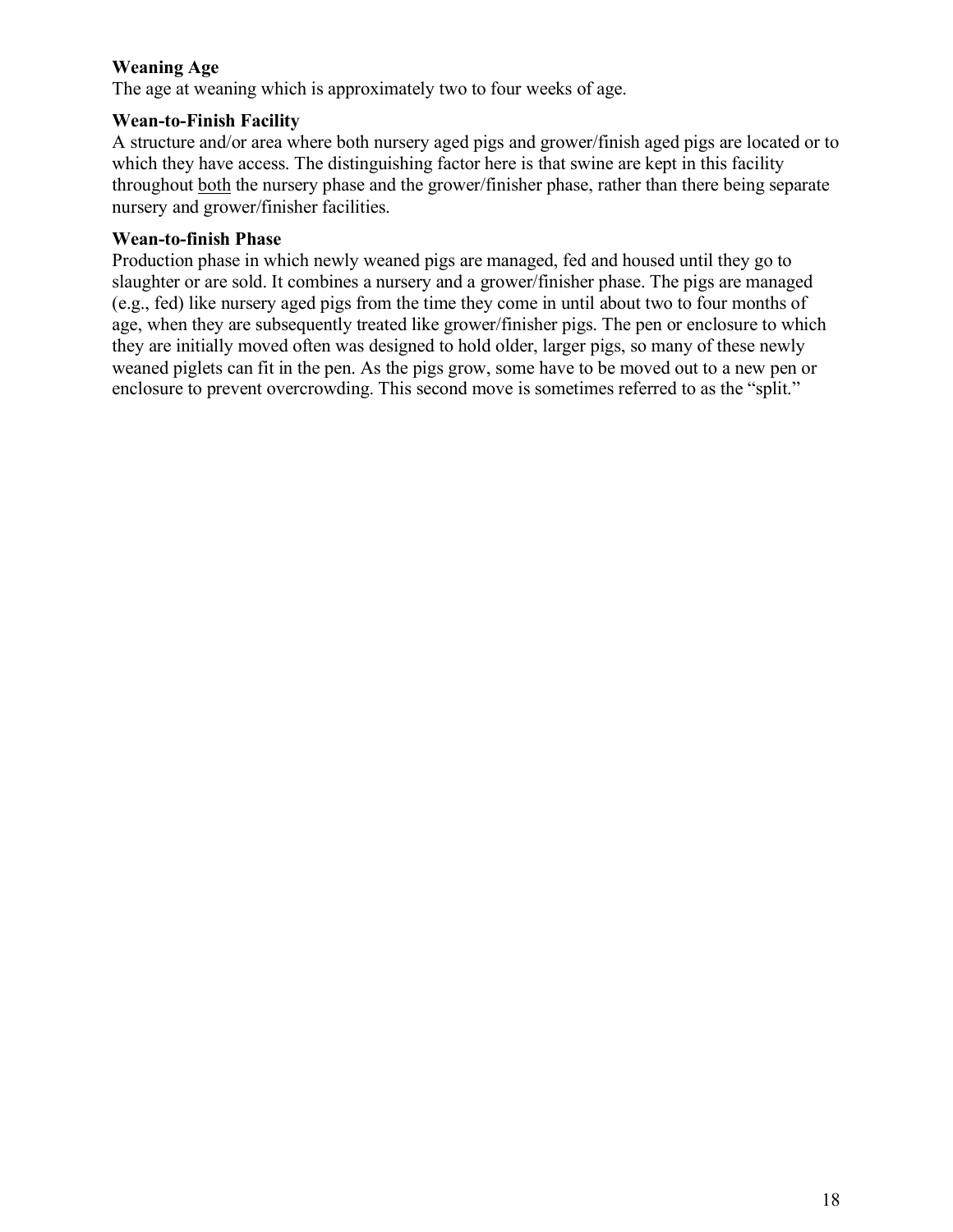# <span id="page-18-0"></span>**Chapter 3 – VMO Procedures**

# <span id="page-18-1"></span>**THINGS TO DO PRIOR TO THE FIRST CONTACT**

Familiarize yourself with the swine operation and sites to be visited as much as you can by reviewing the information your Coordinator gave to you concerning the interviews conducted by NASS. This manual is designed to familiarize you with the procedures around contacting producers and administering the VMOQ, as well as the content within the VMOQ itself.

Initially, obtain as many blank VMOQs as LES site visits were done. We need one VMOQ for each of the sites that were turned over. For each VMOQ, break up the NAHMS ID number (6 digits total) into its two digit State (first two digits of the NAHMS ID) and four digit ID number (last four digits of the NAHMS ID). There will also be a two digit Site Number. Write them on the first page and last page of the VMOQ **in** the State FIPS, Operation # and Site # boxes, respectively.

Things to bring with you on your initial contacts with the *operation contact* and subsequently at each site visit:

- Two copies of the VMOQ (One for the *operation contact* or *site contact*)
- This manual
- The PRRS Status Decision Chart.
- The Vaccine Reference Sheet.
- The Antibiotics Reference Sheet.
- The LPIC
- **Optional**: The study launch sheet, biological benefits/timelines sheet and Respondent Guide
- Calculator and pens/pencils.
- Your business card to leave with the *operation contact* and subsequent *site contacts*.

Your first call will be to the *operation contact*. The purpose of the call will be to introduce yourself and to set up a time to meet on the phone or in person to go over the LPIC. This form allows for the VMOQ information and biologics to be collected from sites within the operation that were enumerated by the LES. Bringing along the other things in a paper or e format (in case this is not a face to face visit) in the list above on this first visit is in case the *operation contact* desires some background.

If the initial operation contact is successful the second call will be to the site contacts. The purpose of the call will also be to introduce yourself, to set up a time to meet on the phone or in person to go over the LPIC and go through the VMOQ after that.

Things to bring with you on your site Biologic collection visits (may occur at the same VMOQ site interviews):

- Oral fluid and Fecal Collection Kit (directions inside)
- Clean coveralls, disposable boot covers and disposable gloves
- A bucket with brush and disinfectant (such as One-Stroke)
- Hand sanitizer

**NOTE:** Farm biosecurity is much tighter since the Coronavirus outbreak in 2013 and 2014. Compounding that is the current fear of African Swine Fever entering the United States. Don't be surprised if the *operation* or *site contacts* insist on meeting you at a place of their choice *that is not the farm itself*.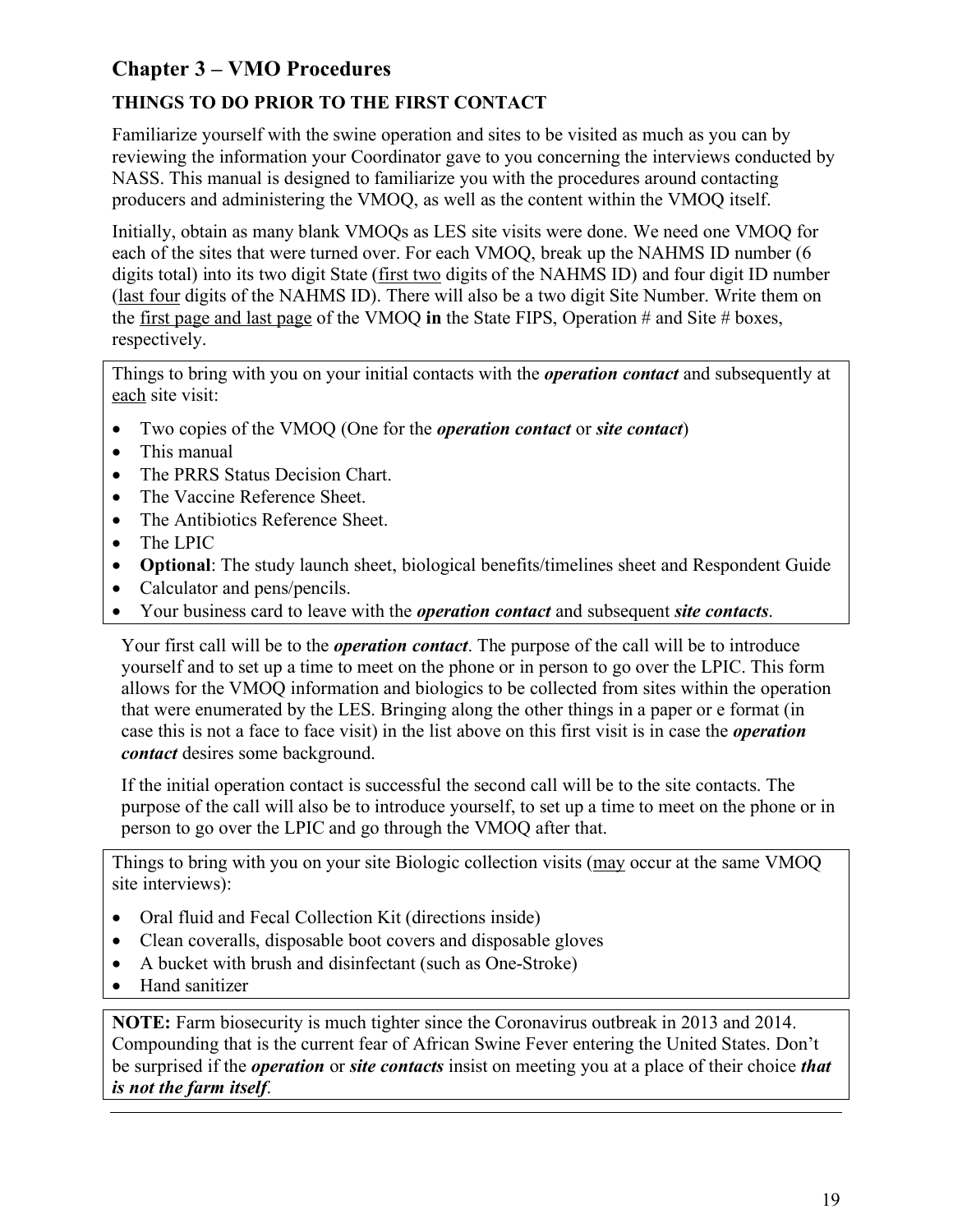## <span id="page-19-0"></span>**VMOQ INTERVIEW(S) STEPS WITH PAPER AND MICO**

Prior to making their contacts, the person assigned to the contacts will have to decide whether they will submit their work using the VMOQ paper **or** MiCo form. The procedures differ between the two. *If an interviewer chooses MiCo, then its fine to gather the information using the paper VMOQ and then later submit it through MiCo*.

In either case, first practice an introduction that briefly explains what you would like to do as part of this study using a style that gains an *operation/site contacts'* cooperation.

Operation Contact and interview. **PAPER** 

- 1. If you are unable to make contact with the *operation contact* after 5 contact attempts, **enter code 00 in Section 6, Question 4 on all site VMOQs that operation represents.** For example, if there were 4 LES site questionnaires done, fill out the State FIPS, Operation #, Site #, Interviewer name and Date at the very beginning and the top of Section 6 for the 4 blank VMOQs and enter reason code "00" in Section 6, Question 4 in each. If the phone number or other contact information seems invalid, let your State VS Coordinator know. They will contact NAHMS staff, who can assist in finding correct contact information, if needed.
- 2. When you get ahold of the *operation contact* for the first time explain how you obtained their name and permission to talk to them. Use your introduction to explain what you are calling about. Ask if they are willing to meet to briefly discuss what's involved in Phase 2 of the study. If the contact would rather not participate try to change their mind (see "Benefits to the Swine Industry" in Chapter 1 or the sales points mentioned earlier). If they still don't want to participate, fill out the relevant number of blank VMOQs as described above and **enter the correct reason code (01-07) in Section 6, Question 4 on all site VMOQs that operation represents and thank them for their time.**
- 3. When the *operation contact* agrees to meet/talk further, ask if they prefer face to face or telephone and if the former get directions to the meeting place. If telephone contact only is preferred you can continue now or offer to call back. Also, if telephone, ask if they received and still have the LPIC they should have received in the mail. If not, send them the LPIC by email prior to the interview.
- 4. If you have a face to face meeting, introduce the VMOQ contents briefly and discuss the potential biologic collections on their sites. *If they are reluctant about you having contact with pigs on their sites mention that you could teach anyone the protocol to get the samples and you could arrange to pick them up and ship them*. *The only catch is they have to use our protocol not one they might have already for sites with Grower/Finisher pigs.* Check the site addresses and ask the *operation contact* to go through and sign the LPIC. Further details will be provided in Chapter 4. Leave copies of the LPIC, your card and any other materials that you have that the *operation contact* wants. Keep two copies of the LPIC and get them to your Coordinator.
- 5. If you have a telephone meeting, introduce the VMOQ contents briefly and discuss the potential biologic collections on their sites. *If they are reluctant about you having contact with pigs on their sites mention that you could teach anyone the protocol to get the samples and you could arrange to pick them up and ship them*. *The only catch is they have to use our protocol not one they might have already for sites with Grower/Finisher pigs. Check the site* addresses and go through the LPIC verbally with the *operation contact*. Further details will be provided in Chapter 4. Send them your contact information and other materials that you have that the *operation contact* wants. Sign the LPIC, indicate the biologics agreed to and where the contact would sign write their contact information. Scan the LPIC and send it to the *operation contact* and your Coordinator.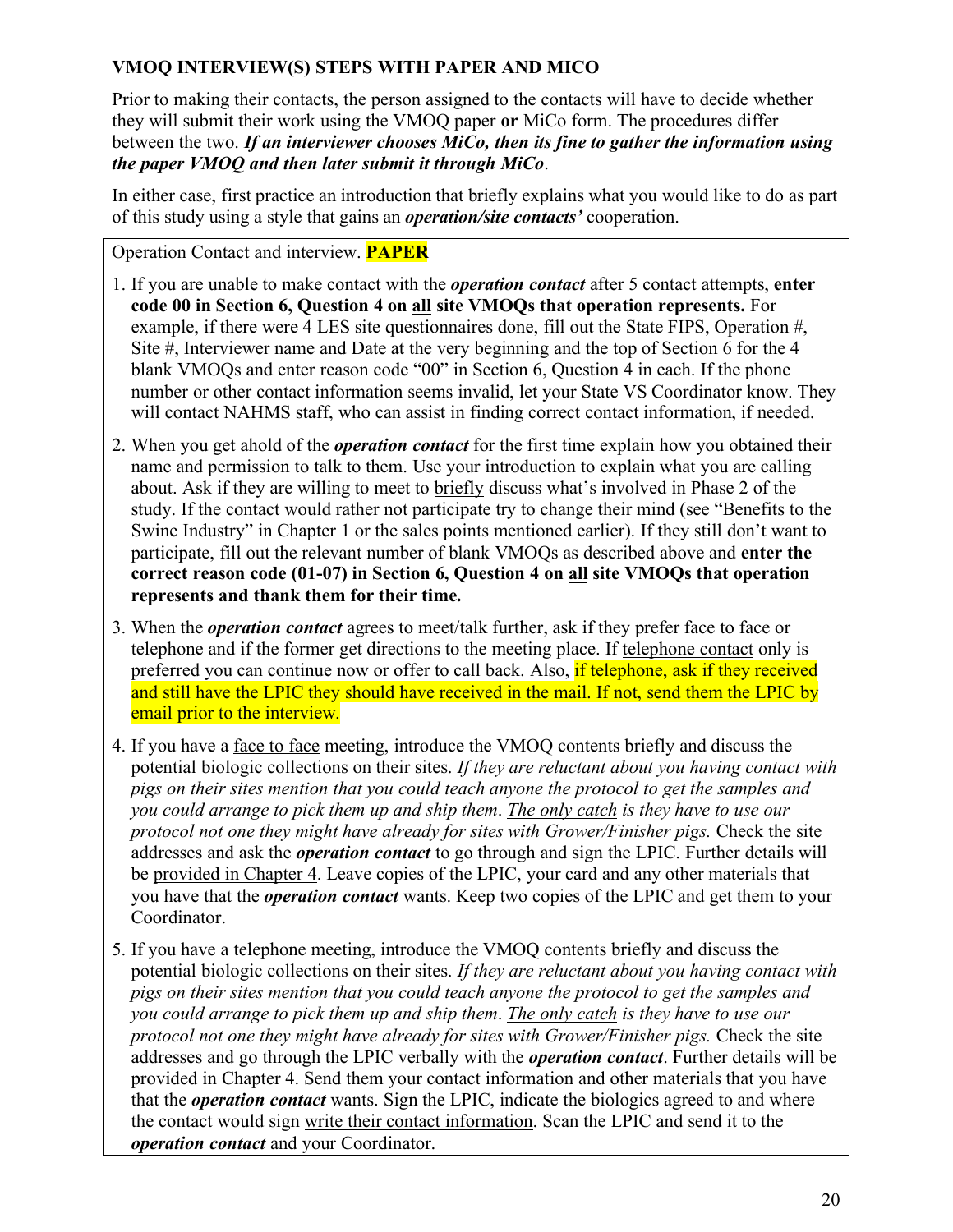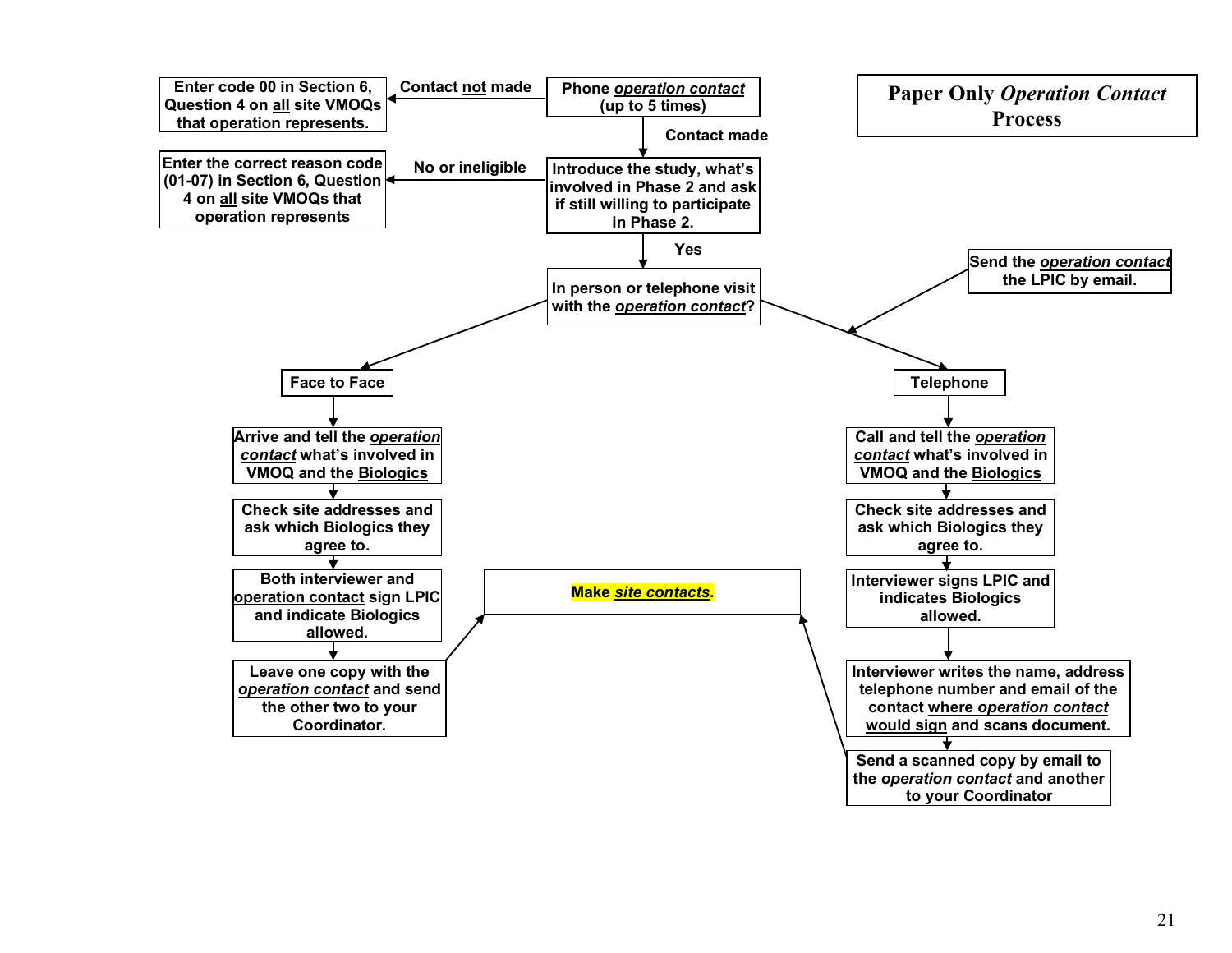Site Contact and interview. **PAPER**

- 1. If you are unable to make contact with the *site contact*, check with the *operation contact* to make sure you have the right contact information. If the contact information is good, after 5 contact attempts, fill out the State FIPS, Operation #, Site #, Interviewer name and Date at the beginning and top of Section 6 on **that site's** blank VMOQ and **enter reason code "00" in Section 6, Question 4**.
- 2. When you get ahold of the *site contact* for the first time explain how you obtained their name and permission to talk to them. Use your introduction to explain what would be covered and the time involved (about 1.5 hours to review the program and complete the VMOQ). That time will be shorter if the site raises only breeding pigs or only growing pigs (skip out of sections). If the *site contact* refuses the interview, fill out the State FIPS, Operation #, Site #, Interviewer name and Date at the beginning and top of Section 6 and **enter the correct reason code (01- 07) in Section 6, Question 4** on **that site's VMOQ and thank them for their time.** You might want to let the *operation contact* know this happened in case they can change the *site contact's* mind.
- 3. When the *site contact* agrees to meet/talk further, ask if they prefer face to face or telephone and if the former get directions to the meeting place if you can. Review with the *site contact* the *type of site they have* (e.g., breeding site or grower site or both) based on the information from NASS. Tell the *site contact* that specific records for feed formulations and medications to growing pigs given will expedite the interview. You can tell them that the time frame in the VMOQ is predominantly between December 1, 2020 and May 31, 2021 (inclusive of the beginning and end dates) in case they want to have records in that time frame available at the time of the interview. Schedule the interview. If this will be a telephone interview, send the *site contact* the LPIC, the VMOQ and/or the Respondent Guide by email. *Even if it will be a face to face interview it doesn't hurt to send them these things prior to the interview*.
- 4. At the beginning of the phone or in person interview, fill out the State FIPS, Operation #, Site #, Interviewer name, Date, arrival time and start time at the beginning and top of Section 6 on **that site's** blank VMOQ. Read the confidentiality pledge. Further details on what they are agreeing to will be provided in Chapter 4. Look for a "Yes" response to begin the interview.
- 5. If you had a face to face interview, ask the *site contact* to go through and sign the LPIC after the interview and discuss the potential biologic collections if you received consent from the *operation contact* and if they have Grower/Finishers. *If they are reluctant about you having contact with pigs on their sites mention that you could teach anyone the protocol to get the samples and you could arrange to pick them up and ship them*. *The only catch is they have to use our protocol.* Check the correct boxes on page 2 of the LPIC. Then leave copies of the LPIC, your card and any other materials that you have that the *site contact* wants. **Thank them at the end and fill out Questions 1-9 in Section 6.**
- 6. If you had a telephone interview, go through the LPIC verbally with the *site contact* after the interview. Discuss the potential biologic collections if you received consent from the *operation contact* and if they have Grower/Finishers. *If they are reluctant about you having contact with pigs on their sites mention that you could teach anyone the protocol to get the samples and you could arrange to pick them up and ship them*. *The only catch is they have to use our protocol.* Check the correct boxes on page 2 of the LPIC. Send them your contact information and other materials that you have that the *site contact* wants. **Thank them at the end and fill out Questions 1-9 in Section 6.** Sign the LPIC, indicate the biologics agreed to and where the contact would sign, write their contact information. Scan the LPIC and send it to the *site contact* and your Coordinator.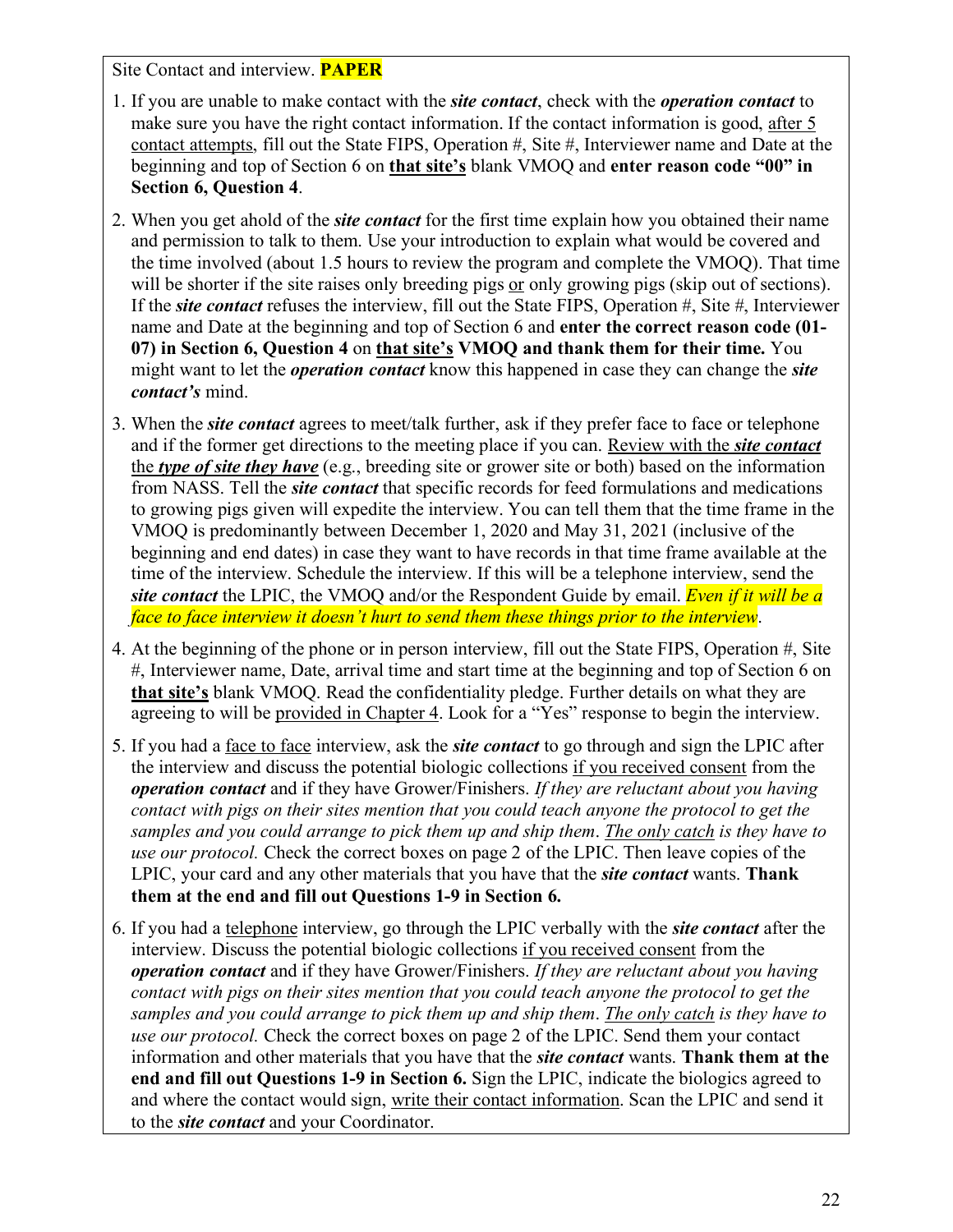- 7. Schedule the biologics collections if applicable. **See the Biologics manual**.
- 8. Check to see if the VMOQ and any biologics collections sheets later have legible responses. If not, please recopy them. Sometimes scribbling stuff fast and short-handing things becomes necessary to keep up with the contact's answers or keep the interview moving along, but it can be difficult for NAHMS staff and labs to decipher some of the writing.
- 9. Send or take the completed VMOQs with the LPICs to the State office or your VS State Coordinator.
- 10. **COORDINATORS:** Please send the VMOQ and a copy of the LPICs for each site visited to NAHMS together. The VMOQs and the LPICs should be shipped monthly to:

Abby Zehr; USDA-APHIS-VS; 2150 Centre Ave, Bldg B MS2E7; Fort Collins, CO 80526, (970) 494-7252.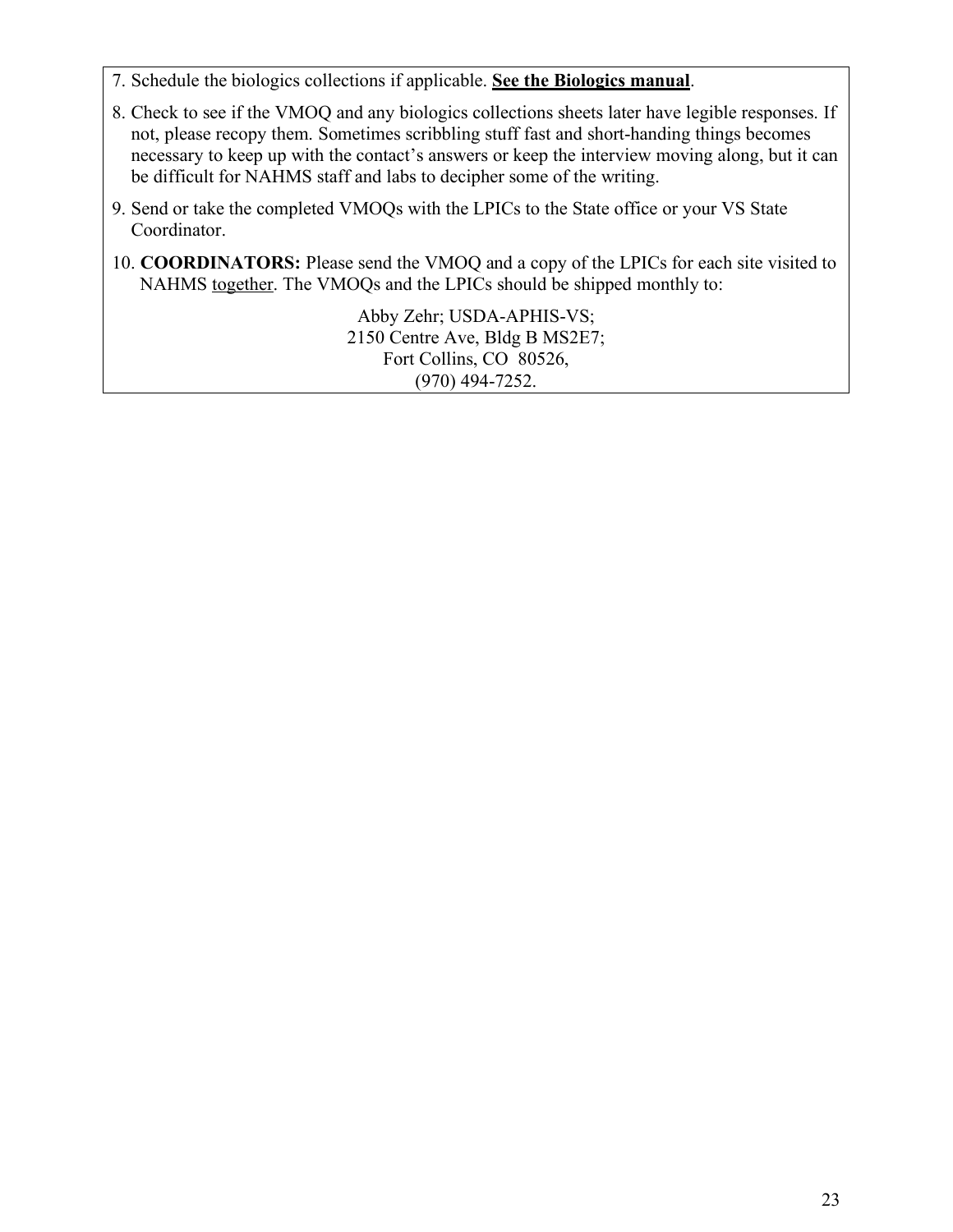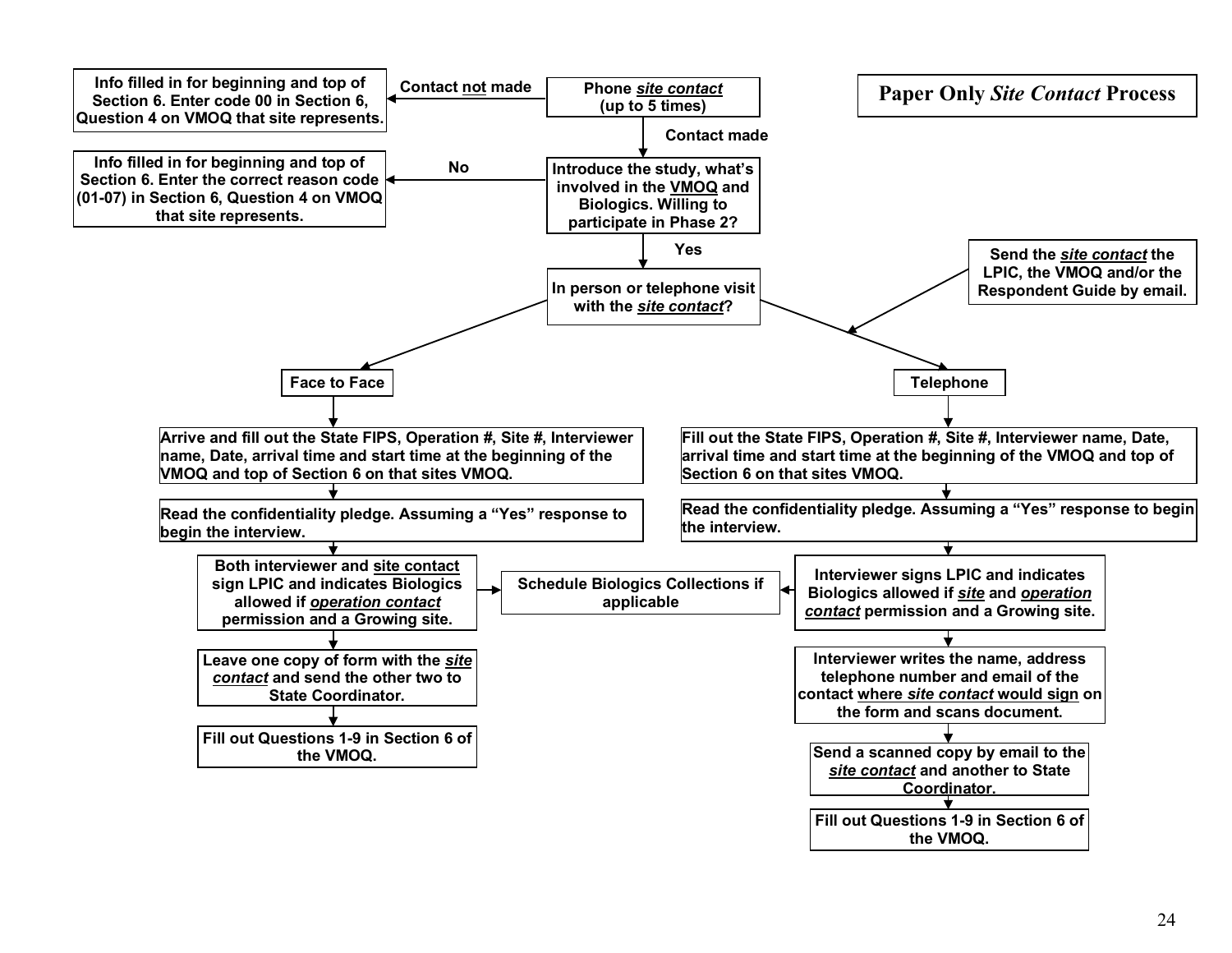Operation Contact and interview. **MiCo** Log in with eauth and go to "2021 NAHMS Swine Large Enterprise-Informed Consent" form. *See also MiCo manual section*.

- 1. Open the form and use the drop down buttons to select the State FIPS and Operation #. Write in the Interviewer name and select the Date.
- 2. If you are unable to make contact with the *operation contact* after 5 contact attempts, **click "No" in the Confidentiality Pledge and code "00" in the response code**. **Click "Submit."** If the phone number or other contact information seems invalid, let your State VS Coordinator know. They will contact NAHMS staff, who can assist in finding good contact information, if needed.
- 3. When you get ahold of the *operation contact* for the first time explain how you obtained their name and permission to talk to them. Use your introduction to explain what you are calling about. Ask if they are willing to meet to briefly. Discuss what's involved in Phase 2 of the study. If the contact would rather not participate try to change their mind (see "Benefits to the Swine Industry" in Chapter 1 or the sales points mentioned earlier). If they still don't want to participate **or** are no longer in business, **click "No" in the Confidentiality Pledge and enter the correct reason (01-07) in the response code**. **Click "Submit." Thank them for their time.**
- 4. When the *operation contact* agrees to meet/talk further, ask if they prefer face to face or telephone and if the former get directions to the meeting place. If telephone contact only is preferred you can continue now or offer to call back. Also, if telephone, ask if they received and still have the LPIC they should have received in the mail. If not, send them the LPIC by email prior to the interview.
- 5. If you have a face to face meeting, introduce the VMOQ (site form) contents briefly and discuss the potential biologic collections on their sites. *If they are reluctant about you having contact with pigs on their sites mention that you could teach anyone the protocol to get the samples and you could arrange to pick them up and ship them*. *The only catch is they have to use our protocol not one they might have already for sites with Grower/Finisher pigs.* Check the site addresses and ask the *operation contact* to go through and sign the LPIC. Further details will be provided in Chapter 4. Leave copies of the LPIC, your card and any other materials that you have that the *operation contact* wants. Keep two copies of the LPIC and get them to your Coordinator. On the form, **click "Yes" in the Confidentiality Pledge, "Yes" or "No" to each of the Biologic sample permissions and verify code "99" is recorded as the response code**. **Click "Submit." Thank them for their time.**
- 6. If you have a telephone meeting, introduce the VMOQ contents briefly and discuss the potential biologic collections on their sites. *If they are reluctant about you having contact with pigs on their sites mention that you could teach anyone the protocol to get the samples and you could arrange to pick them up and ship them*. *The only catch is they have to use our protocol not one they might have already for sites with Grower/Finisher pigs. Check the site* addresses and go through the LPIC verbally with the *operation contact*. Further details will be provided in Chapter 4. Send them your contact information and other materials that you have that the *operation contact* wants. Sign the LPIC, indicate the biologics agreed to and where the contact would sign write their contact information. Scan the LPIC and send one copy to the *operation contact* and one to your Coordinator. On the form, **click "Yes" in the Confidentiality Pledge, "Yes" or "No" to each of the Biologic sample permissions and verify code "99" is recorded as the response code**. **Click "Submit." Thank them for their time.**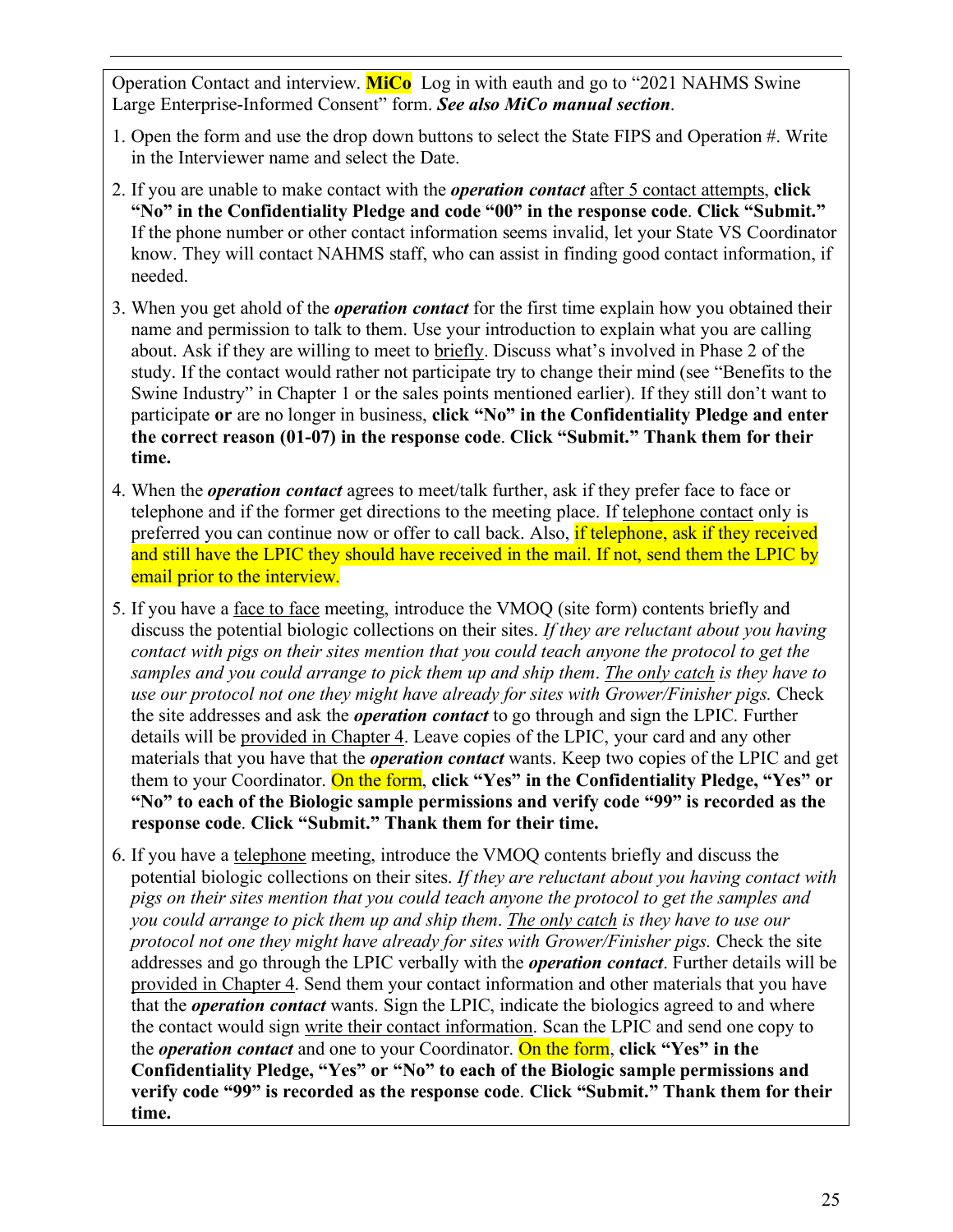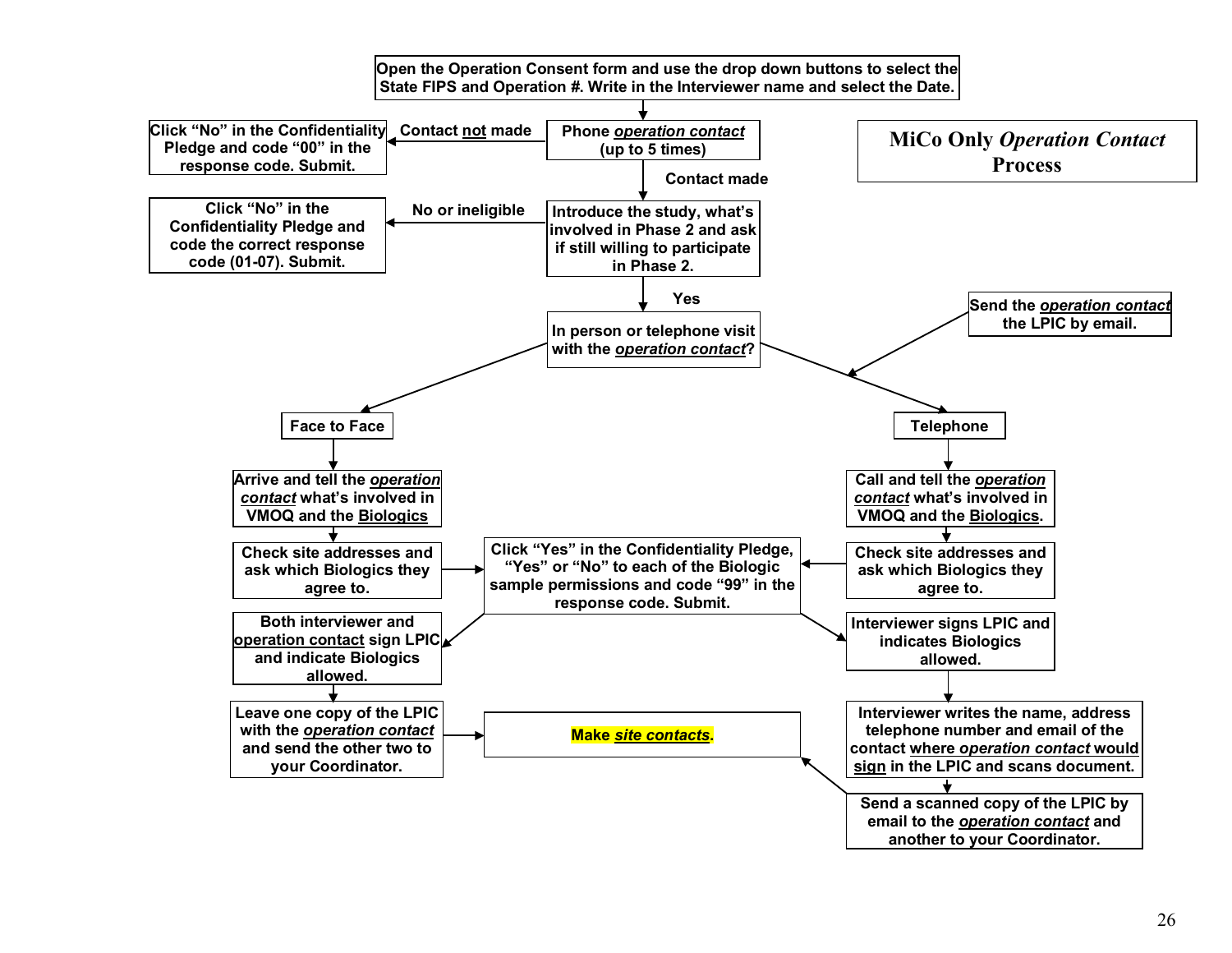Site Contact and interview. **MiCo**-Mi-Apps (usda.gov). Log in with eauth and go to "Swine Study 2021" site form. *See also MiCo manual section*.

- 1. Open the form and use the drop down buttons to select the State FIPS, Operation # and Site # (per NASS LES records). Write in the Interviewer name and select the Date.
- 2. If you are unable to make contact with the *site contact*, check with the *operation contact* to make sure you have the right contact information. If the contact information is good, after 5 contact attempts, **click "No" in the Confidentiality Pledge, add any Comments, select the "Arrival" and "Start" time as the time you gave up calling. Hit the lower right arrow to get to Section 6 and fill in Questions 1-3. Select code "00" in Question 4 and write any comments**. **Click "Submit."**
- 3. When you get ahold of the *site contact* for the first time explain how you obtained their name and permission to talk to them. Use your introduction to explain what would be covered and the time involved (about 1.5 hours to review the program and complete the site form or VMOQ). That time will be shorter if the site raises only breeding pigs or only growing pigs (skip out of sections). If the *site contact* refuses the interview, **thank them for their time. Then click "No" in the Confidentiality Pledge, add any Comments, select the "Arrival" and "Start" time as the time you started the call. Hit the lower right arrow to get to Section 6 and fill in Questions 1-3. Select one of the codes "01-07" in Question 4 based on the reason for refusal and write any comments**. **Click "Submit."** You might want to let the *operation contact* know this happened in case they can change the *site contact's* mind.
- 4. When the *site contact* agrees to meet/talk further, ask if they prefer face to face or telephone and if the former get directions to the meeting place if you can. Review with the *site contact* the *type of site they have* (e.g., breeding site or grower site or both) based on the information from NASS. Tell the *site contact* that specific records for feed formulations and medications to growing pigs given will expedite the interview. You can tell them that the time frame in the VMOQ is predominantly between December 1, 2020 and May 31, 2021 (inclusive of the beginning and end dates) in case they want to have records in that time frame available at the time of the interview. Schedule the interview. If this will be a telephone interview, send the *site contact* the LPIC, the VMOQ and/or the Respondent Guide by email. *Even if it will be a face to face interview it doesn't hurt to send them these things prior to the interview*.
- 5. At the beginning of the phone or in person interview, use the drop downs to enter the State FIPS, Operation # and Site #. Type in the Interviewer name. Select the Date, arrival time and start time (both will be the same if this is telephone only). Read the confidentiality pledge. Further details on what they are agreeing to will be provided in Chapter 4. Look for a "Yes" response to begin the interview.
- 6. If you had a face to face interview, ask the *site contact* to go through and sign the LPIC after the interview and discuss the potential biologic collections if you received consent from the *operation contact* and if they have Grower/Finishers. *If they are reluctant about you having contact with pigs on their sites mention that you could teach anyone the protocol to get the samples and you could arrange to pick them up and ship them*. *The only catch is they have to use our protocol.* Check the correct boxes on page 2 of the LPIC. Then leave copies of the LPIC, your card and any other materials that you have that the *site contact* wants. Keep two copies of the LPIC and get them to your Coordinator. Schedule the biologics collections if applicable. **See the Biologics manual**. **Thank them at the end and enter the correct responses (e.g. code "99" in Question 4 and "Yes" or "No" in Questions 5 and 6) Questions 1-9 in Section 6.**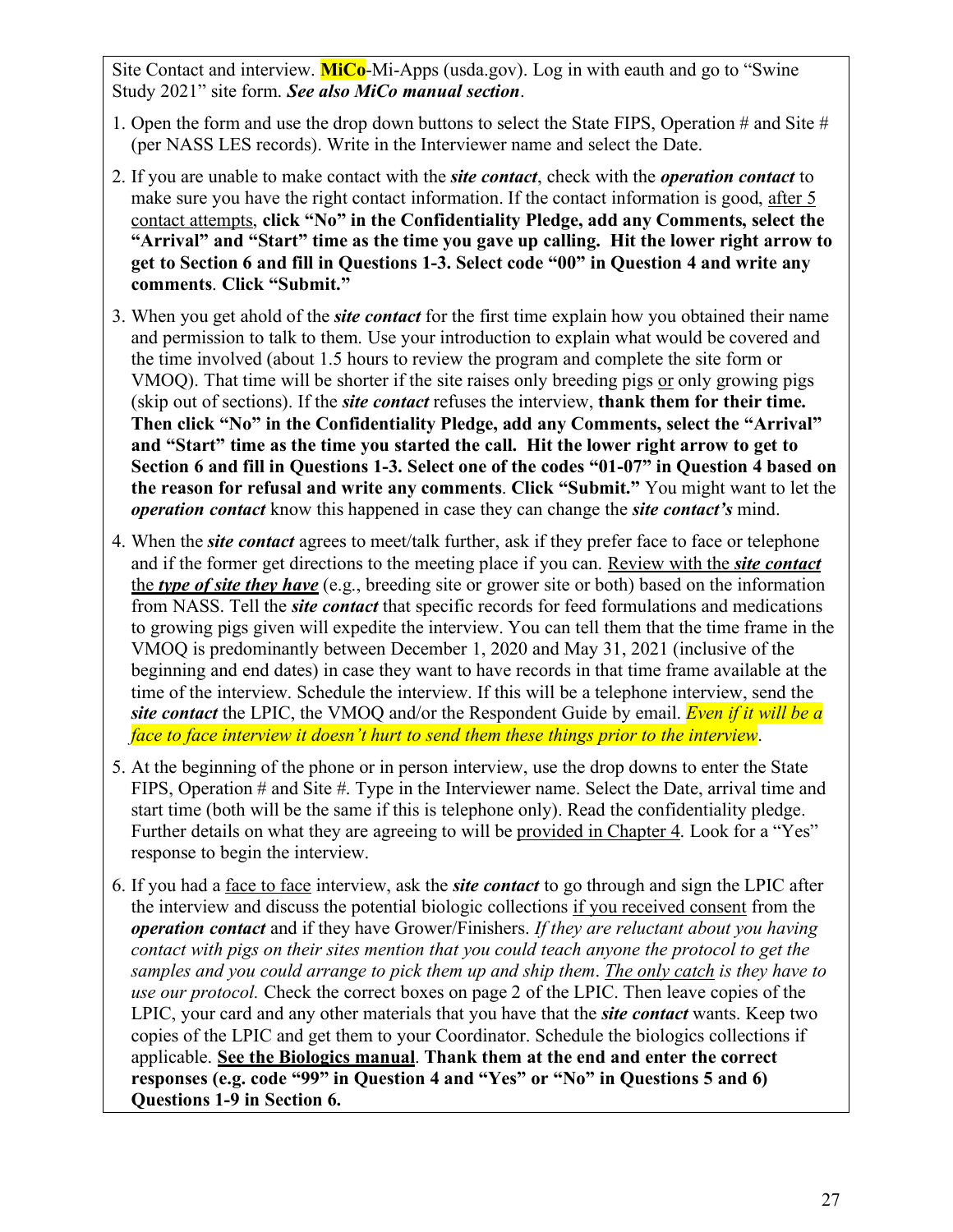- 7. If you had a telephone interview, go through the LPIC verbally with the *site contact* after the interview. Discuss the potential biologic collections if you received consent from the *operation contact* and if they have Grower/Finishers. *If they are reluctant about you having contact with pigs on their sites mention that you could teach anyone the protocol to get the samples and you could arrange to pick them up and ship them*. *The only catch is they have to use our protocol.* Check the correct boxes on page 2 of the LPIC. Send them your contact information and other materials that you have that the *site contact* wants. Schedule the biologics collections if applicable. **See the Biologics manual**. **Thank them at the end and fill out Questions 1-9 in Section 6.** Sign the LPIC, indicate the biologics agreed to and where the contact would sign, write their contact information. Scan the LPIC and send one copy to the *site contact* and one to your Coordinator.
- 8. **COORDINATORS:** Please send a copy of the scanned LPICs for each site to: [abigail.c.zehr@usda.gov.](mailto:abigail.c.zehr@usda.gov)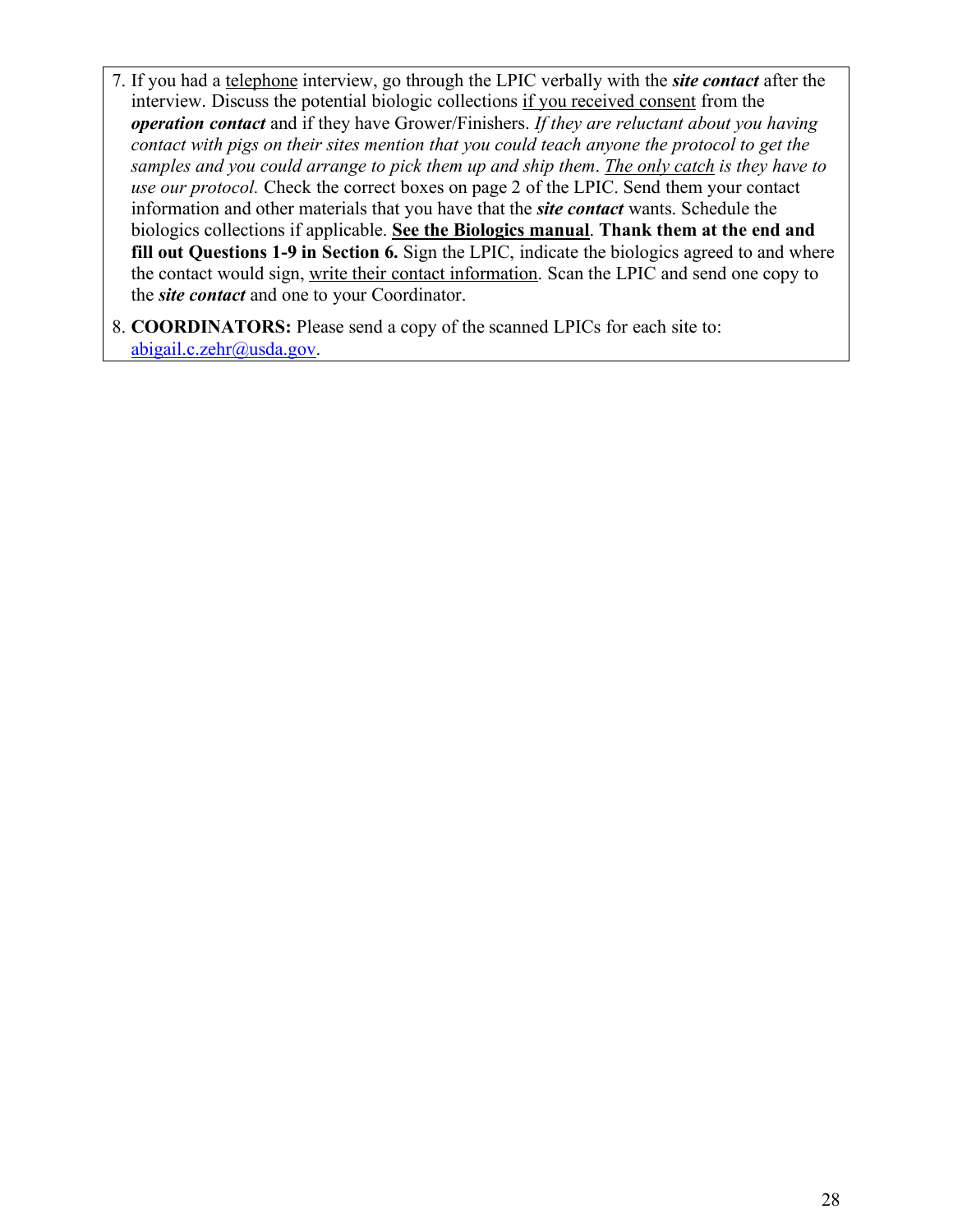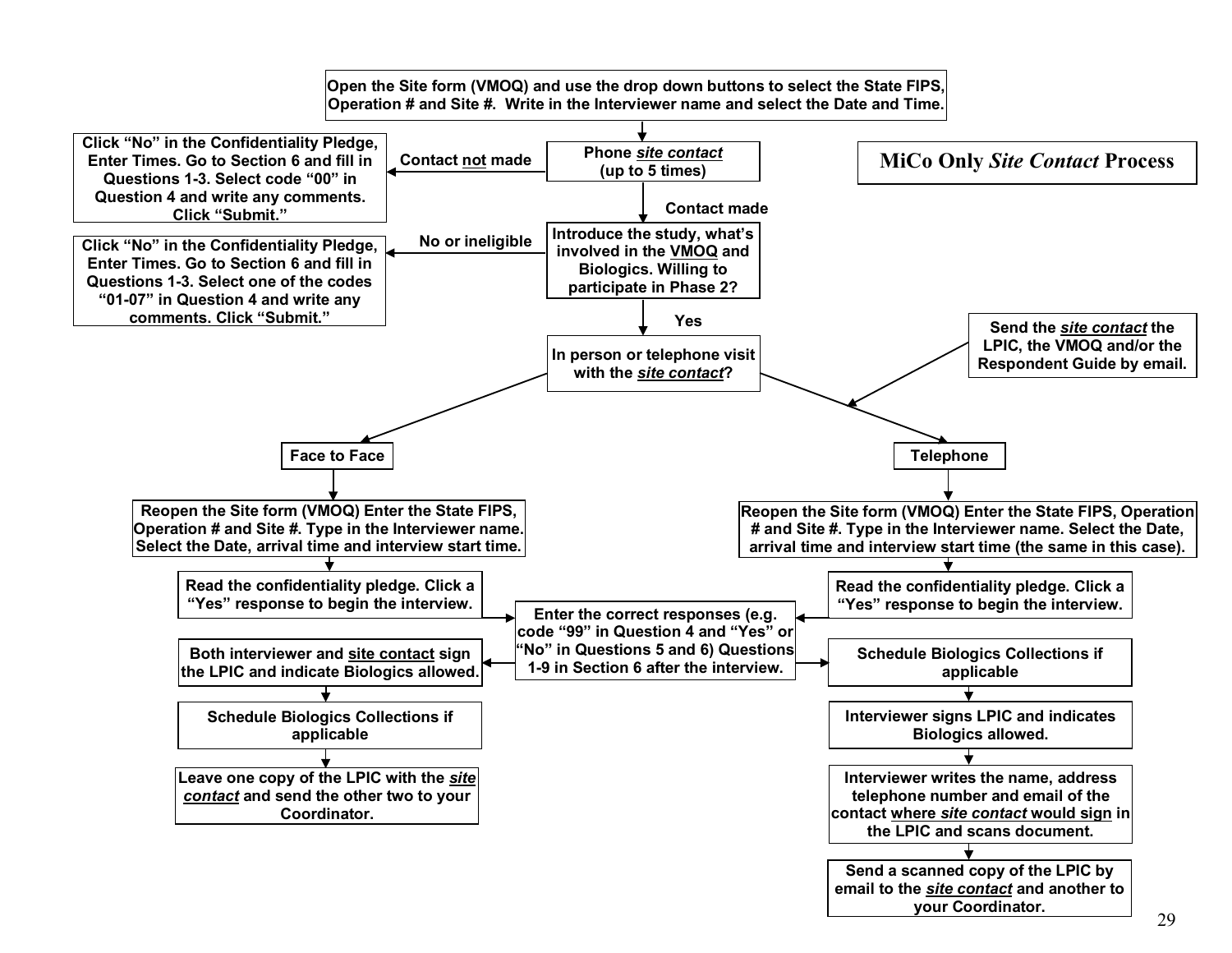## <span id="page-29-0"></span>**SPECIAL SITUATIONS**

An operation or site may be a **show pig business**. Show pigs are raised primarily for exhibition and are managed a bit differently than their commercial counterparts. For the purposes of this study there is absolutely **no difference** in the way that the VMOQs are filled out. Show pig operations or sites can have breeding swine, piglets, nursery age pigs, grower/finisher age pigs and their own biosecurity, housing and medication practices.

The same is also true for **niche market businesses**. These are entities that market their pigs as organic, pasture raised or some other designation that sets them apart from a more commercial marketing chain.

#### <span id="page-29-1"></span>**MORE INFORMATION ABOUT PHASE 2**

There are **two** additional concerns that the *operation* or *site contact* may have about participation in Phase 2.

#### **1. Private Veterinary Practitioners**

Some respondents may feel that having a VMO visiting their site will conflict with the services provided by their own veterinarian. Explain that you will be glad to explain the program to the operation's veterinarian and that producer and veterinary organizations, such as the American Association of Swine Veterinarians (AASV), have participated in the design and review of the questionnaires. Additionally, the VMO's job is only to provide professional expertise in collecting accurate animal health and production data on the Phase 2 questionnaires and assisting with biologics collections.

#### **2. Serious Diseases**

Some operators may be apprehensive about the VMO's enforcement and quarantine power regarding certain animal diseases. Explain that the on farm tests are **not** for epidemic or regulatory type diseases. The VMO would enter the production areas **only** for those optional tests that the *operation contact* and *site contacts* agree to. Alternatively, a site designate can collect the samples. Phase 2 interviews can be done in the respondent's home, office or at a local coffee shop. The VMO interview and the biologics collections are also **not** intended to detect the presence of any regulatory type diseases. Remind them that NAHMS is not a regulatory agency.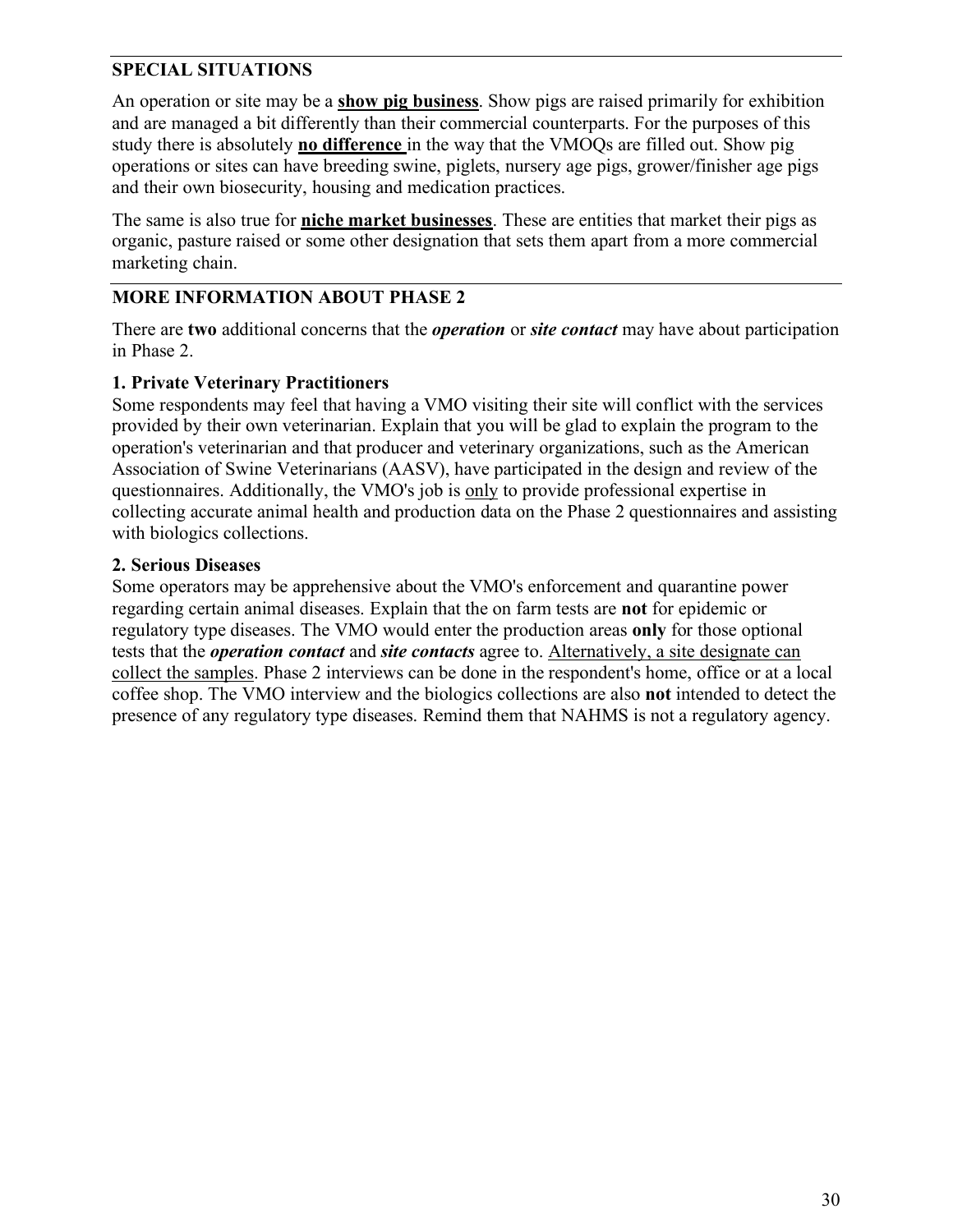# <span id="page-30-0"></span>**Chapter 4 – Getting Consent at the Operation and Site Level**

The **Large Enterprise-Informed Consent Form (LPIC)** needs to be given in some fashion both the *operation contact* and the subsequent *site contacts* as outlined in the previous chapter. The main purpose of the form is so *all parties have the same record of consent*. Consent is given by the *operation contact* to contact the *site contacts*, collect site information and do biological collections all their sites. Consent is given separately by the *site contacts* to collect site information and do biological collections for the site.

If a VMO is going to do a paper or MiCo face to face interview with the *operation contact and site contact*, this agreement should be done using the 2-part LPIC and physically signed by the interviewer and both types of contacts. A copy is physically given to the *operation contact* and each of the *site contacts*. For each contact, one copy is left with the contact and one is given to the Coordinator (who sends a copy to NAHMS) after the interviews.

If a VMO is going to do a paper or MiCo telephone interview with the *operation contact and site contact* this agreement should also be done using the 2-part LPIC but is only physically signed by the interviewer who then writes in the contact information for the contacts where they would sign if the interviews were face to face, scans the document and sends it to the *operation contact* and each of the *site contacts* after the interview (and the Coordinator who sends a copy to NAHMS) electronically.

This agreement is also redundantly built into each VMOQ version (MiCo and Paper). The agreement (Yes/No) to collect the data is on the first page and if the *operation contact or site contact* agrees to collect the data, the agreement to collect biologic samples is in Section 6, Questions 5 and 6 (Yes/No for each). The first page of the LPIC is mirrored on the last page of the paper and MiCo forms as the Appendix-Confidentiality Pledge. The trouble with only having the Appendix information is that the contacts may not get a copy of it hence the LPIC.

Regardless of whether you have a paper face to face/telephone or MiCo face to face/telephone data capture, the interviewer needs to be able to boil down the identical legal terminology on the first page of the LPIC and the last page of the paper and MiCo forms. This is so they know what they are agreeing to. They can read either the first page of the LPIC or the Appendix-Confidentiality Pledge and ask for explanation of any of its components. Subsequent to reading the text or in place of it, the interviewer can provide them the context below. Especially pay attention to the biologics part.

- **A. Background-**This says that the contact will do the VMOQ interview to contribute to national estimates in a summary fashion and the respondent can refuse to answer any or all questions.
- **B. Confidentiality**-We now collect our survey data (but **not** biological information) like NASS does under the Confidential Information Protection provisions of Title V, Subtitle A, Public Law 107-347 (CIPSEA). Also:
- 1. The people that end up with the data (NAHMS) will only see a number that delineates this operation and its sites from other operations and sites. The only persons that will know who the number refers to and how that connects to survey responses will be the VMO/AHT/State representative who makes contact with the operation/site and the State VMO coordinator. This connection will **never** be made public and will be destroyed when the study ends. We have made good on this promise in 30 years of national commodity studies.
- 2. APHIS/VS/NAHMS plans to publish the national summary estimates acquired from the VMOQ and the summary estimates (not national) from the biologic tests (if allowed to collect them) to stakeholders affiliated with the swine industry, but again will ensure that the identity (names, addresses, etc.) of the participants are withheld. Further, no raw (unsummarized) operation or site level data will be released by NAHMS to anyone.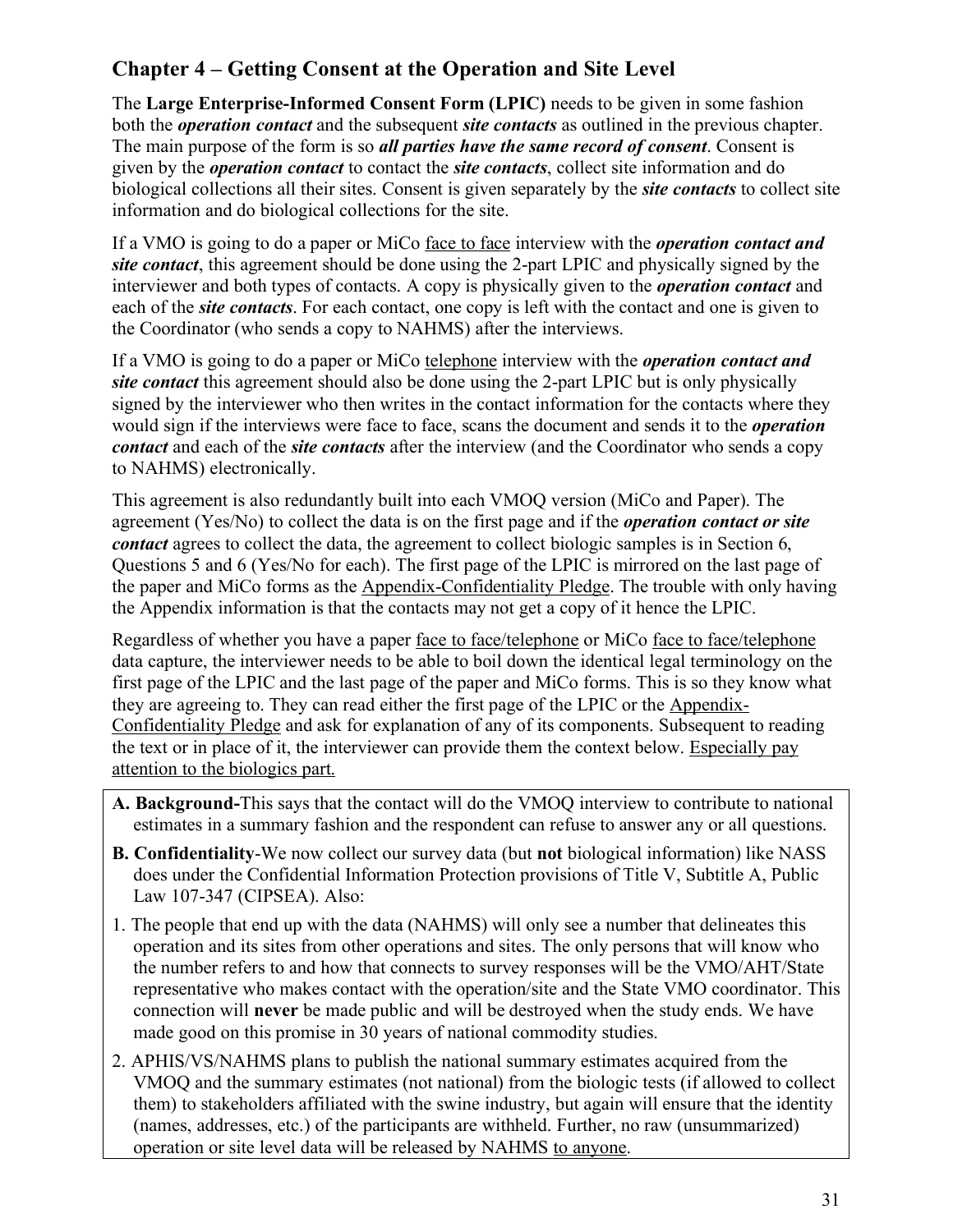- 3. If the VMO collecting biologics were to see a pig with a blister on its nose, he or she would be required to report a suspect foreign animal disease to State authorities. Contact information would likely be shared at that point with the regulatory side of State and Federal offices (NAHMS is non regulatory). This probably won't happen, but *it's a good argument for allowing the operation to have its own site designates collect biologic samples.*
- **C. Study Biologics**-In essence this part says the following things:
- 1. We are collecting survey data under CIPSEA. This means you have additional protections from FOIA. Even if there was a successful FOIA (remote chance even under CIPSEA) all the FOIA request would get that identifies you is row data with an identifying number and survey responses which **can't be traced back to the respondent's location or name**.
- 2. We **cannot** collect biologics data under CIPSEA. We collect it as Confidential Business Information. It's another form of additional protections from FOIA.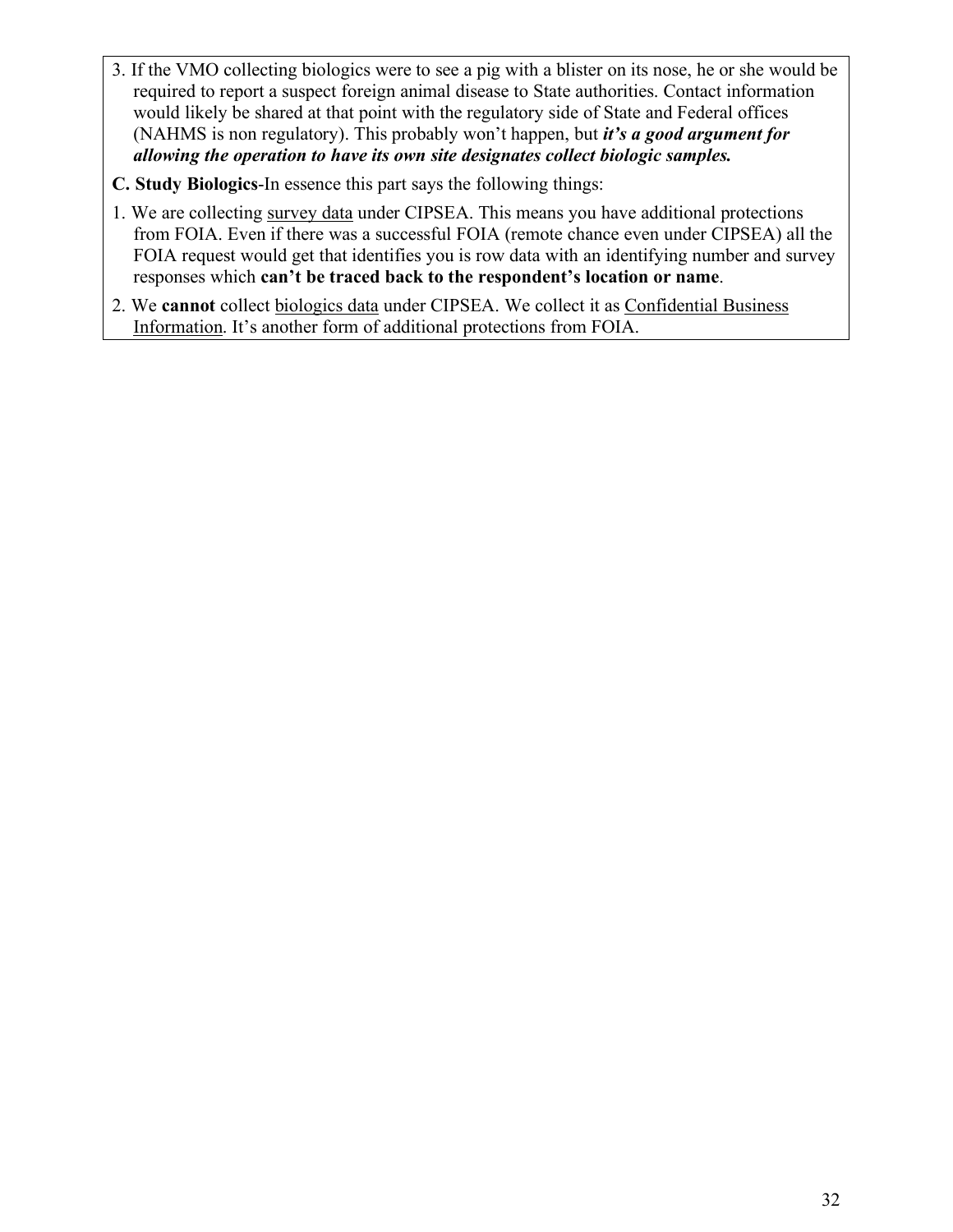# <span id="page-32-0"></span>**Chapter 5 – General VMOQ Instruction, Question and Response Formats**

This chapter provides information about conventions used throughout the questionnaire regarding instructions, how to enter responses and examples of different types of questions used in the questionnaire. *It's our intention here to show the general formats you will encounter and only concentrate on more difficult specific questions as needed later in Chapter 6.* Please consult the VMOQ for reference as you read through this material.

Sometimes you will need to probe the respondent to get an adequate answer to a question. You should probe when the respondent can't answer the question, when the answer is in the wrong units, when you think the answer may be incorrect because it doesn't fit with other information already obtained and when you think the respondent didn't understand the question.

#### **NOTE: Unknown Response/Decline to Answer**

Always enter a response for every question unless you are instructed to do otherwise. **If the respondent declines to answer a question or does not know the answer, leave the response box blank and indicate "DK" (if the question provides no option for DK response) or "Declined" in the margin.** When the data are analyzed later on, it is very important to know if the respondent declined to answer a question, did not know the answer or if the answer should have been zero, "no" or "none." **By providing a response for every part of every question, you will improve the quality of the data and the information published as the result of this study.**

**Also:** If the respondent doesn't know the answer to a question **give them time to let them ask someone who does**. You can call them back later if need be.

## <span id="page-32-1"></span>**VMOQ INSTRUCTION FORMATS**

Throughout the questionnaire there are instructions to the VMO/AHT giving the interview or the respondent or both. These instructions are of **two** types.

- The **first** type is separate from questions. These instructions often indicate a skip (in brackets) or provide context for a series of questions coming up. Skip instructions in brackets should **not** be read aloud to the respondent. The contextual ones **may** be read aloud to the respondent.
- The **second** type is within questions inside parentheses. These instructions provide directions to the VMO/AHT interviewer in preparation for asking the question, guiding the response or again providing context. These should **not** be read aloud to the respondent.

**INSTRUCTION EXAMPLE A:** This example of the **first** type of instructions after the first two questions in Section 2 and indicates a major skip. These instructions should **not** be read aloud to the respondent.

#### **[If Questions 1a and 1b BOTH = NO, SKIP to Section 3.]**

**INSTRUCTION EXAMPLE B:** This is another example of the **first** type of instructions and provides context for questions coming up. This one **might be** read aloud to the respondent to guide their thinking.

**Note: Nursery Aged pigs are the age between weaning and approximately 60 pounds, or until switched to a Grower/Finisher type diet or switched to being managed as Grower/Finishers or moved to a specific Grower/Finisher facility to raise to market weight.**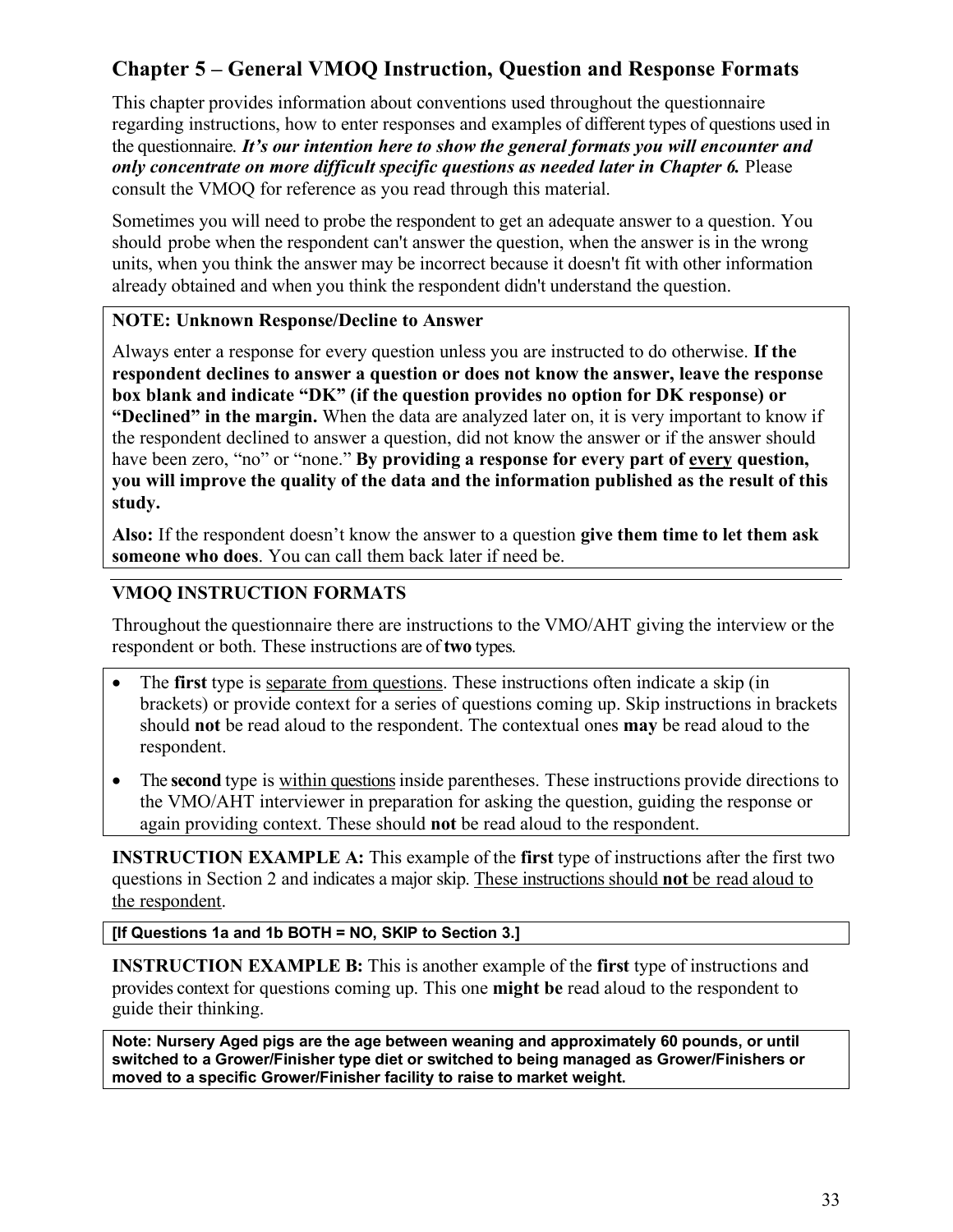**INSTRUCTION EXAMPLE C:** The question below is from Section 3 at the beginning of the antimicrobial questions. There are two examples of the **second** type of instruction. The first asks the VMO/AHT to show the respondent a guide to the answer(s) to the question and the second provides response direction. If sharing the questionnaire (reading it together) you can let the respondent know the first instruction is mostly for the interviewer. The second instruction in brackets guides the VMO/AHT as to the response.

10. (*Show medication list to respondent*.) For any medications given by **injection** in the last 6 months to **nursery aged** pigs, enter the **primary** reason given (*enter one code only from list above*) and the **approximate number of nursery aged** pigs that received injected medication in the 6 month period.

**INSTRUCTION EXAMPLE D:** The questions below are from the beginning of Section 3. There are two examples of the **first** type of instruction between the first and the second question and between the second and the third question which give the VMO/AHT skip instructions. There are again two examples of the **second** type of instruction. The first is at the end of Question 2 and provides an example of a nursery aged pig weight range. This range is intended as guidance to the respondent, but not a definitive definition since the respondent may consider another weight, say 45 pounds, the end weight of a nursery aged pig on their site. The second provides response direction at the end of Question 3.

- 1. Between **December 1, 2020** and **May 31, 2021**, did this site raise weaned pigs? ....  $\sqrt{300}$   $\Box$ <sub>1</sub> Yes  $\Box$ <sub>3</sub> No **[If Item 1 = No, SKIP to Section 5.]**
- 2. Between **December 1, 2020** and **May 31, 2021**, did this site raise **nursery aged** pigs (weaning to approximately 60 pounds)? ..................................................................................... <sup>0301</sup> 1 Yes 3 No **[If Item 2 = No, SKIP to Section 4.]**
- 3. Between December 1, 2020 and May 31, 2021, in which of the following facilities did this site raise most of its **nursery aged** pigs? (**Check one box below only** (**3a** or **3b**))
	- a. A Nursery facility .................................................................................................................v302 <sup>1</sup>
	- b. A Wean-to-Finish facility ......................................................................................................v303 <sup>1</sup>

## <span id="page-33-0"></span>**VMOQ QUESTION FORMATS**

**NOTE**: "**Item**" (in the questionnaire) is synonymous with "**question**" in this manual.

**NOTE**: **All** questions unless otherwise specified are for the time period between **December 1, 2020** and **May** 31, 2021

**NOTE: Q6 in Section 2 is the ONLY ONE IN THE WHOLE VMO Q that you don't put a response in every choice!**

**1. Yes/No Questions.** Many questions ask for a "Yes" or "No" response. **"Yes" is always indicated by code "1" and "No" by code "3."** Sometimes in this questionnaire a "Not Applicable" (N/A) option will be indicated by code "2" and a "Don't Know" (DK) by a "4."

If a "N/A" or "DK" option is not offered and if the respondent answers with "Don't Know", "This question doesn't apply to me" or declines to answer a specific question, write "DK", "N/A" or "declined" beside the answer cell in the margin, respectively.

**NOTE**: **Yes/No Questions** often occur **in groups** of responses after the main question or "stem" of the question. It's important to check "Yes" or "No" for **all** responses in the group. An example will be provided below.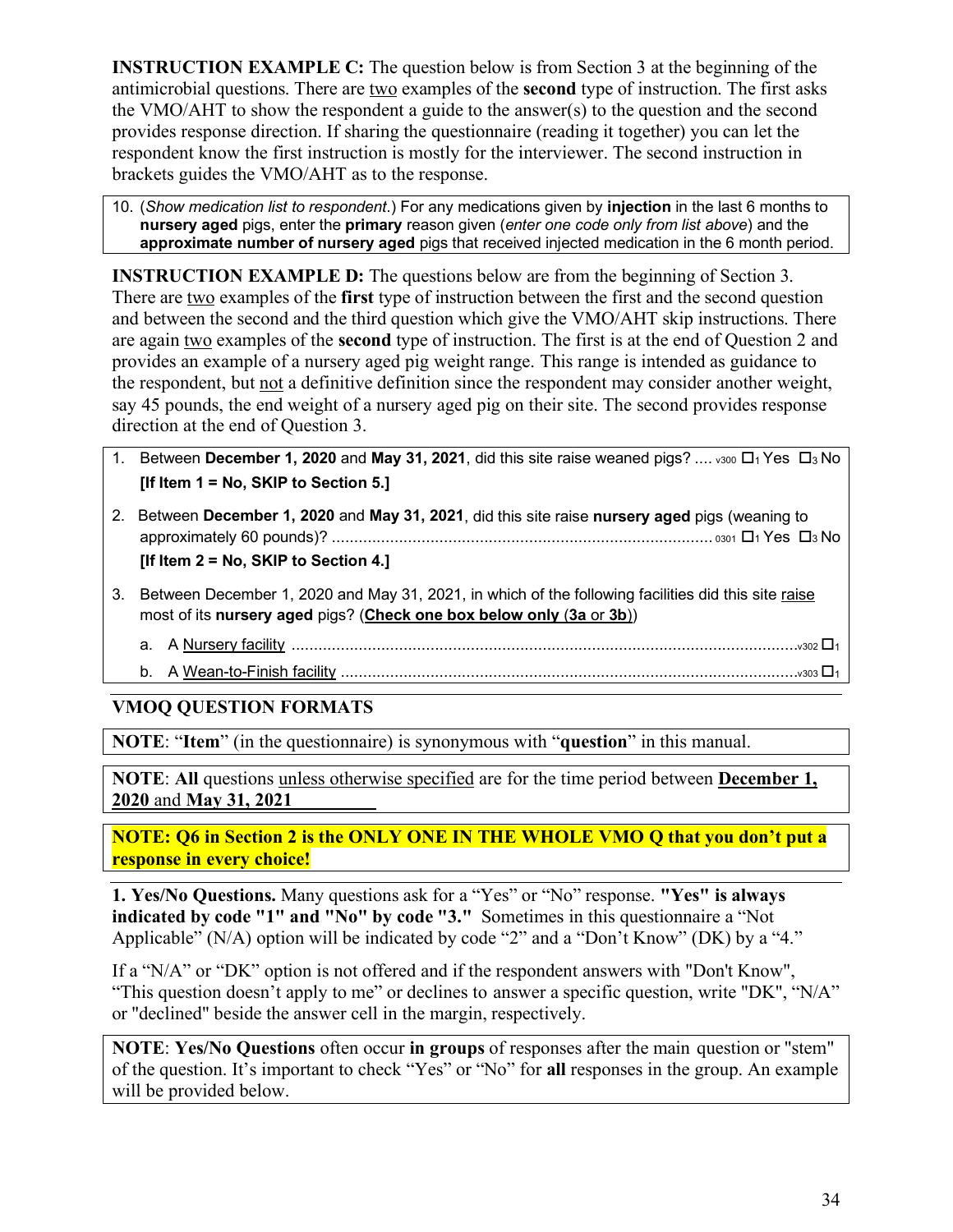**QUESTION EXAMPLE A:** This serves as an initial screening question to determine if you should continue with Section 2. If the answer to Question 1a **or** 1b is "Yes," then continue to Question 2. If the site did not have **either** breeding activity in the time period, then go to Section 3.

|         | 1. Between December 1, 2020 and May 31, 2021:                                                                                                                                                                                       |  |
|---------|-------------------------------------------------------------------------------------------------------------------------------------------------------------------------------------------------------------------------------------|--|
|         |                                                                                                                                                                                                                                     |  |
|         |                                                                                                                                                                                                                                     |  |
| --- - - | $\overline{a}$ , and the contract of the contract of the contract of the contract of the contract of the contract of the contract of the contract of the contract of the contract of the contract of the contract of the contract o |  |

**[If Items 1a and 1b BOTH = NO, SKIP to Section 3.]**

**QUESTION EXAMPLE B:** This Yes/No/DK question from Section 2 has more than one answer choice. The main question or "stem" of the question is attached to a question number (4) and the eight different choices are identified with a lower case letter (a, b, c, d, e, f, g, h). *Some VMOs bring along a separate questionnaire for the responder to follow along with to help with questions like this example***.**

Read the question stem followed by the choices (e.g., "Were breeding females usually vaccinated against PRRS during the following different time periods in the 6 month time span (**December 1, 2020** and **May 31, 2021**)? The first time period is, prior to entering the breeding herd."), at least in the first reading for the first choice. The next set of choices can be paraphrased to some extent (e.g., "How about as gilts at time of entering the breeding herd?").

**Note:** All the question choices need to be answered with either "Yes," "No," or "DK." **Don't check only the "Yes" responses.** 

|  | 4. Were breeding females usually vaccinated against PRRS during the following time periods?                                |  |
|--|----------------------------------------------------------------------------------------------------------------------------|--|
|  |                                                                                                                            |  |
|  |                                                                                                                            |  |
|  |                                                                                                                            |  |
|  |                                                                                                                            |  |
|  |                                                                                                                            |  |
|  |                                                                                                                            |  |
|  |                                                                                                                            |  |
|  | h. In response to a PRRS outbreak (i.e., whole herd exposure via vaccination) $v_{252} \Box_1$ Yes $\Box_3$ No $\Box_4$ DK |  |

**QUESTION EXAMPLE C:** This Yes/No/DK question from Section 3 is in two parts. The main question or "stem" of the question is attached to a question number (15) and the 18 different choices are identified with a lower case letter (a-r) with an additional follow up question for choice r.

One way to read this question to the respondent is to read the **first** part of the question stem followed by the choices (e.g., "Were the following ingredients in any of the nursery aged pig diets in the 6 month time span? The first ingredient is Tallow."), followed by the response options of "Yes," "No," and "DK." After that you can go down the list of ingredients, reading them without reading the first part of the stem and checking the correct box for each ingredient for the "**Used?**" column. Then, for ingredients that had a "Yes" response, go back and ask if the ingredients were **Imported** from another country.

Don't forget to ask average percentage of DDGS in the diet if DDGS is used in any nursery aged pig diet. **Note:** Again, **all** the ingredients must be answered with "Yes," "No," or "DK" in the "**Used?**" column. **However, only ingredients with the "Yes" responses in the** "**Used?**" **column need a corresponding response in the "Imported?" column.**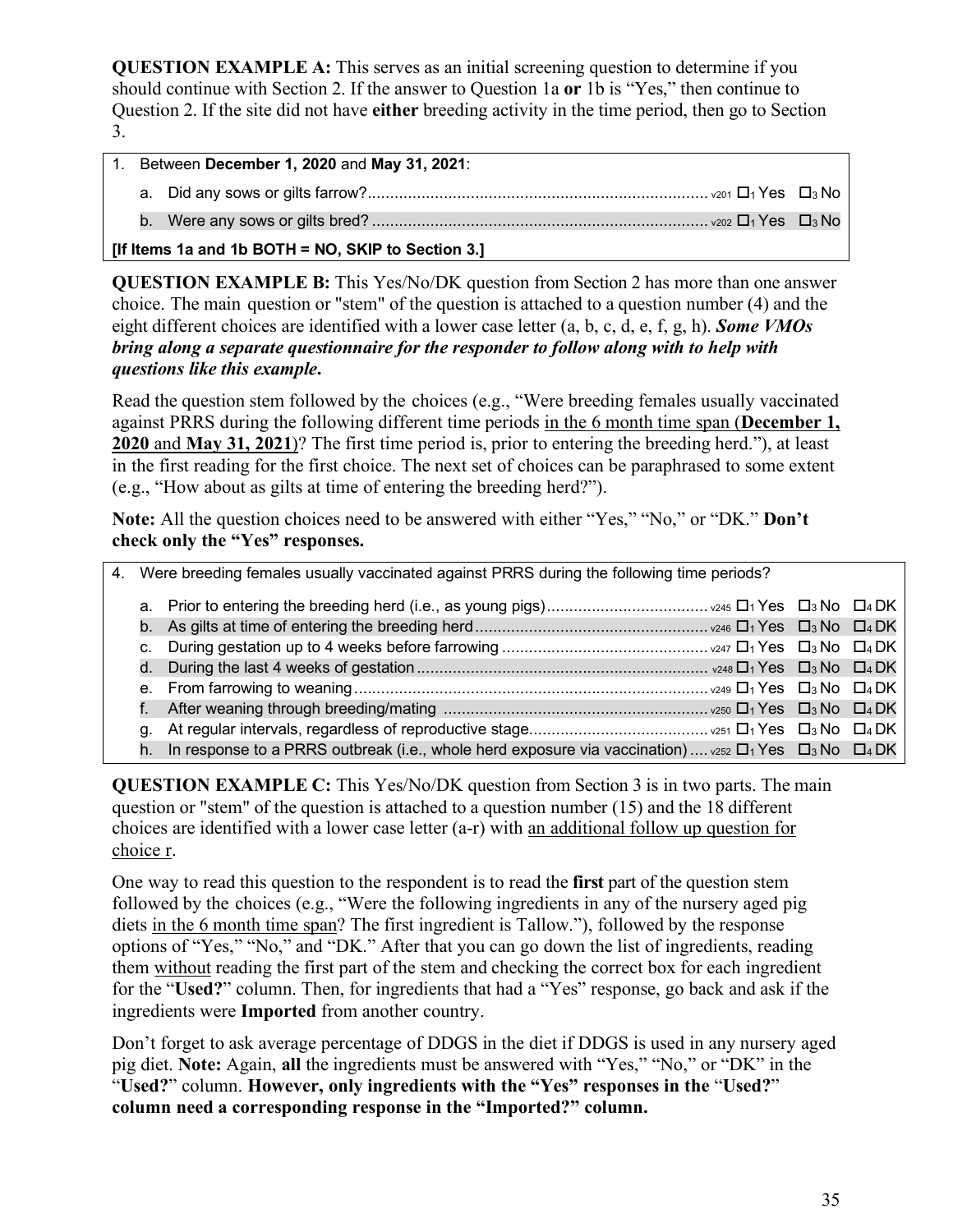| country? | 15. Were the following ingredients in any of the nursery aged pig diets and if YES were they imported into this |             |                                                                       |       |                                      |                                                                       |           |   |
|----------|-----------------------------------------------------------------------------------------------------------------|-------------|-----------------------------------------------------------------------|-------|--------------------------------------|-----------------------------------------------------------------------|-----------|---|
|          | Ingredient                                                                                                      |             |                                                                       | Used? |                                      |                                                                       | Imported? |   |
| a.       | Tallow (animal fat from cattle or sheep)                                                                        | v3026/a     | $\Box$ Yes $\Box$ No $\Box$ DK                                        |       |                                      | $\Box$ 1 Yes $\Box$ 3 No $\Box$ 4 DK                                  |           |   |
| b.       | Lard or choice white grease (pork fat)                                                                          | v3027/a     | $\Box_1$ Yes $\Box_3$ No $\Box_4$ DK                                  |       |                                      | $\Box_1$ Yes $\Box_3$ No $\Box_4$ DK                                  |           |   |
| c.       | Other animal fat (Specify:                                                                                      | v3028/a/oth | $\Box$ Yes $\Box$ No $\Box$ DK                                        |       |                                      | $\Box$ 1 Yes $\Box$ 3 No $\Box$ 4 DK                                  |           |   |
| d.       |                                                                                                                 | v3029/a     | $\Box_1$ Yes $\Box_3$ No $\Box_4$ DK                                  |       |                                      | $\Box_1$ Yes $\Box_3$ No $\Box_4$ DK                                  |           |   |
| е.       |                                                                                                                 | v3030/a     | $\Box_1$ Yes $\Box_3$ No $\Box_4$ DK                                  |       |                                      | $\Box$ 1 Yes $\Box$ 3 No $\Box$ 4 DK                                  |           |   |
| f.       | Other vegetable fat (Specify:                                                                                   | v3031/a/oth | $\Box$ <sub>1</sub> Yes $\Box$ <sub>3</sub> No $\Box$ <sub>4</sub> DK |       |                                      | $\Box$ <sub>1</sub> Yes $\Box$ <sub>3</sub> No $\Box$ <sub>4</sub> DK |           |   |
| g.       |                                                                                                                 | v3032/a     | $\Box_1$ Yes $\Box_3$ No $\Box_4$ DK                                  |       |                                      | $\Box_1$ Yes $\Box_3$ No $\Box_4$ DK                                  |           |   |
| h.       |                                                                                                                 | v3033/a     | $\Box$ <sub>1</sub> Yes $\Box$ <sub>3</sub> No $\Box$ <sub>4</sub> DK |       |                                      | $\Box$ <sub>1</sub> Yes $\Box$ <sub>3</sub> No $\Box$ <sub>4</sub> DK |           |   |
| i.       | Blood meal, serum albumin, or other blood                                                                       | v3034/a     | $\Box_1$ Yes $\Box_3$ No $\Box_4$ DK                                  |       |                                      | $\Box_1$ Yes $\Box_3$ No $\Box_4$ DK                                  |           |   |
|          | Mucosal products such as dried porcine<br>soluble or PEP products                                               | v3035/a     | $\Box_1$ Yes $\Box_3$ No $\Box_4$ DK                                  |       |                                      | $\Box$ 1 Yes $\Box$ 3 No $\Box$ 4 DK                                  |           |   |
| k.       |                                                                                                                 | v3036/a     | $\Box_1$ Yes $\Box_3$ No $\Box_4$ DK                                  |       |                                      | $\Box$ 1 Yes $\Box$ 3 No $\Box$ 4 DK                                  |           |   |
| I.       |                                                                                                                 | v3037/a     | $\Box_1$ Yes $\Box_3$ No $\Box_4$ DK                                  |       |                                      | $\Box_1$ Yes $\Box_3$ No $\Box_4$ DK                                  |           |   |
| m.       | Meat meal or meat-and-bone meal                                                                                 | v3038/a     | $\Box$ Yes $\Box$ No $\Box$ DK                                        |       |                                      | $\Box$ 1 Yes $\Box$ 3 No $\Box$ 4 DK                                  |           |   |
| n.       | Soybean meal or other vegetable protein                                                                         | v3039/a     | $\Box_1$ Yes $\Box_3$ No $\Box_4$ DK                                  |       |                                      | $\Box_1$ Yes $\Box_3$ No $\Box_4$ DK                                  |           |   |
| 0.       | Other protein sources (Specify:                                                                                 | v3040/a/oth | $\Box$ Yes $\Box$ No $\Box$ DK                                        |       |                                      | $\Box$ <sub>1</sub> Yes $\Box$ <sub>3</sub> No $\Box$ <sub>4</sub> DK |           |   |
| p.       | Bakery/food manufacture byproducts (not                                                                         | v3041/a     | $\Box_1$ Yes $\Box_3$ No $\Box_4$ DK                                  |       |                                      | $\Box$ 1 Yes $\Box$ 3 No $\Box$ 4 DK                                  |           |   |
| q.       |                                                                                                                 | v3042/a     |                                                                       |       | $\Box_1$ Yes $\Box_3$ No $\Box_4$ DK | $\Box_1$ Yes $\Box_3$ No $\Box_4$ DK                                  |           |   |
| r.       | Distiller's dried grain and solubles (DDGS)                                                                     | v3043/a     |                                                                       |       | $\Box_1$ Yes $\Box_3$ No $\Box_4$ DK | $\Box$ 1 Yes $\Box$ 3 No $\Box$ 4 DK                                  |           |   |
|          |                                                                                                                 |             |                                                                       |       |                                      |                                                                       |           | ℅ |

**2. Quantity Questions.** These are questions whose response is a number (a whole number most of the time **like in the very first question in Section 1,** but not always. Percent responses are called for in the medication questions in Sections 3 and 4). *It's important in Quantity questions to always answer each part (unless it is part of a skip) in some fashion. For example, in Example E below, if there were no liquid rations fed routinely, enter "0" in the response cell for 17c. This is stated in the instruction after the "stem."* Also, approximate values are acceptable for **all** quantity questions.

**QUESTION EXAMPLE D:** Here the quantity under consideration is **number of weaned pigs**. This question provides a denominator to measure medication use for the questions after them. The medication questions will be dealt with in more depth in Chapter 6 in Questions of Note. **Note**: If the respondent is unsure of any of these terms in the context of this questionnaire (like what the difference is between **weaned pigs** and a **nursery aged pigs**), consult the definitions in Chapter 2.

8. During the last **6** months, approximately how many **weaned pigs** were fed and managed as **nursery aged pigs**? ........................................................................................................................................................................................................................................V350\_\_\_\_\_ head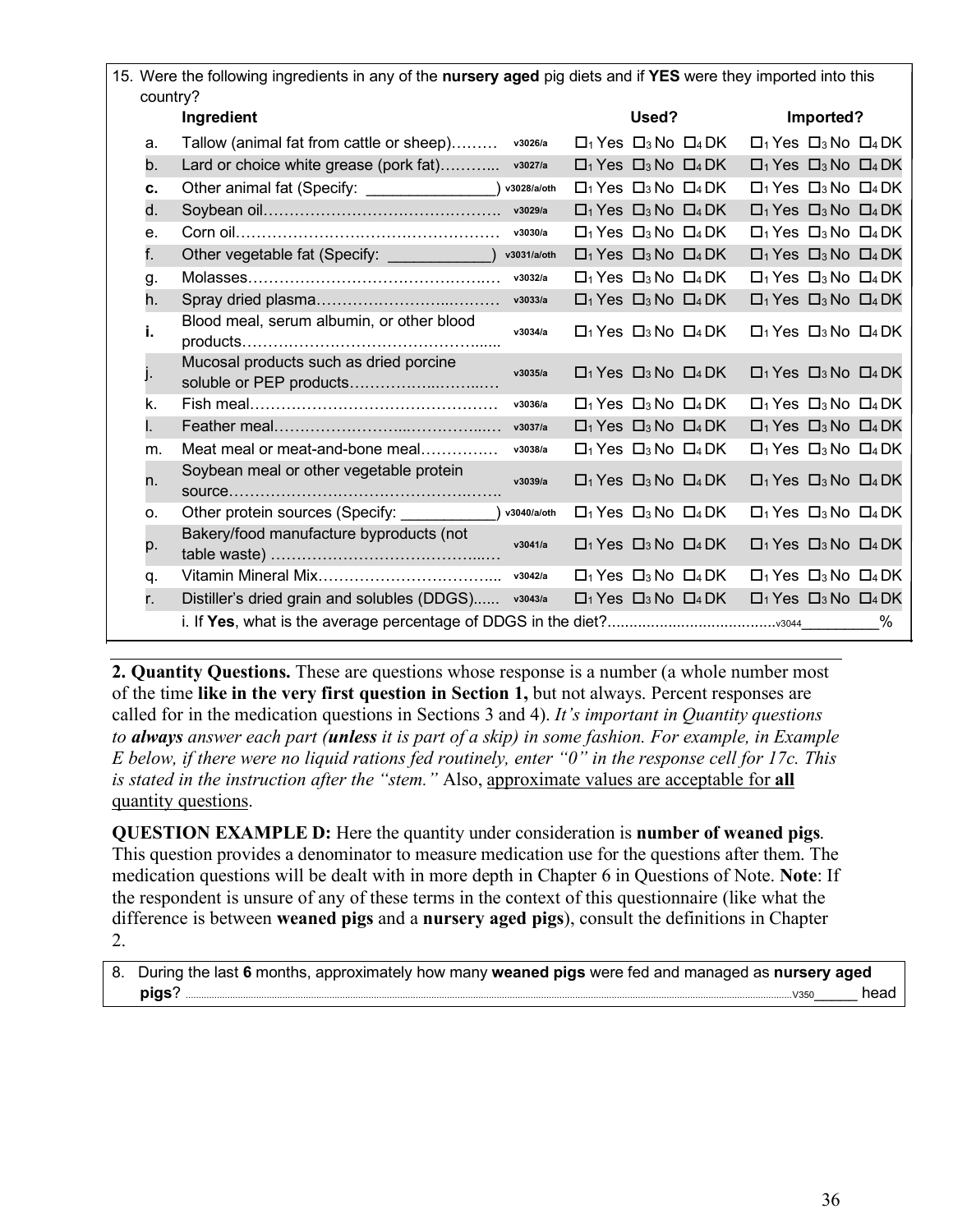**QUESTION EXAMPLE E:** These two questions are quantity questions, but the second one has four choice responses as to specific ration forms and a total of the number of rations of any form. The first question asks for the total number of different rations that were routinely fed to nursery aged pigs in the 6 month time span on this site. Usually there are at least two or three rations that are fed to **nursery aged** pigs as they transition out of the freshly weaned body stage and begin to look more like early grower/finisher aged pigs. The second question breaks out the total rations given in Question 16 by **form** of feed. In Question choice 17e, please make sure that the answer totals to the same number of rations given for Question 16.

|  | 17. How many of the different rations fed routinely to nursery aged pigs were: (Enter Zero if None in a category) |         |
|--|-------------------------------------------------------------------------------------------------------------------|---------|
|  |                                                                                                                   | rations |
|  |                                                                                                                   | rations |
|  |                                                                                                                   | rations |
|  | v3049othv3049                                                                                                     | rations |
|  |                                                                                                                   | rations |

**3. Code Category Questions.** These questions allow one choice from multiple codes representing categories as the answer. Besides the PRRS breeding herd status question (Section 2, Question 7) and the codes required in primary use columns in the medication questions in Sections 3 and 4 there are only two questions in the VMOQ that require code responses: one in Section 3 and one in Section 4. In **all** code questions in the VMOQ you enter the number that goes with the respondent's answer in a response space (a box) from an accompanying list.

**QUESTION EXAMPLE F:** This example requires that you enter one code in the response box from Item 7-Action Codes list. There is a possibility that a respondent will say that no answers in the list fit or that two fit as a summary of the actions taken for the most recent occurrence of a respiratory disease outbreak in nursery aged pigs. The key to stress to the respondent is which action "best describes" the response to the outbreak. In other words, *what was the action done most often to the most pigs involved or first* in the case of the most recent outbreak?

|                                                                                             | <b>Item 7-Action Codes</b>                                                                                          |
|---------------------------------------------------------------------------------------------|---------------------------------------------------------------------------------------------------------------------|
| 1 – Have not had clinical respiratory disease in<br>nursery aged pigs during last 12 months | 4 - Treated all pigs in same pen with clinically<br>ill pigs with antibiotics                                       |
| 2 - Did not treat any pigs with antibiotics                                                 | 5 – Treated all pigs in same pen and pens<br>adjacent to clinically ill pigs with antibiotics                       |
| 3 - Treated only clinically ill pigs with<br>antibiotics                                    | 6 - Treated all pigs in entire room with<br>clinically ill pigs with antibiotics (all pigs<br>with shared airspace) |

7. For the **most recent** occurrence of a respiratory disease outbreak in **nursery aged** pigs, which option from the code list above best describes the action taken? *(Enter one code only from list above. Antibiotics can be given in water/feed or by injection.)*........................................................................................... v349 \_\_\_\_\_ code

**4. Matrix Questions.** These types of questions record the largest amount of related information in the shortest space. We tried to use them sparingly in this questionnaire. One definition of a matrix question is one question with multiple responses, where each response is guided by two or more criteria or dimensions (columns). These criteria can be mixed in Yes/No, quantity or code format responses. The example below is a relatively simple matrix question example. We will deal with the more complex antimicrobial usage matrices in Chapter 6.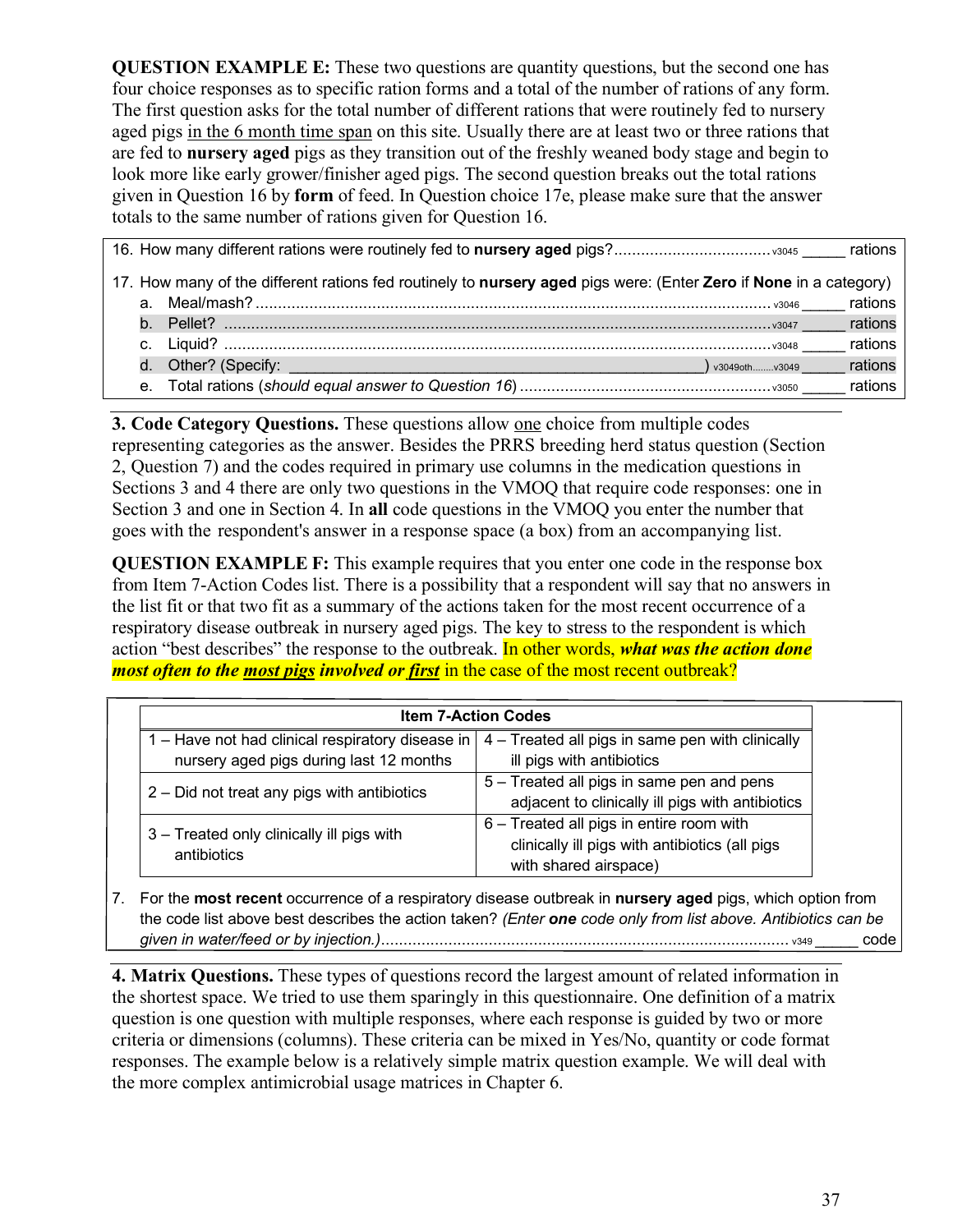**QUESTION EXAMPLE G:** *For, this question it helps if the respondent has a copy of the questionnaire for clarity*. This question has different ways of approaching how you read it to a respondent. You could start off by reading the stem but substituting the words "the following destinations" to "Grower/finisher site(s)" in the first reading. Then, if this site did have a number of shipments of nursery aged pigs to Grower/Finisher sites ask, "How far was the closest Grower/finisher site you shipped nursery aged pigs to and how far was the farthest Grower/finisher site you shipped nursery aged pigs to?" and "How many of the shipments of nursery aged pigs to Grower/finisher sites in the last 6 months crossed state lines and which states did they go to?" The state in the two letter abbreviated format (e.g., IA for Iowa). *Approximations for the distance questions are expected*.

18. During the last **6** months, how many shipments of **nursery aged** pigs left this site to go to the following destinations? For each shipment indicate the distance and state characteristics.

| Destination                 |                        | <b>Number</b><br>οf<br>shipments | <b>Distance</b><br>to closest<br>(miles) | <b>Distance</b><br>to farthest<br>destination destination<br>(miles) | shipments<br>that<br>crossed | Number of  If shipped out <br>of State,<br>destination<br>State(s)<br>State lines (2 letter code) |
|-----------------------------|------------------------|----------------------------------|------------------------------------------|----------------------------------------------------------------------|------------------------------|---------------------------------------------------------------------------------------------------|
| a. Grower/finisher site     | v3052/a/b/c/d          |                                  |                                          |                                                                      |                              |                                                                                                   |
| b. Slaughter plant          | v3053/a/b/c/d          |                                  |                                          |                                                                      |                              |                                                                                                   |
| C. Auction/livestock market | v3054/a/b/c/d          |                                  |                                          |                                                                      |                              |                                                                                                   |
| d. Other (Specify:          | v3055oth v3055/a/b/c/d |                                  |                                          |                                                                      |                              |                                                                                                   |

**QUESTION EXAMPLE H:** *For this question, it also helps if the respondent has a copy of the questionnaire for clarity*. This question in the last section is to get a better picture of the site.

For this question ask how many buildings that house pigs are present on the site. Then for each building, ask what production types of pigs are housed in each building and then ask for the number of pens and number of pigs in each building. If there are more buildings than there is space for answers, you can write in an extra "row" at the bottom of the matrix for each building. Approximate numbers are fine for **both** of the last two columns.

1. In all the hog rearing facilities on this site today, what type of pigs live in each facility, how many pens are in that building and what is the approximate number of pigs in the building? (Check **all** that apply for each facility before filling in numbers.)

**Note: Each facility or singular structure may have different age groups within it. For example, if a site has 3 buildings, there may be sows, gilts and preweaned pigs in one facility, developing gilts in another, and nursery/growers in the last. In this case only fill in the first three rows - Facility 1, 2 and 3.**

|                                  |                        |                     |                                       | <b>Types of Pigs</b> |                             |                                  |                                         |                                                            |
|----------------------------------|------------------------|---------------------|---------------------------------------|----------------------|-----------------------------|----------------------------------|-----------------------------------------|------------------------------------------------------------|
| <b>Facility</b><br><b>Number</b> |                        | gilts               | Sows and Developing Unweaned<br>gilts | pigs                 | <b>Nursery</b><br>aged pigs | Grower/<br>finisher aged<br>pigs | Number of<br>Pens in<br><b>Facility</b> | Approximate<br><b>Number of</b><br><b>Pigs in Facility</b> |
|                                  | v501/a/b/c/<br>d/e/f/q | $\Box$ 1            | $\Box$ 1                              | $\Box$ 1             | $\Box$ 1                    | $\Box$ 1                         |                                         |                                                            |
| 2                                | v502/a/b/c/<br>d/e/f/g | $\Box$ 1            | $\Box$ 1                              | $\Box$ 1             | $\Box$ 1                    | $\Box$ 1                         |                                         |                                                            |
| З                                | v503/a/b/c/<br>d/e/f/q | $\Box$ 1            | $\Box$ 1                              | $\Box$ 1             | $\Box$ 1                    | $\Box$ 1                         |                                         |                                                            |
| 4                                | v504/a/b/c/<br>d/e/f/g | $\Box$ <sub>1</sub> | $\Box$ <sub>1</sub>                   | $\Box$ <sub>1</sub>  | $\Box$ <sub>1</sub>         | $\Box$ <sub>1</sub>              |                                         |                                                            |
| 5                                | v505/a/b/c/<br>d/e/f/q | $\Box$ 1            | $\Box$ 1                              | $\Box$ 1             | $\Box$ <sub>1</sub>         | $\Box$ 1                         |                                         |                                                            |
| 6                                | v506/a/b/c/<br>d/e/f/g | $\Box$ 1            | $\Box$ 1                              | $\Box$ 1             | $\Box$ 1                    | $\Box$ 1                         |                                         |                                                            |

**……………………………………………***Additional rows eliminated for clarity***……………..……………………………**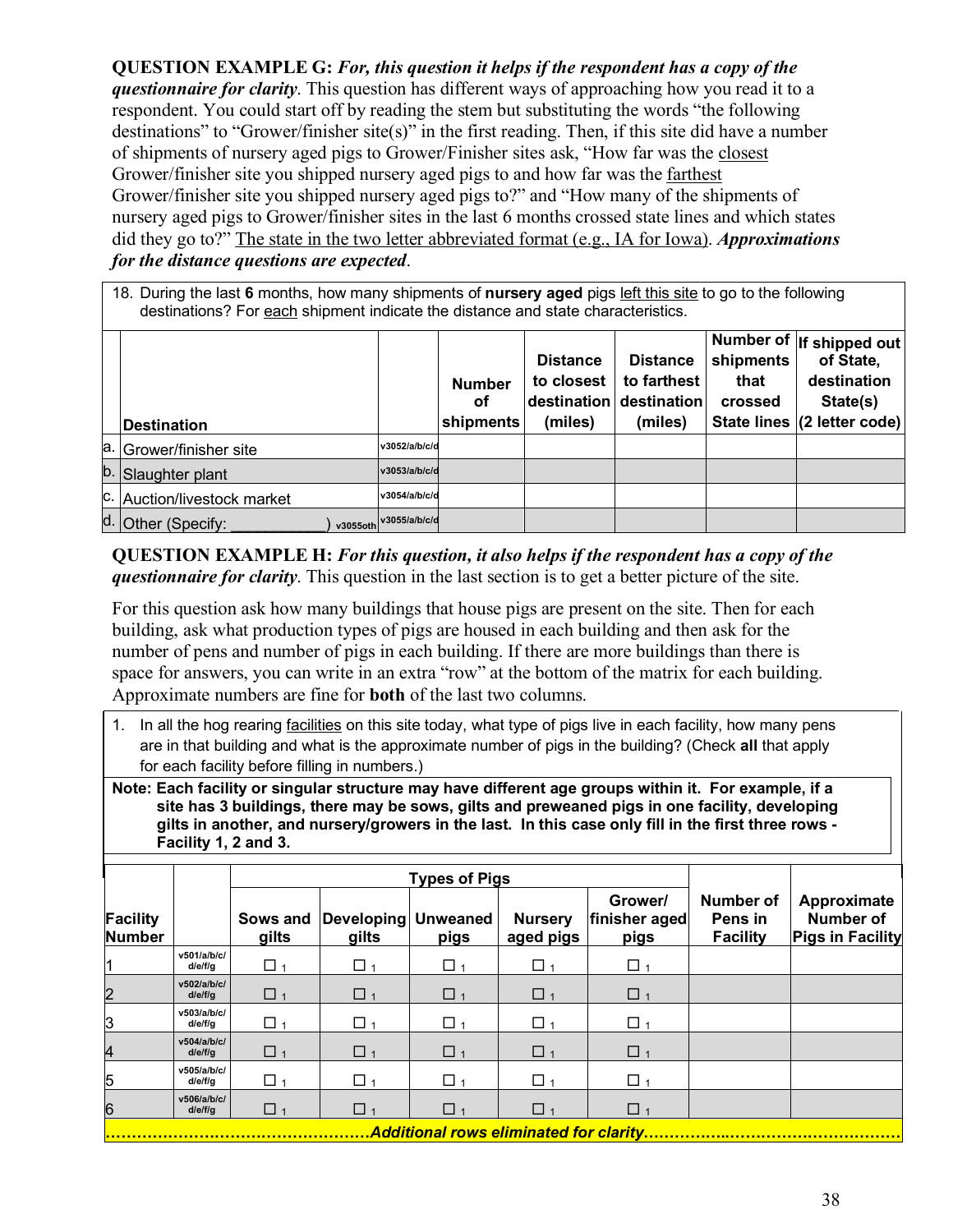# <span id="page-38-0"></span>**Chapter 6 –VMOQ Overview and Questions of Note**

This chapter provides an overview of the VMOQ that you can use as a snapshot of the whole questionnaire for yourself and any respondents. The overview will hopefully give you an overview of what's involved in this important data collection. After the overview are questions or groups of questions in the questionnaire that deserve some explanation.

**Note:** Sections 3 and 4 ask about **Nursery** and **Grower/Finisher Aged pigs**, respectively. These are the same types of pigs asked about in the NASS LES so hopefully the respondent will already be remembering along these lines. The definition of these two types of pigs depends on what the operation or site considers them to be. For example, if the site considers 10 to 30 pound pigs to be nursery pigs, then that is the definition of nursery aged pigs for this site.

We wrote the questionnaire like this to avoid trying to adopt a one size fit all criteria on all sites with growing pigs of (for example) having a "nursery phase" or "nursery housing." Sites have varied growing pig infrastructure and we had difficulty in the 2012 study trying to write questions that would account for all the set-up possibilities. This also avoids lengthening the questionnaire for "wean-to-finish sites" which also confused respondents and VMO and AHTs alike as evidenced by responses that conflicted with one another in 2012.

## <span id="page-38-1"></span>**VMOQ SECTIONS OVERVIEW**

This is a **site** level questionnaire. The time frame in questions is predominantly between **December 1, 2020** and **May 31, 2021** (inclusive of the beginning and end dates)**,** unless otherwise specified. For example, the medication use questions and the destination questions in Sections 3 and 4 ask about the last 6 months rather than the prescribed time frame. We shifted to a more recent time range to aid in recall.

## <span id="page-38-2"></span>**SECTION 1—TODAY'S INVENTORY**

This section collects site inventory by production type. The time frame is the inventory present on the day of the interview.

#### <span id="page-38-3"></span>**SECTION 2—SOWS AND BREEDING-AGE GILTS**

If this site is a breeding site (where gilt and sow breeding and farrowing takes place) there is a chance that this will be the only section filled out in the VMOQ. That is because many operations segregate production phases into separate sites so that if disease breaks out on one site, there is less of a chance it will spread to other production phases. We are interested in relatively active breeding sites and to complete this section there must have been breeding or farrowing in gilts or sows in the **December 1, 2020** to **May 31, 2021** (inclusive) time period. Section 2 is roughly divided into four subsections.

The first subsection concentrates on disease problems experienced between **December 1, 2020**  and **May 31, 2021** (inclusive) in breeding females and efforts to mitigate disease with vaccination. Diseases and some vaccination types are defined in Chapter 2. The vaccine list in Question 3 is itemized by the disease the vaccine is supposed to protect against (as it is in Sections 3 and 4). VMOs/AHTs will have been given a vaccine guide compiled from the Compendium of Veterinary Products (CVP) which lists vaccines by trade name in alphabetical order. *All of the vaccines listed in the question could be autogenous in nature as well.* 

In some cases, we listed the vaccine with pathogen antigens. For example, Question 3h says "E. coli (K88, K99, 987P, F41)." The letters and numbers in parentheses refer to the fimbrial adhesin (pili) type. *It's not necessary for the respondent to know if the vaccine is specifically designed to inhibit action of any of these fimbriae. They are listed to jog the respondent's memory in case the site veterinarian mentioned them specifically or they were on the vaccine bottle.*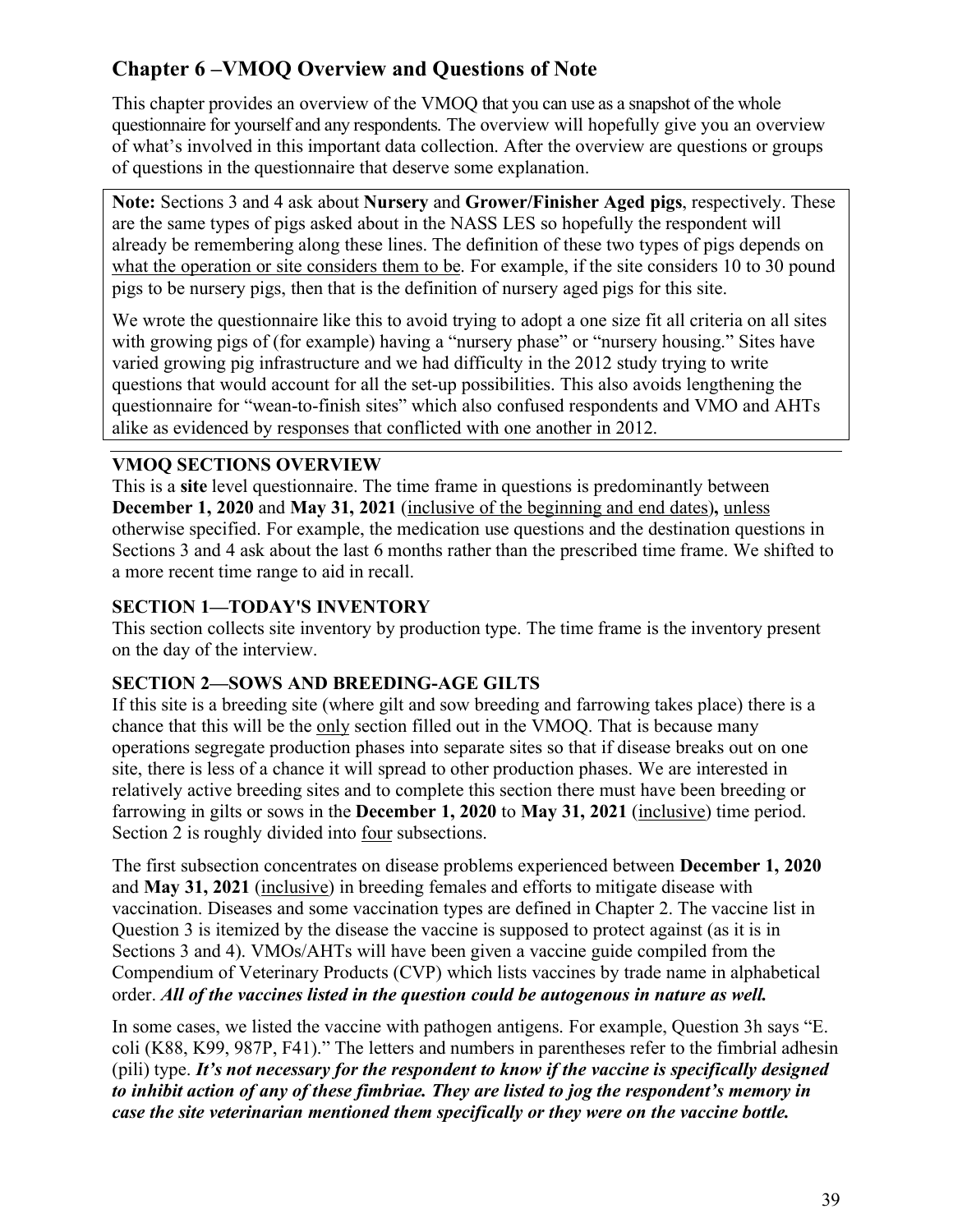The second subsection asks about measures taken to control, eliminate or keep out PRRS in the breeding females and asks what the current PRRS status of the breeding herd is per a criteria system set up at the University of Iowa. A separate guide is provided to help identify the current PRRS status of the breeding herd. The third section asks questions about measures taken to control or eliminate influenza in the breeding females. Finally, we ask about disease problems present in preweaned (suckling) pigs between **December 1, 2020** and **May 31, 2021** (inclusive).

## <span id="page-39-0"></span>**SECTION 3 – NURSERY AGED PIGS**

This section starts by determining whether there are weaned pigs grown out on this site and whether they are housed in a separate nursery facility or wean-to-finish facility. As with the previous section, if this site raises weaned pigs, there is a good chance that Section 2 was not filled out due to site segregation for biosecurity purposes. As the name indicates, this section gets into the details about how an operation manages the **nursery aged** pigs. Section 3 is roughly divided into five subsections.

We again ask about disease problems experienced on this site in nursery aged pigs and efforts to combat disease with vaccination between **December 1, 2020** and **May 31, 2021** (inclusive) similar to Section 2. The second subsection asks vaccines used to combat Influenza and respiratory disease outbreaks between **December 1, 2020** and **May 31, 2021** (inclusive). The third subsection looks at antimicrobial use by injection, water or feed in the **last six months**. As for vaccines, there is a guide for the VMO/AHT compiled from the CVP that lists antimicrobials by active ingredient in alphabetical order, by route of administration (injectable, water or feed). The fourth and fifth subsections deal with feed rations given to nursery aged pigs (**December 1, 2020** and **May 31, 2021**) and movement destinations of these pigs, respectively.

## <span id="page-39-1"></span>**SECTION 4 – GROWER/FINISHER AGED PIGS**

This section is almost identical to Section 3 except that it is for **grower/finisher aged** pigs.

## <span id="page-39-2"></span>**SECTION 5—SITE DEMOGRAPHICS**

This section describes a bit of the setup of the site by describing what type of pigs are in each facility on the site. Modern swine raising infrastructure estimates are the goal here.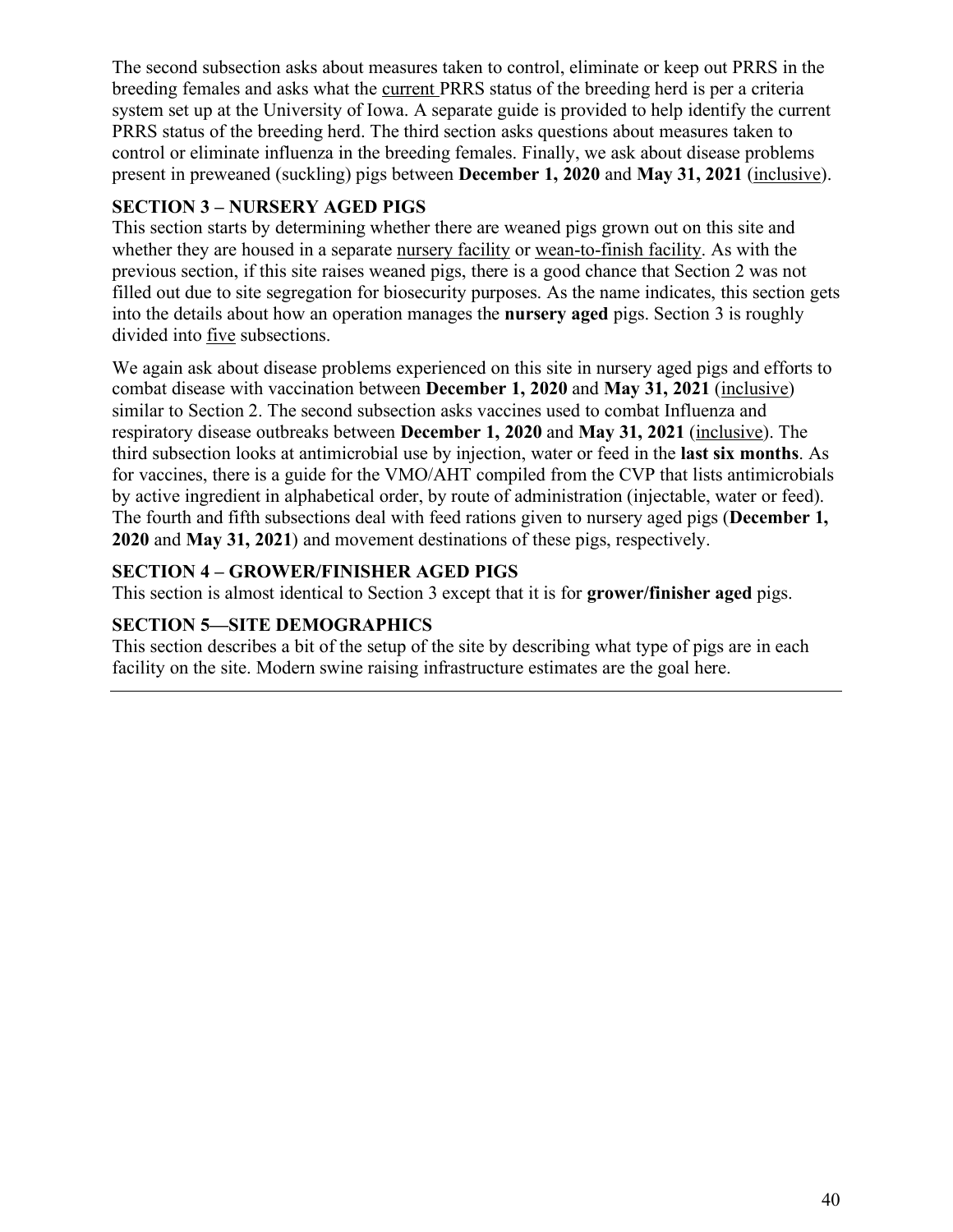## <span id="page-40-0"></span>**QUESTIONS OF NOTE**

**Section 2, Question 7:** In the questions just before this, we have been talking about measures this site uses to keep PRRS out, decrease its effects on production or eliminate it. Here, we attempt to get the PRRS status of the breeding herd according to a PRRS Status Decision Chart developed at the University of Iowa. Answering this question will provide a national estimate of PRRS status.

7. What is the PRRS status of the breeding herd? (*Use the PRRS Status Decision Chart sheet to identify the PRRS status of the breeding herd and then enter corresponding status code from list above.)* v<sub>269</sub> code

Given the following scenario, we will attempt to show how this question might be answered. Please have a copy of the *PRRS Status Decision Chart* available. The *site contact* gives us the following information when we ask about their PRRS status:

"We rope test sows and gilts every quarter and we got a few positives last quarter. We don't test piglets. Some of them seemed off feed 2 weeks ago and because we get a new PRRS strain come through every year or so, we did a PCR on rope about then, but it was negative. We haven't bothered to try to eliminate PRRS entirely since we have a stable strain most of the time."

Starting at the top of the *PRRS Status Decision Chart,* "A" has been answered ("Yes, a positive antibody test was found in breeding females."). We go to "B," and it too has been answered ("No positive (antigen) tests results for PRRS were found in the last 90 days"). They have not participated in a PRRS elimination program, but we know the site has a strain of PRRS they live with and there were maybe some signs a couple of weeks ago. Overall, you are safe coding this breeding site a **3 – Positive stable** for question 7.

You can also just read each question on the *PRRS Status Decision Chart* to the respondent without asking for any PRRS status story.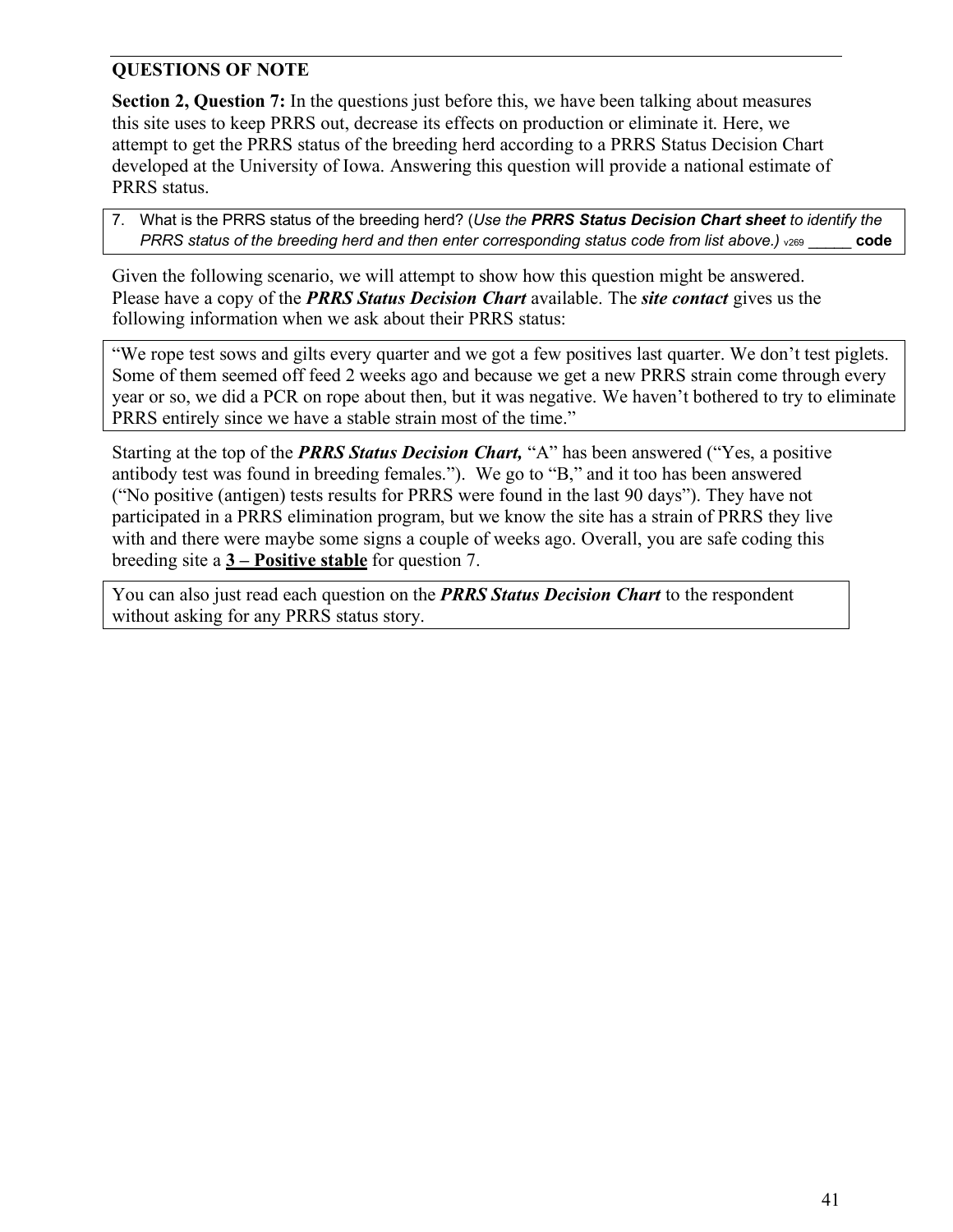**Section 3, Questions 8 through 14:** This series of questions is mirrored in Section 4 as well and may require a respondent to do a quick search of their records. Question 8 asks for total number of **weaned pigs** that were fed and managed as **nursery aged** pigs over the last 6 months. So, we are asking about the **nursery aged** pigs which you already have been talking about with the respondent and have a good handle on how they define them on this site. That is, weaned pigs that (per Chapter 2) are managed and fed *like nursery aged pigs* until the time they transition into being managed and fed *like grower/finisher aged pigs* regardless of the type of facility they are raised in (e.g., a Nursery facility or Wean-to-finish facility).

**Note:** By this time, you will also have a pretty good idea of the disease problems this site has in their nursery aged pigs so you have an idea what needs treatment with antimicrobials.

Let's say the response to Questions 8 is as below.

| 8. During the last 6 months, approximately how many weaned pigs were fed and managed as nursery aged |
|------------------------------------------------------------------------------------------------------|
|                                                                                                      |

Moving on to Question 9, the respondent says that they **did** give medications by injection to nursery aged pigs in the last 6 months. A few nursery aged pigs (respondent estimates about **45**) got *Streptococcus suis* (meningitis) and there was some coughing typical of *M. hyopneumoniae*. The respondent estimates about **250** pigs were treated for this. *S. suis* was treated with Pro-Pen-G injections while *M. hyopneumoniae* was treated with LincoBac injections and only sick pigs were treated. You already suspected what the active ingredients in both injections were, but you looked them up on your **antimicrobial guide** to confirm. Therefore, the responses in Question 10 look like the example below (Primary Reason Codes guide also below).

|                                                  | <b>Item 10-Primary Reason Codes</b>    |
|--------------------------------------------------|----------------------------------------|
| 1 – Disease prevention or control                | 4 - Polyserositis/meningitis treatment |
| 2 - Respiratory disease treatment                | 5 - Parasite treatment/deworming       |
|                                                  | 6 - Other treatment                    |
| 3 – Enteric (intestinal or GI) disease treatment | (Specify:<br>v351aoth                  |
|                                                  | (Specify:<br>v351both                  |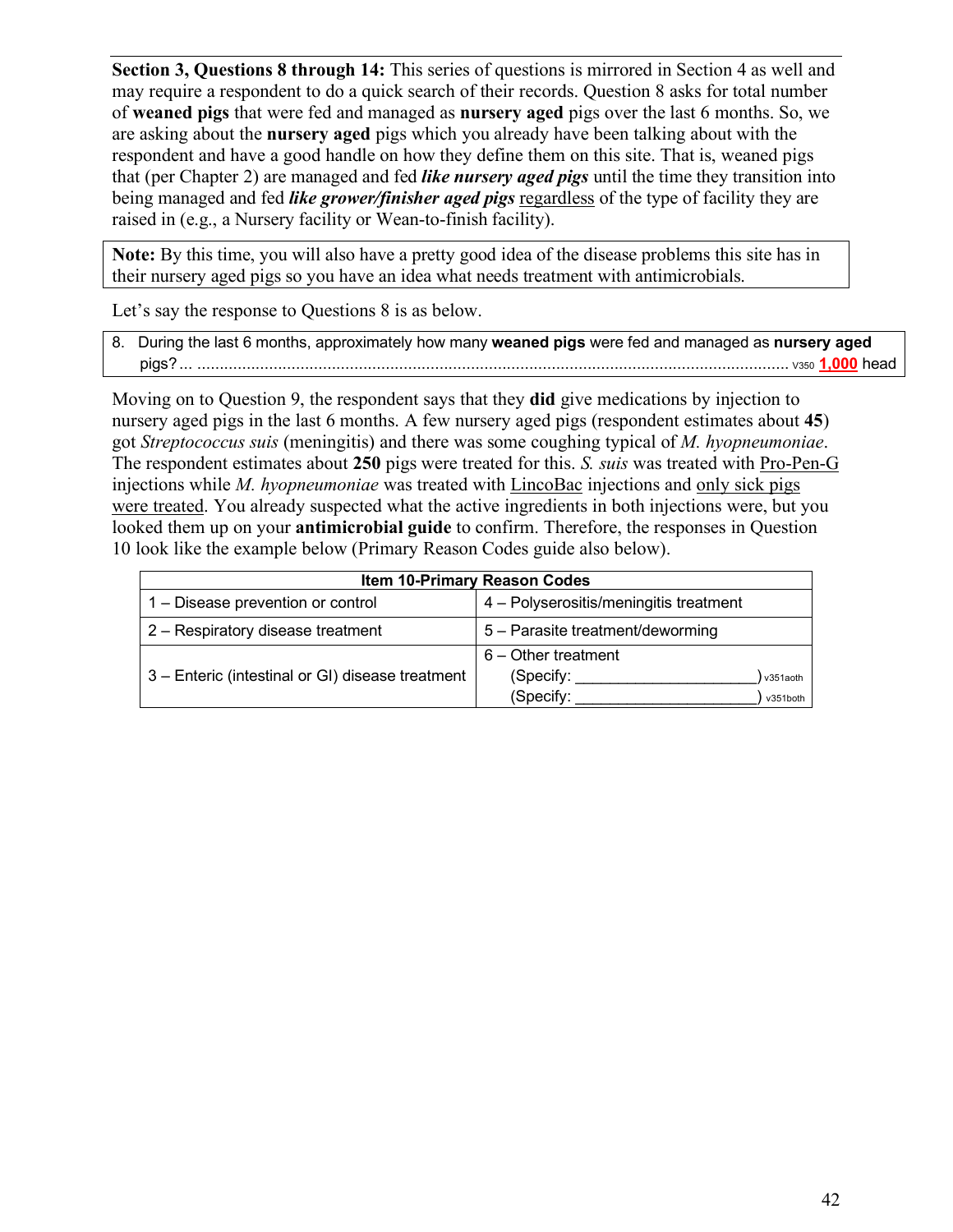10. *(Show medication list to respondent.)* For any medications given by **injection** in the last 6 months to **nursery aged** pigs, enter the **primary** reason given (*enter one code only from list above*) and the **approximate number of nursery aged** pigs that received injected medication in the 6 month period.

|    |                             |                         |        | <b>Primary</b> | <b>Number of nursery</b>      |
|----|-----------------------------|-------------------------|--------|----------------|-------------------------------|
|    | <b>Active ingredient</b>    | Trade name (example)    |        |                | reason code aged pigs treated |
| a. | Ampicillin                  | Polyflex                | v352/a |                |                               |
| b. | Amoxicillin                 | Amoxi-Inject            | v353/a |                |                               |
| c. | Ceftiofur                   | Excenel; Naxcel; Exced  | v354/a |                |                               |
| d. | Enrofloxacin                | Baytril 100             | v355/a |                |                               |
| e. | Erythromycin                | Erythro                 | v356/a |                |                               |
| f. | Florfenicol                 | <b>Nuflor</b>           | v357/a |                |                               |
| g. | Gentamicin                  | Garacin                 | v358/a |                |                               |
| h. | Lincomycin                  | Lincocin                | v359/a | $\overline{2}$ | 250                           |
|    | Oxytetracycline             | LA200; Oxtyet; Biomycin | v360/a |                |                               |
|    | Penicillin benzathine       | BP48, long-acting Pen   | v361/a |                |                               |
| k. | Procaine Penicillin G       | $Pen-G$                 | v362/a | 4              | 45                            |
|    | Tulathromycin               | Draxxin                 | v363/a |                |                               |
| m. | Tylosin                     | Tylan                   | v364/a |                |                               |
| n. | Dexamethasone               | Glucortin-20            | v365/a |                |                               |
| О. | Doramectin                  | Dectomax                | v366/a |                |                               |
| p. | Flunixin meglumine          | <b>Banamine S</b>       | v367/a |                |                               |
| q. | Isoflupredone               | Predef <sub>2x</sub>    | v368/a |                |                               |
| r. | Ivermectin                  | Ilvomec                 | v369/a |                |                               |
| s. | Levamisole                  | Tramisol; Levasole      | v370/a |                |                               |
|    | Vitamin A, D, E             |                         | v371/a |                |                               |
| u. | Other medications (Specify: | v372oth                 | v372/a |                |                               |

**Note:** The **Approximate number of pigs treated** with each medication in Question 10 cannot exceed the response in Question 8.

Next, the respondent says in Question 11 that they also gave medications in water to nursery aged pigs in the last 6 months. The site wanted to get ahead (prevent problems in healthy pigs) of the *Streptococcus suis* (meningitis) and *M. hyopneumoniae,* so they treated the water. For *S. suis* they put Duramycin 324 in the water for 5 days and **all** nursery aged pigs in the last 6 months were treated this way. For *M. hyopneumoniae,* the site used Lincomix Soluble Powder because barn workers also thought they saw some loose grey feces that might have been dysentery (the site has a history of it) and treated about **400** of the pigs in the last 6 months for 10 days apiece this way. Loose stools were still seen occasionally so the site had samples cultured and found *Salmonella derby* that was susceptible to Chlortetracycline, so about **200** pigs received Pennchlor 64 for 5 days.

Lincomix Soluble Powder was used to control *M. hyopneumoniae* in healthy pigs but it was hoped that it would also help the mild scours. The **primary** reason in this case was to prevent disease. After you consult your antimicrobial sheet, Question 12 looks like the example below.

We switch from **number** of pigs treated in Question 10 to **Percent of Item 8 pigs** treated in Questions 12 and 14. The percent values were calculated as follows: 400/1,000 and 200/1,000, with the denominator being the response in Question 8.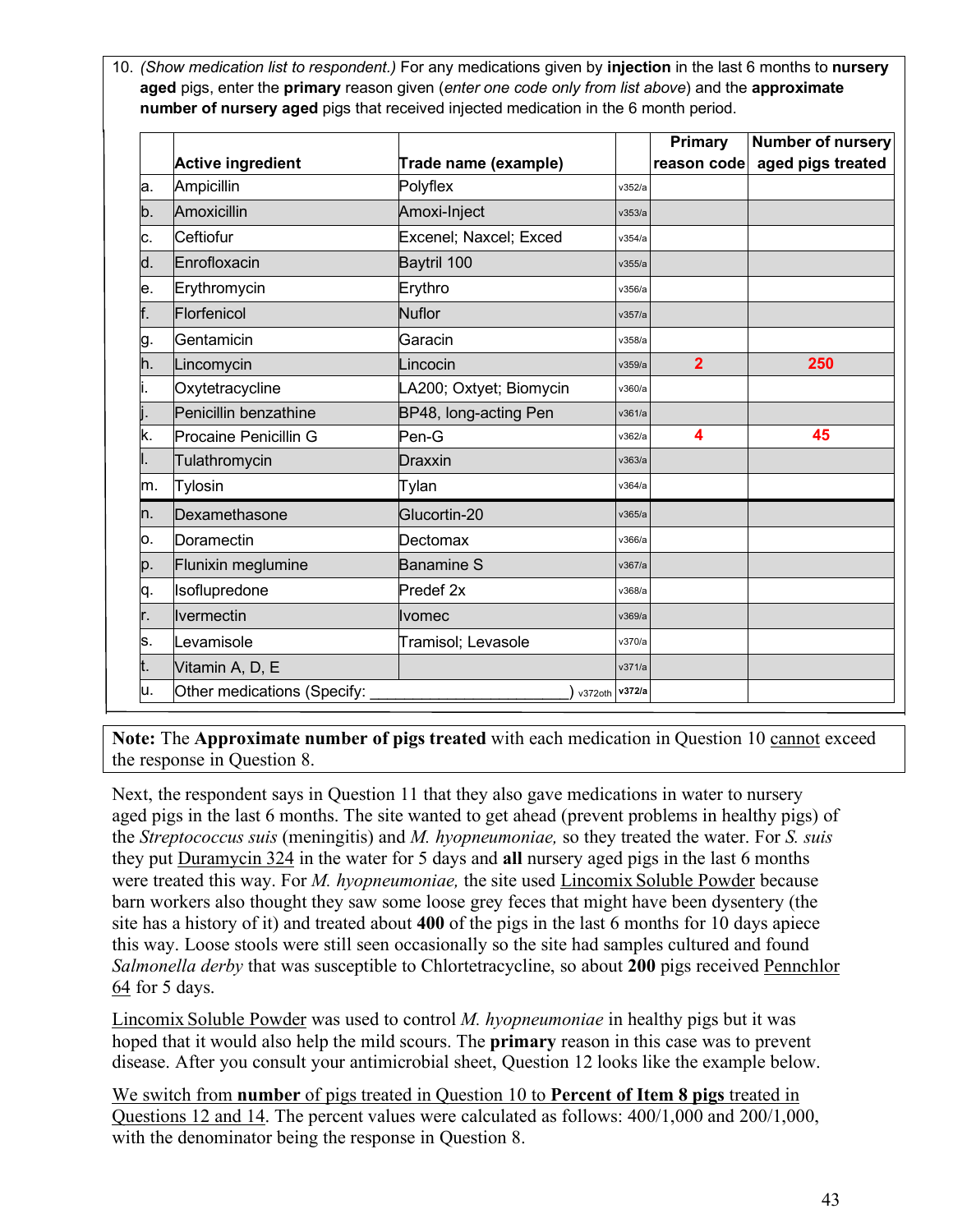| <b>Item 12-Primary Reason Codes</b>              |                                        |  |
|--------------------------------------------------|----------------------------------------|--|
| 1 – Disease prevention or control                |                                        |  |
| 2 - Respiratory disease treatment                | 4 – Polyserositis/meningitis treatment |  |
|                                                  | 5 - Other treatment                    |  |
| 3 – Enteric (intestinal or GI) disease treatment | (Specify:<br>v373aoth                  |  |
|                                                  | (Specify:<br>v373both                  |  |

12. *(Show medication list to respondent.)* For any medications given by **water** in the last 6 months to **nursery aged** pigs, enter the **primary** reason given (*enter one code only from list above*), **total** number of **days** medication was given in the water and the **approximate percent of Item 8 pigs** medicated by water in the 6 month period.

|    | <b>Active ingredient</b>                    | Trade name (example)                                                          |                  | <b>Primary</b> | <b>Total days in</b><br>water per treated | <b>Percent of</b> |
|----|---------------------------------------------|-------------------------------------------------------------------------------|------------------|----------------|-------------------------------------------|-------------------|
| a. | Amoxicillin                                 |                                                                               | v374/a/b         | reason code    | group                                     | Item 8 pigs       |
| b. | <b>Bacitracin Methylene</b><br>Disalicylate | BMD <sup>®</sup> soluble, Solutracin                                          | v375/a/b         |                |                                           |                   |
| C. | Bacitracin zinc                             | Baciferm <sup>®</sup> soluble                                                 | v376/a/b         |                |                                           |                   |
| d. | Chlortetracycline                           | Aureomycin soluble powder                                                     | v377/a/b         | $\overline{3}$ | 5                                         | 20.0              |
| е. | Chlortetracyline/<br>sulphamethazine        | Chloronex <sup>®</sup> Sulmet <sup>®</sup> soluble<br>powder                  | v378/a/b         |                |                                           |                   |
| f. | Florfenicol                                 | Florvio <sup>™</sup> 2.3% concentration<br>solution                           | v379/a/b         |                |                                           |                   |
| g. | Gentamicin                                  | Garacin® oral solution                                                        | v380/a/b         |                |                                           |                   |
| h. | Lincomycin                                  | LinxMed® soluble powder                                                       | v381/a/b         | $\overline{1}$ | 10                                        | 40.0              |
|    | Lincomycin/Spectinomycin                    | L-S 50 Water soluble <sup>®</sup> powder                                      | v382/a/b         |                |                                           |                   |
|    | Neomycin                                    | Neosol, Neomix <sup>®</sup> soluble powder                                    | v383/a/b         |                |                                           |                   |
| k. | Oxytetracycline                             | Terramycin $^{\circledR}$ soluble, Tetroxy $^{\circledR}$                     | v384/a/b         |                |                                           |                   |
|    | Penicillin G Potassium                      | PenAqua Sol G®, Solu-Pen                                                      | v385/a/b         |                |                                           |                   |
| m. | Spectinomycin                               | Spectam <sup>®</sup> , Spectogard Scour-<br>Chek $^{\scriptscriptstyle \top}$ | v386/a/b         |                |                                           |                   |
| n. | Sulfachlorpyridazine                        | Vetisulid <sup>®</sup> , Prinzone oral<br>suspension                          | v387/a/b         |                |                                           |                   |
| о. | Sulfadimethoxine                            | Albon® oral suspension, Agribon<br>soluble powder,                            | v388/a/b         |                |                                           |                   |
| p. | Sulfamethazine                              | Sulmet <sup>®</sup> , Purina <sup>®</sup> sulfa                               | v389/a/b         |                |                                           |                   |
| q. | Sulfaquinoxaline                            | S.Q. 20% Solution, Sul-Q-Nox                                                  | v390/a/b         |                |                                           |                   |
| r. | Tetracycline                                | Tet-Sol® 324, Duramycin-10                                                    | v391/a/b         | $\overline{1}$ | 5                                         | 100.0             |
| s. | Tiamulin                                    | Denagard® liquid concentrate                                                  | v392/a/b         |                |                                           |                   |
| t. | Tilmicosin                                  | Pulmotil <sup>®</sup> AC                                                      | v393/a/b         |                |                                           |                   |
| u. | Trimethoprim/Sulfadiazine                   | TMP/Sulfa, Tribrissen                                                         | v394/a/b         |                |                                           |                   |
| v. | <b>Tylosin</b>                              | Tylan® soluble, Tylovet® soluble                                              | v395/a/b         |                |                                           |                   |
| w. | Tylvalosin                                  | Avlosin <sup>®</sup>                                                          | v396/a/b         |                |                                           |                   |
| х. | Salicylic Acid                              | Aspirin                                                                       | v397/a/b         |                |                                           |                   |
| y. | Other medications (Specify:                 |                                                                               | v398oth v398/a/b |                |                                           |                   |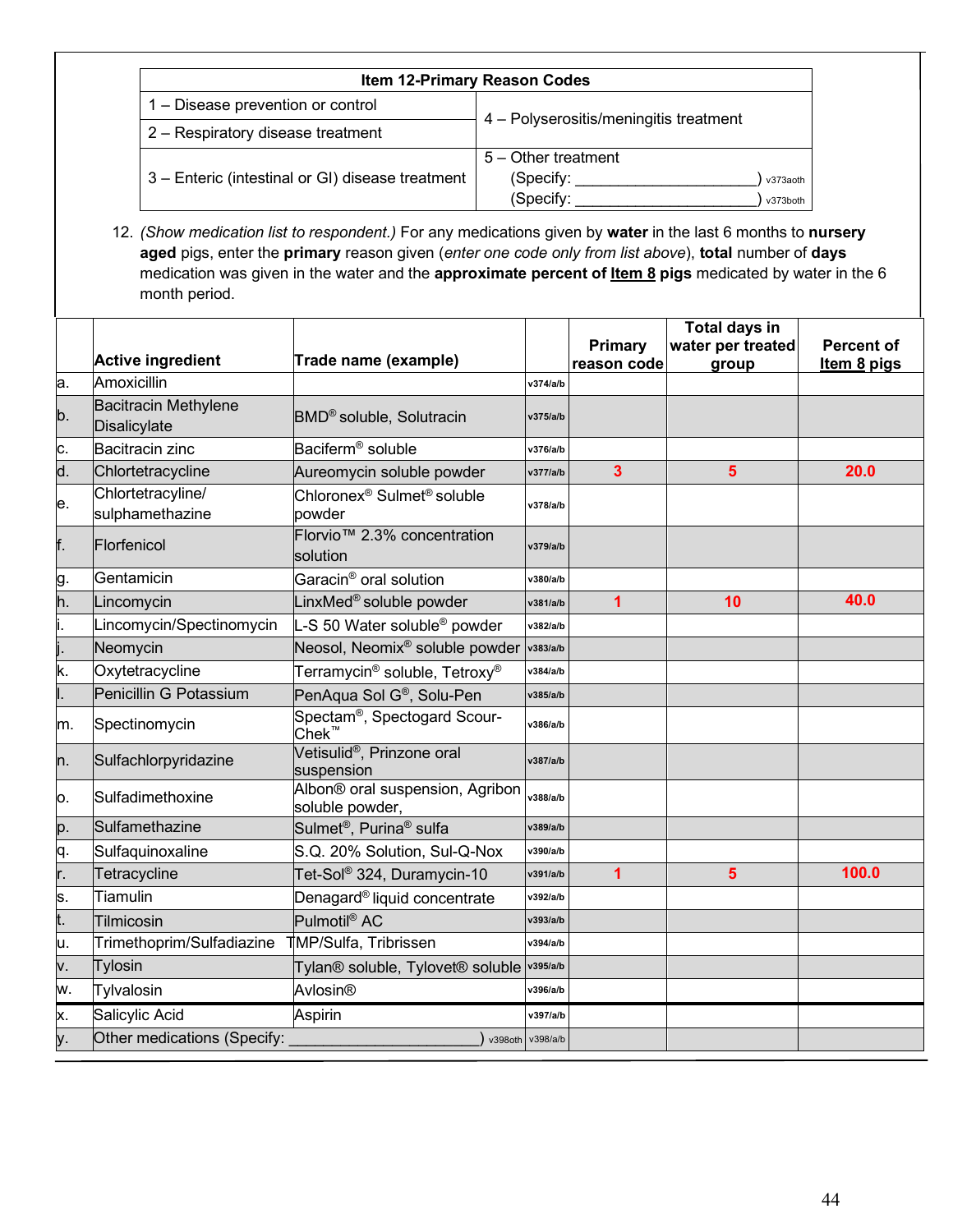Finally, this site also treated nursery aged pigs by feed in the last 6 months but, for some new conditions in addition to the other ones mentioned previously. The coughing from *M. hyopneumoniae* seems to have been taken care of and there weren't too many new cases of *S. suis* (sporadic, about what you would expect normally). The loose stools still seem to be a problem and repeat culture of feces again revealed *Salmonella derby*. The herdsman for the site really wants to get rid of this so to supplement the effect of the Pennchlor 64 in water and hygiene efforts done for the newer (younger) nursery pigs, he decides to put some Pennchlor 50 in the feed of older nursery aged pigs for **two weeks** starting at around **7 weeks of age** (**all** groups in the past 6 months).

The site veterinarian has been treating the finishers for ileitis (*Lawsonia intracellularis*) for some time now using Tylan 100 and he begins to suspect that is also part of the loose stool problem in the nursery aged pigs. He decides to start all new groups of weaned pigs (~**one month old**) on the same regimen, but that decision was made only last month, so only one group of new pigs (about **100** pigs) has been treated for **21 days**.

The site veterinarian also noticed respiratory signs in the nursery aged pigs on a visit about 2 months ago. This was not the coughing heard earlier, but heavier breathing with lung sounds in **six week old** pigs in one room. He thinks the combination of onsite PRRS and *M. hyopneumoniae* have allowed some secondary bacterial infections to set up-notably *Pasteurella multocida*. In that room (one age group, you probe and in this case, that's about **200** pigs), the feed was mixed with Denagard 10 for **a week**.

Finally, some of the samples taken for culture were also submitted for a fecal float, which revealed (in a few cases) *Ascaris suum* eggs. The herdsman doesn't want to take any chances on production losses, so he decided to treat **all** groups over the last 6 months with a protocol of Ivomec Premix for **a week**. This was started four months ago and was done in three age groups containing about **300** pigs at **4, 7 and 8 weeks of age** roughly.

Most of the time, the information that you need for these questions will not be presented in a question friendly format like here. Experienced swine workers may alternately speak in short, clipped sentences or tell a good story full of peripheral details. For example, they have been thinking "age group" for Denagard 10, but that information is not needed in Question 14 *unless different groups or numbers of pigs in the past 6 months had different column values.*

For example, different groups or numbers of pigs may have been treated with the same medication for different primary reasons, different starting ages, medication duration or dose. In the case of different primary reasons for the same medication, try to find out one primary reason the medication was given and if there still was more than one,

 $\bullet$ . For other multiple responses, like two or more groups getting different Total days in feed per treated group (quantities) **AVERAGE** the responses.

It's probably best that you go down the list in Question 14 with the respondent, filling in the columns as you hit on a medication used. The Ivomec Premix details give an example of where you have to calculate an answer for Average starting age in weeks. The answer you would put in that column in the Ivermectin row would be  $\sim$ 6 weeks ((4+7+8)/3). After you again consult your antimicrobial sheet, Question 14 responses look like the example below.

| <b>Item 14-Primary Reason Codes</b>              |                                                |  |  |  |  |  |
|--------------------------------------------------|------------------------------------------------|--|--|--|--|--|
| 1 – Growth promotion                             | 5 - Parasite treatment/deworming               |  |  |  |  |  |
| 2 - Disease prevention or control                |                                                |  |  |  |  |  |
| 3 - Respiratory disease treatment                | 6 - Other treatment                            |  |  |  |  |  |
| 4 – Enteric (intestinal or GI) disease treatment | (Specify:<br>v399aoth<br>(Specify:<br>v399both |  |  |  |  |  |